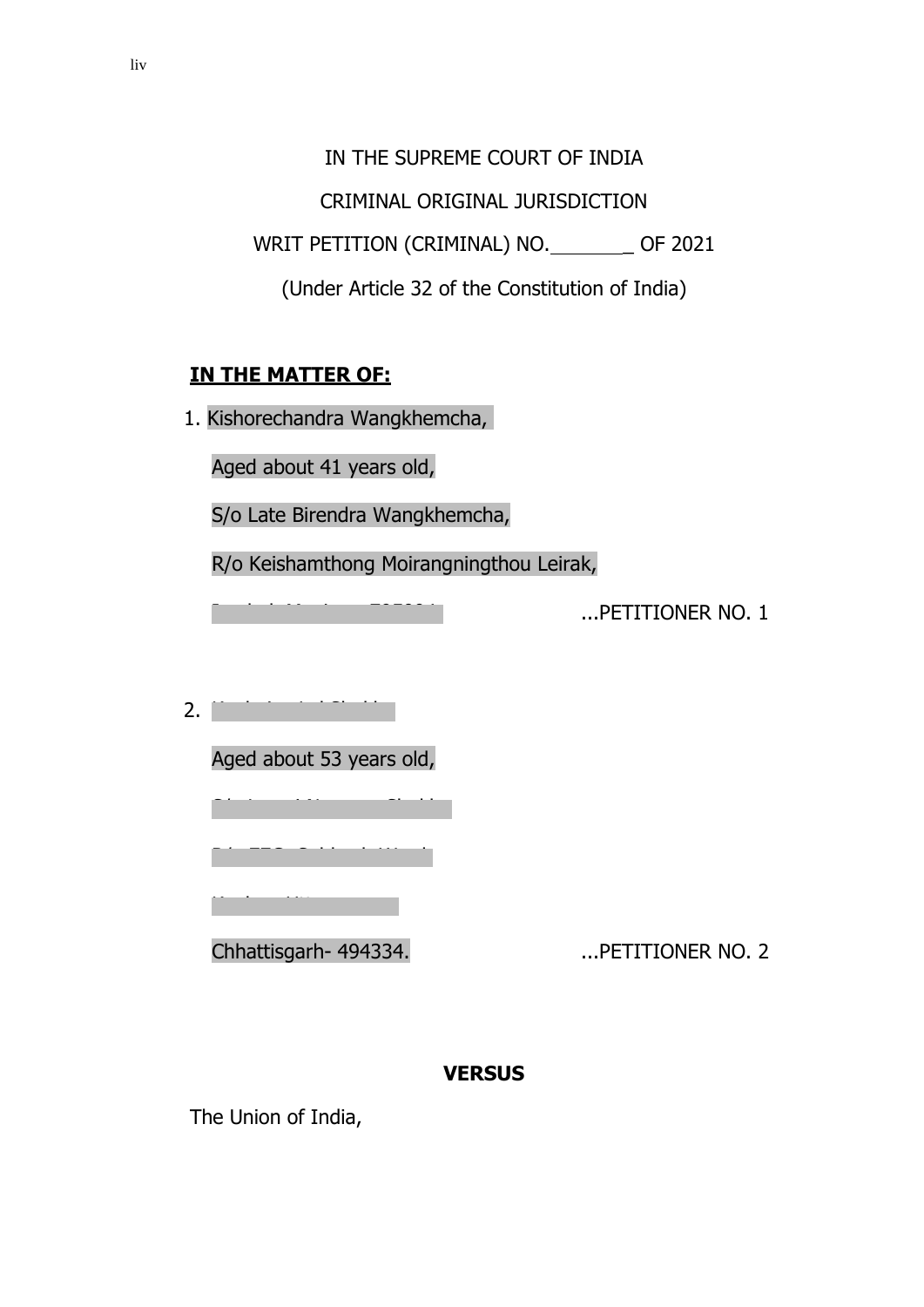Through its Secretary, Ministry of Law and Justice, Shastri Bhawan, New Delhi-1. …RESPONDENT

# **PETITION UNDER ARTICLE 32 OF THE CONSTITUTION OF INDIA CHALLENGING THE CONSTITUTIONAL VALIDITY SECTION 124-A OF THE INDIAN PENAL CODE 1860**.

TO

THE HON'BLE CHIEF JUSTICE OF INDIA & HIS LORDSHIP'S COMPANION JUSTICES OF THE SUPREME COURT OF INDIA.

THE HUMBLE PETITION OF THE

#### PETITIONERS ABOVE NAMED

#### **MOST RESPECTFULLY SHOWETH:**

1. This writ petition is being filed challenging the constitutional validity of section 124-A of the Indian Penal Code, 1860, which penalises the crime of "sedition". The impugned section clearly infringes the fundamental right under Article 19(1)(a) of the Constitution of India which guarantees that "all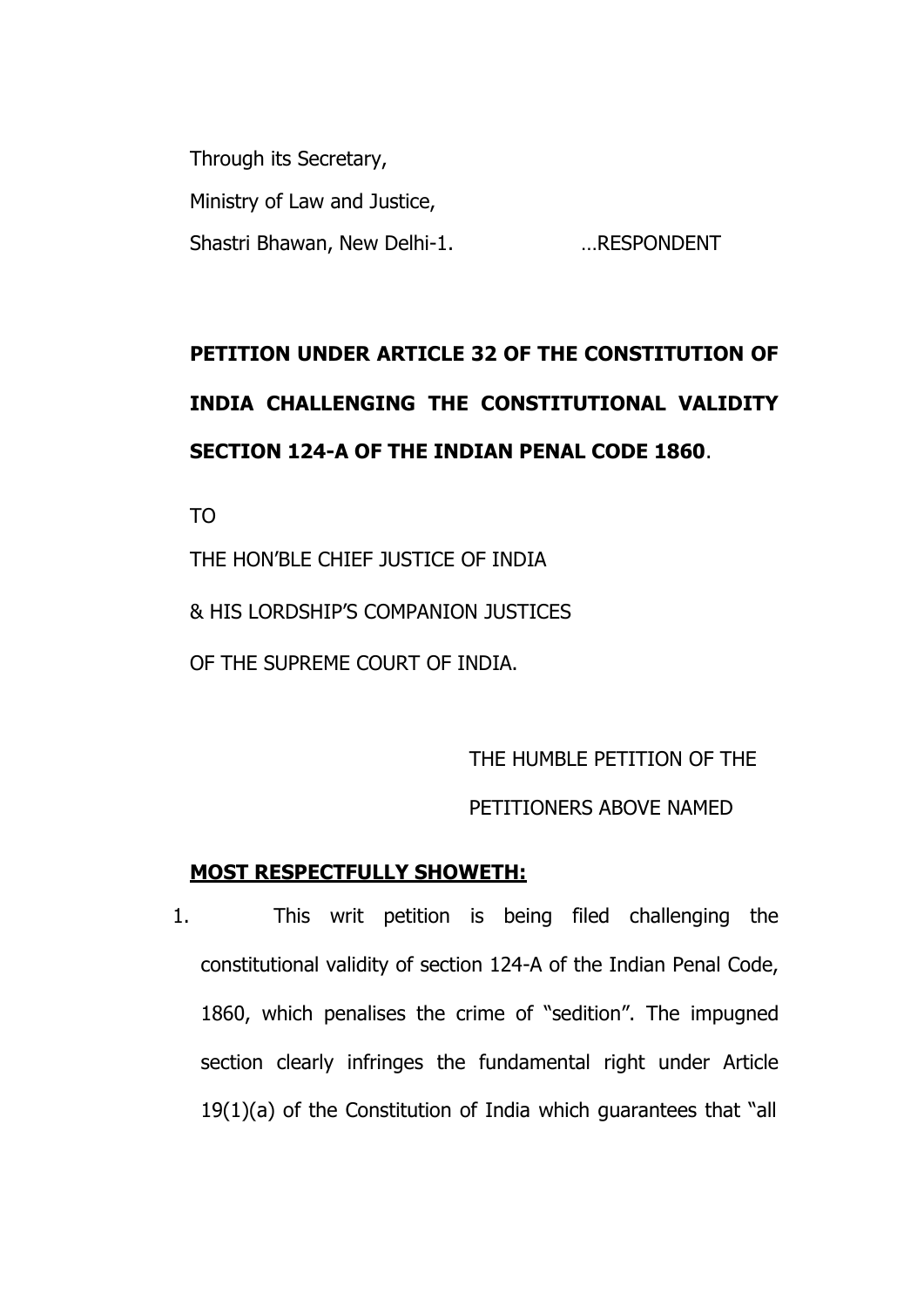citizens shall have the right to freedom of speech and expression". Further, the restriction imposed by the section is an unreasonable one, and therefore does not constitute a permissible restriction in terms of Article 19(2) of the Constitution. Hence this petition is filed to humbly pray that Section 124-A be declared unconstitutional and void by this Hon'ble Court and be struck out of the Indian Penal Code.

1A. It is respectfully submitted that the Petitioners have not approached the authorities concerned seeking similar relief, in view of the nature of the issues involved and the relief sough in the instant Writ Petition.

#### **KEDAR NATH SINGH JUDGMENT:**

#### **OBSOLETE IN PRESENT TIMES**

2. The Petitioners acknowledge that this issue has come before this Hon'ble Court in 1962; where the validity of the section was upheld. This Hon'ble Court in Kedar Nath Singh v. State of Bihar (1962) held that Section 124-A imposed a reasonable restriction on Article 19(1)(a), falling within the ambit of Article 19(2). The central tenet of the Petitioners' argument is that while the Hon'ble Supreme Court may have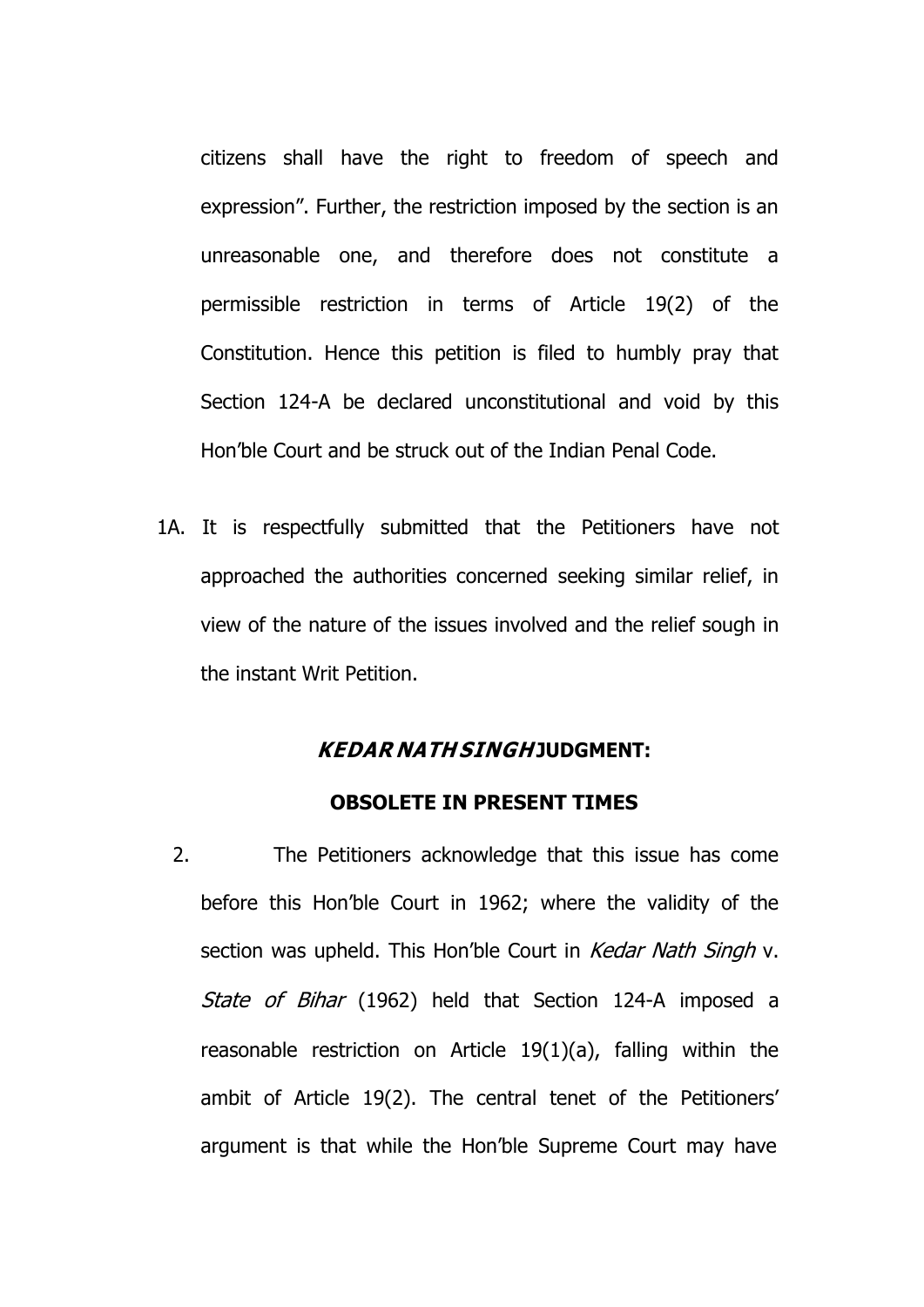been correct in its finding nearly sixty years ago, Section 124-A no longer passes constitutional muster today. This is described in detail later in the instant Writ Petition.

## **FRIVOLOUS SEDITION CASES AGAINST THE PETITIONERS UNDER SECTION 124A**

3. Petitioners No. 1 and 2 are journalists working in the states of Manipur and Chhattisgarh. As outspoken and responsible journalists they have been raising questions against their respective state governments as well as the Central Government. They have been charged with sedition under section 124A of IPC in various FIRs for comments and cartoons shared by them on the social networking website Facebook.

#### **Petitioner No. 1:**

#### **Charged with sedition for criticising political leaders**

4. Petitioner No. 1 has been a journalist working in Manipur for 7 years. Before that, he worked as a teacher, and continues to teach students even now. In 2014, he joined as a News Anchor at Impact TV. In 2015, he was appointed as the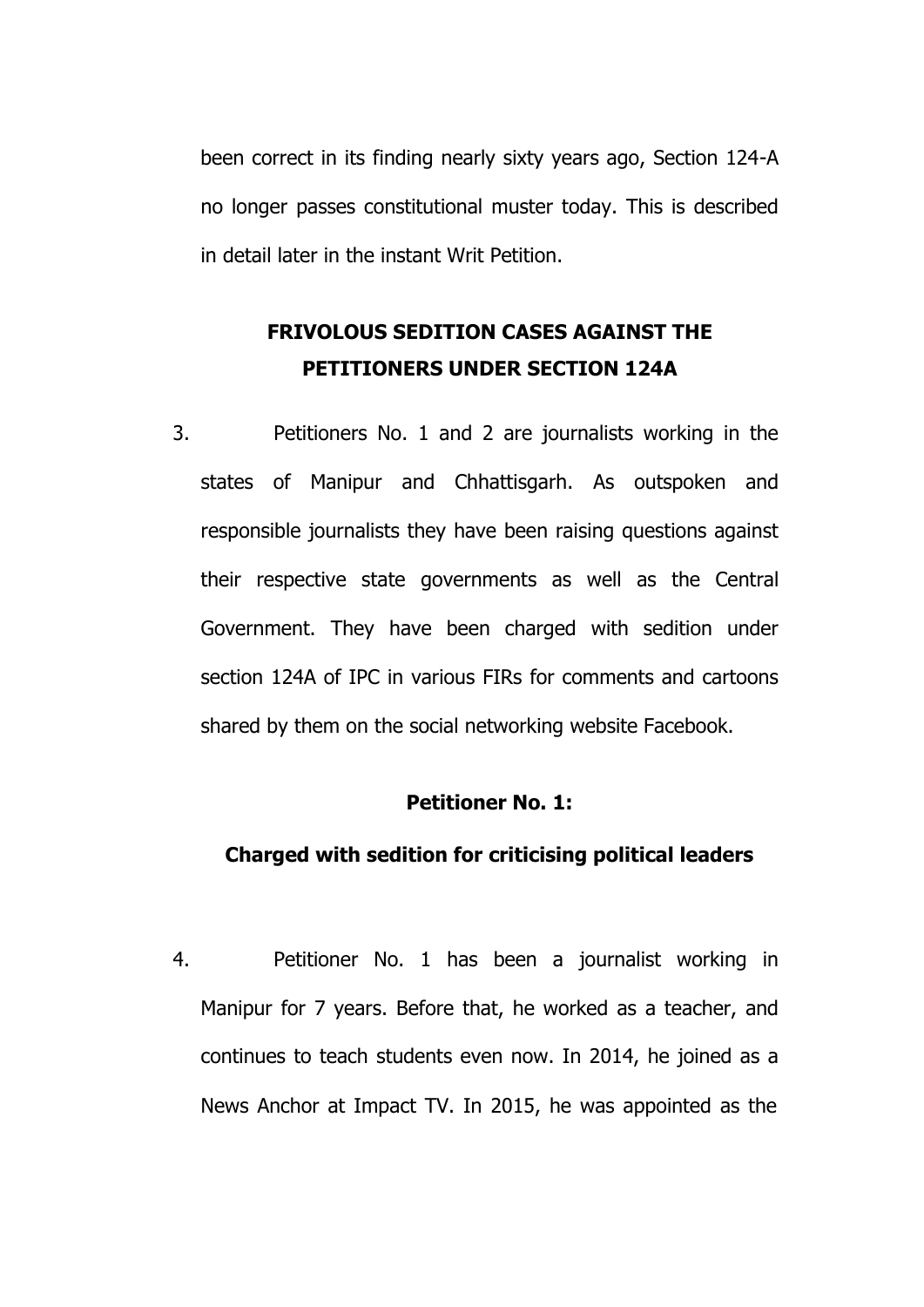sub-editor at Impact TV. In 2017, he joined ISTV as a News Anchor and Desk Editor. Several FIRs have been registered against him since 2018 with a view to silence him and to suppress his journalism. He has spent a total of 210 days in custody regarding different FIRs under Section 124A IPC since 2018. He also lost his job when he was arrested under Section 124A in November 2018.

5. The first FIR registered against Petitioner No. 1 was FIR No. 173 (8) 2018 IPC under Section 505(2)/500 of the Indian Penal Code, 1860 dated 9.8.2018. The FIR was registered pertaining to his criticism of the Government through his Facebook post regarding a crisis at the Manipur University and the students' hue and cry against the Vice-Chancellor for alleged embezzlement of funds and suppression of the students' union. He was arrested on 10.8.2018. He was in police lock-up for one day and for three days in judicial custody. He was finally granted bail on 13.8.2018.

True copy of FIR No. 173 (8) 2018 IPS dated 9.8.2018 registered at Imphal West is attached herewith as **Annexure P-1 at page no. \_91-92.**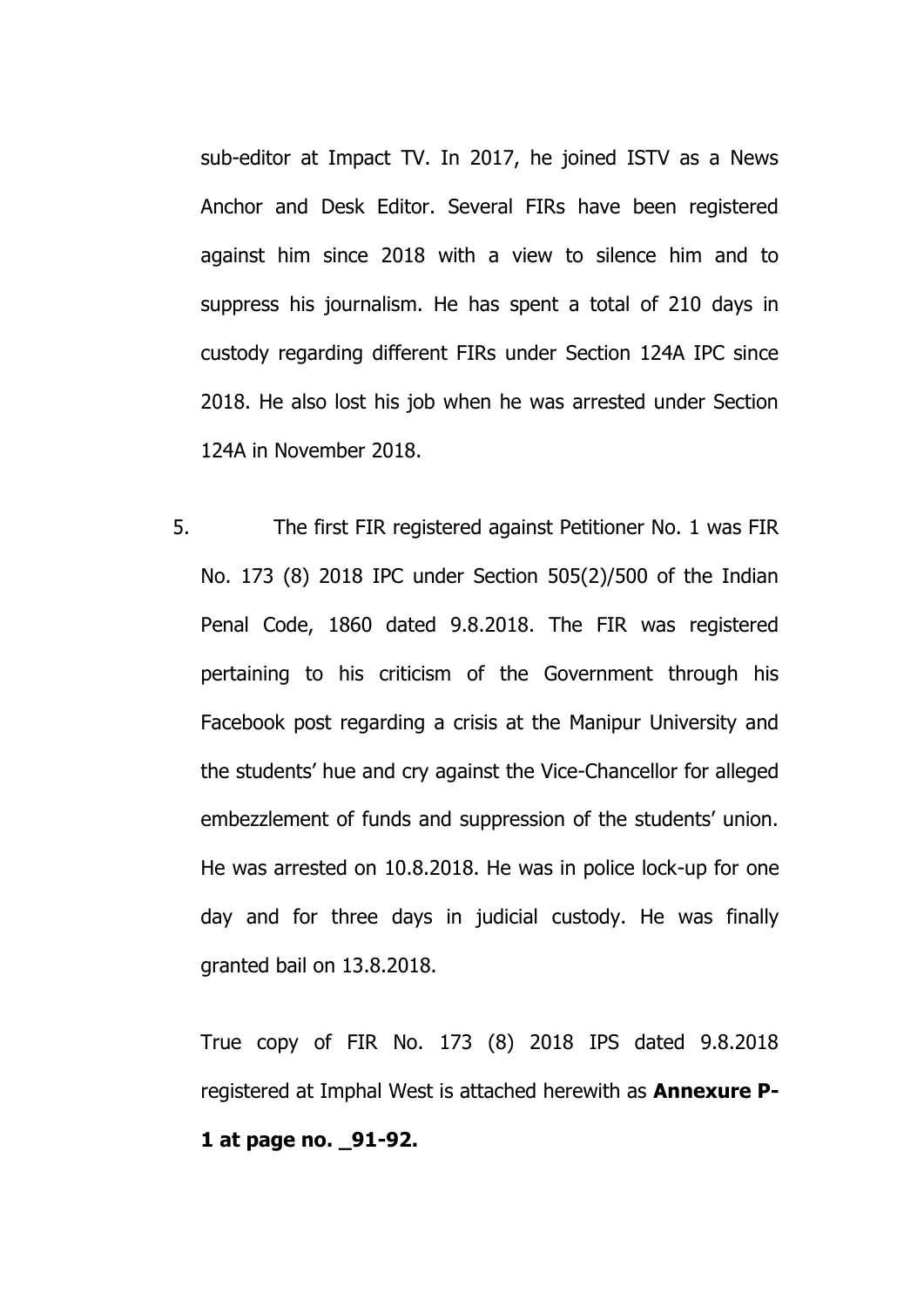6. The second FIR registered against Petitioner No. 1 was FIR No. 286(11) 2018 IPC under Section 124A/194/500 IPC dated 19.11.2018. The FIR was registered pertaining to certain comments he had made in a video he posted on his Facebook account criticising certain political leaders. A reading of the FIR makes it clear that there was absolutely nothing made out in the FIR which would constitute a case of sedition, and yet Petitioner No. 1 spent over 140 days in custody based on this FIR.

True copy of FIR No. 286 (11) 2018 IPS dated 19.11.2018 registered at Imphal West. is attached herewith as **Annexure P-2 at page no. 93-94.**

7. Initially, he was arrested on 20.11.2018, and was in police custody for 6 days. He was released on bail on 26.11.2018. The Hon'ble CJM, Imphal West, in the bail order dated 26.11.2018 noted as under:

> "From the materials of the prosecution, it is seen that the accused had made videos and posted them on his timeline using derogatory words against the Chief Minister of Manipur calling them as agent of the Prime Minister and had used many vulgar and undiplomatic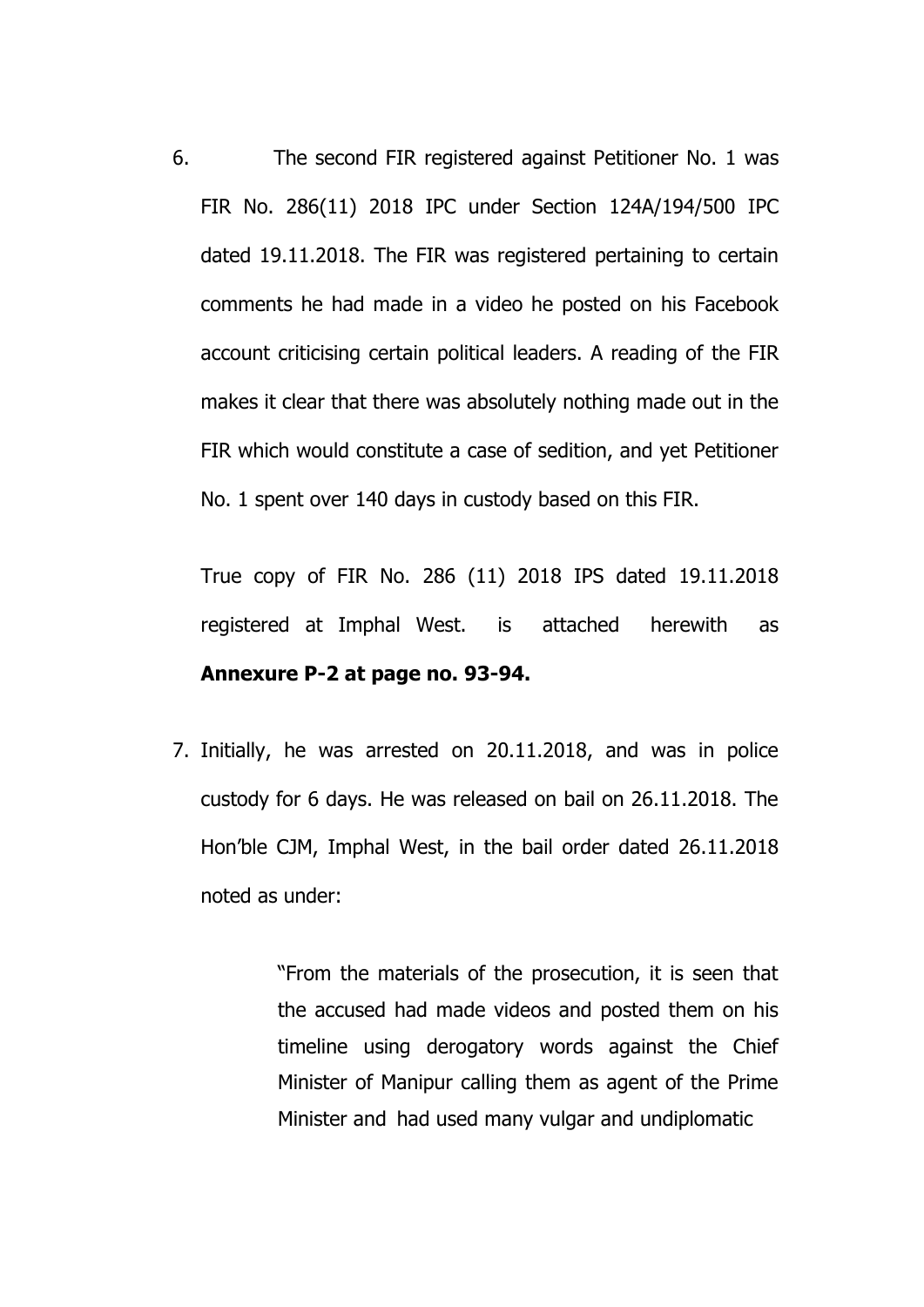words. The said video appears to be made regarding the Chief Minister attending a Birth anniversary of Rani Jhanshi Bai where the Chief Minister had given a speech. On perusal of the said materials, I am satisfied there exist materials against the accused person for expressing his opinion in very undiplomatic words and terms and gesture. However, I find the said words, terms and gesture used by the accused and the context in which they are used, and the comment made by the accused person cannot be termed seditious to attract offence u/s 124-A IPC. It appears to be more expression of opinion against the public conduct of a public figure in a street language. It does not appear to me to such which is intended to create enmity between different groups of people community, sections etc. nor does it appear to be one which attempts to bring hatred, contempt, dissatisfaction against the government of India or of the State. It is mere expression of opinion against the Prime Minister of India and Chief Minister of Manipur, which cannot be equated with an attack to invite people to violence against the Govt. of India or Manipur to topple it. The same is the view of the Hon'ble Supreme Court in Kedar Nath case. In giving the speech, the accused person transgressed beyond decent human conduct but it cannot be termed seditious. The government, especially its functionary like Prime Minister or Chief Minister cannot be so sensitive as to take offence upon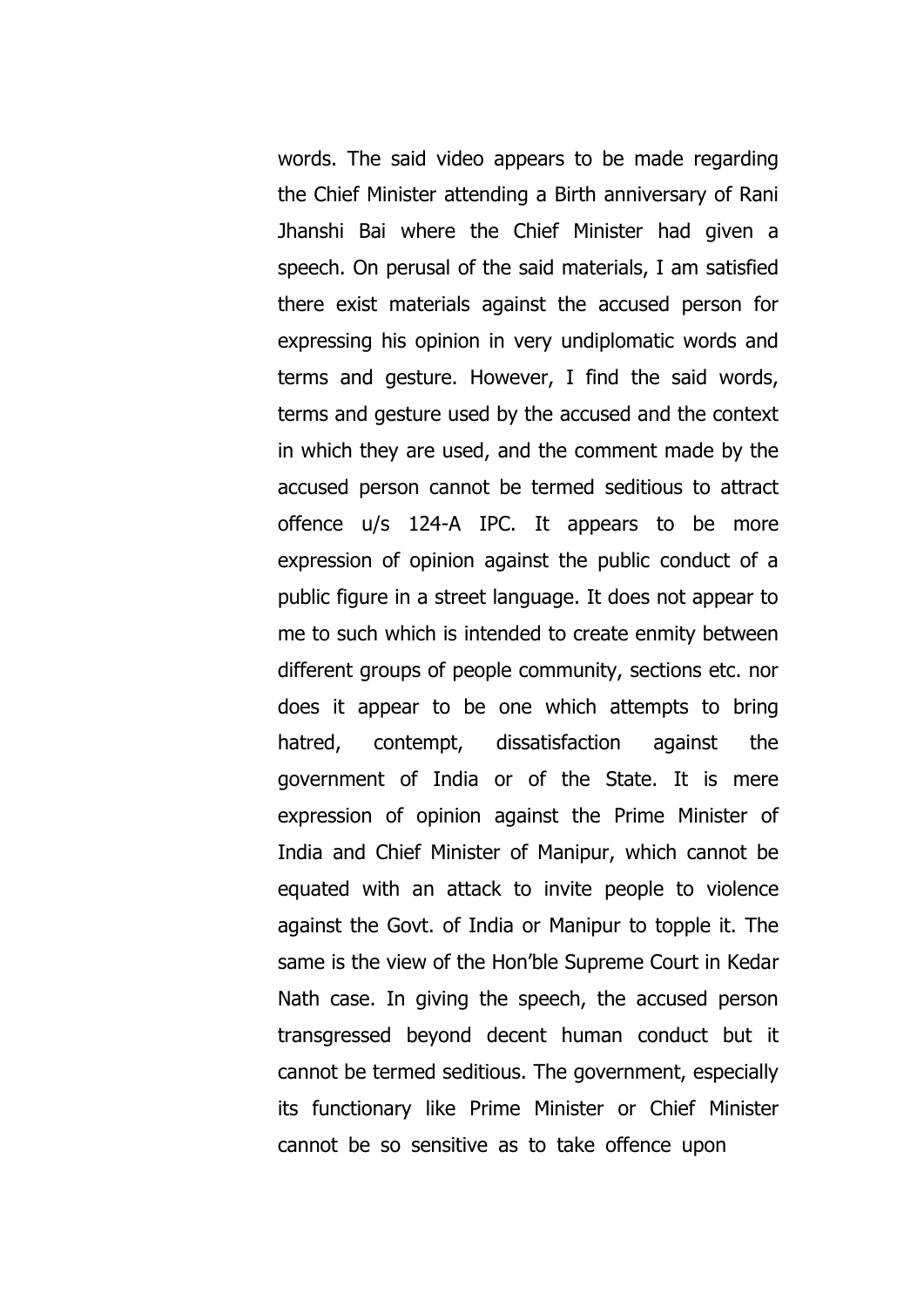expression of opinion by its citizen which may be given every nicely by using proper words or indecently by using some vulgar terms.

In the result, I am of the considered opinion the offence u/s. 124-A IPC is not attracted at all by the video made and published by the accused in social media."

True copy of Order dated 26.11.2018 passed by Chief Judicial Magistrate, Imphal West, Manipur, in Cril. Misc. (B) Case No. 283 of 2018, is attached herewith as **Annexure P-3 at page no. 95-97\_.**

- 8. However, after Petitioner No. 1 was released on bail on 27.11.2018, he was detained on the same day under a detention order bearing No. Cril/NSA/No. 4 of 18 passed by the District Magistrate, Imphal West. The reason for this detention also was his critical comments against the political leaders.
- 9. Petitioner No. 1 remained in detention for over 134 days, till the Hon'ble High Court of Manipur quashed the set aside the detention order vide its order 8.4.2019. He was finally released on 10.4.2019. True copy of the order dated 8.4.2019 passed by the Hon'ble High Court of Manipur at Imphal in Writ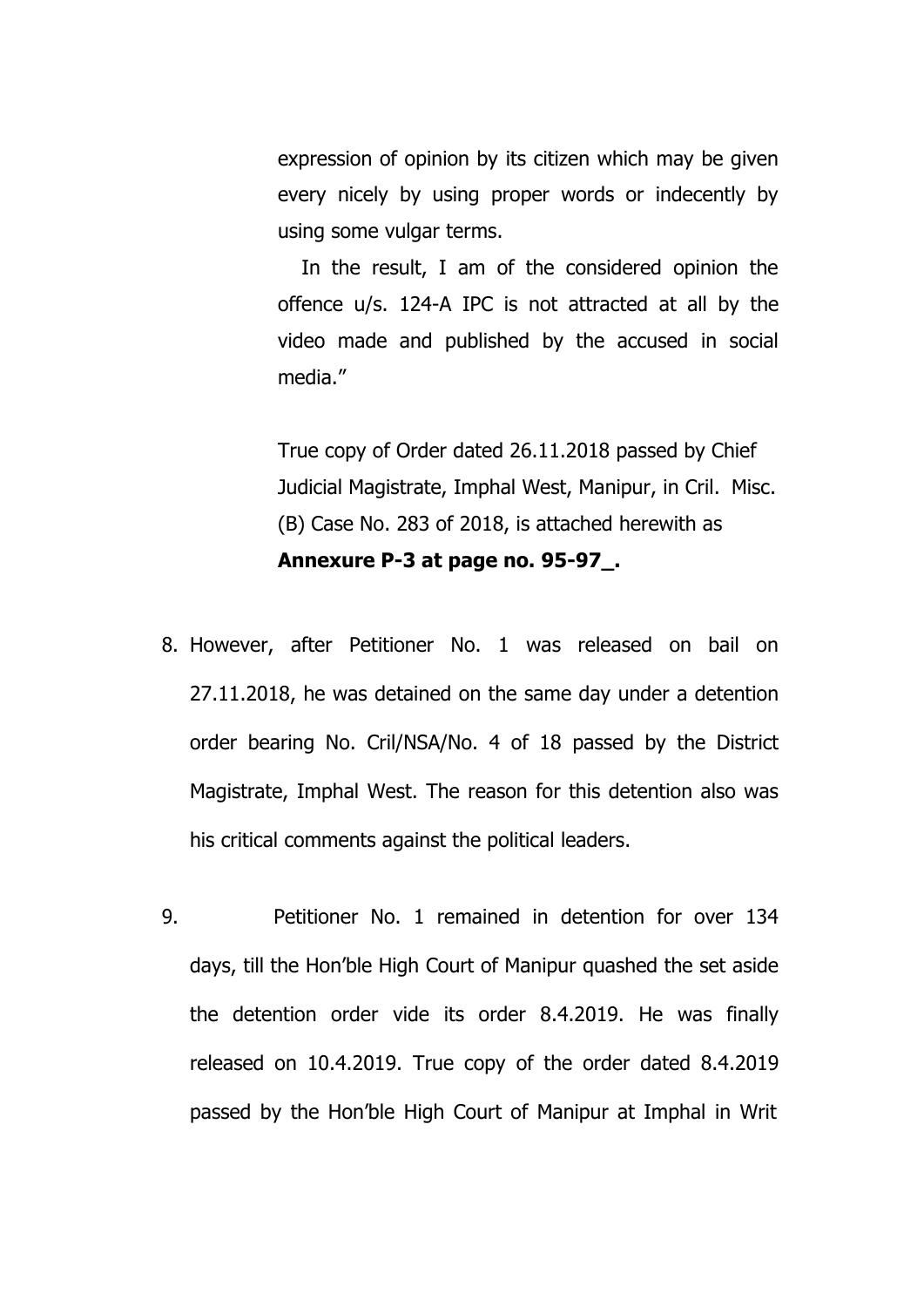Petition (Cril) No. 18 of 2018 is attached herewith as

#### **Annexure P-4 at page no. 98-115.**

10.The third FIR registered against Petitioner No. 1 is FIR No. 14(9) 2020 Sen-PS under Section 124A/153A/503 IPC & 3(1)(r) SC & ST POA Act, 1989. This FIR, dated 11.9.2020, pertains to a statement made by the Petitioner No. 1 on Facebook regarding certain derogatory remarks made by the partner of a prominent politician against the wife of said the politician who belongs to the Scheduled Tribe community. There was nothing seditious in his comments. Yet Petitioner No. 1 was arrested on 29.9.2020 and was in custody for 70 days until he was released on bail vide order dated 7.12.2020.

True copy of FIR No. 14(9) 2020 Sen-PS dated 11.9.2020 registered at Senapati is attached herewith as **Annexure P-5 at page no. 116-117.**

Petitioner No.1 was initially granted interim order from arrest in the said FIR. True copy of order dated 14.9.2020 passed by Sessions Judge, Senapati in Cril. Misc. (AB) Case No. 3 of 2020 is annexed herewith and marked as **Annexure P-6 at page no.**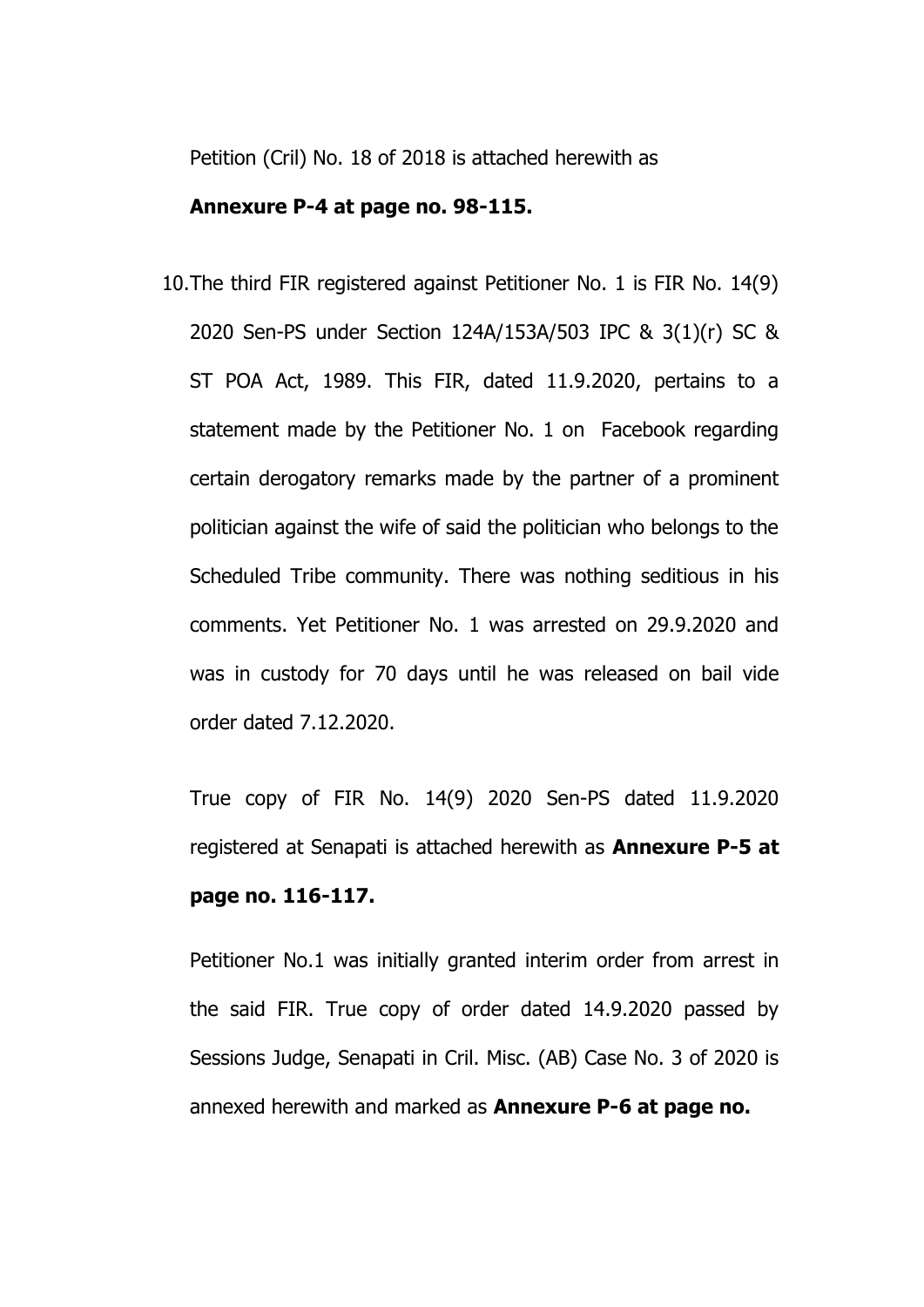#### **\_118-122**

The said order passed by Session Judge, Senapati, whereby the Interim anticipatory bail granted to Petitioner No. 1 was cancelled as the FIR included provisions of the SC/ST (Prevention of Atrocities) Act, 1989 under which anticipatory bail is statutorily barred. True copy of order dated 28.9.2020 passed by Sessions Judge, Senapati in Crl Misc (AB) No. 3 of 2020 is annexed herewith and marked as **Annexure P-7 at page no. 123-138**

True copy of Order dated 7.12.2020 passed by the Special Judge for SC/ST (Prevention of Atrocity) Act, Senapati, in Crl. Misc. (B) Case No. 16 of 2020 is attached herewith as **Annexure P-8 at page no. 139-147**

11.Therefore, Petitioner No. 1 has spent a total of over 210 days in custody due to FIRs registered under section 124A of IPC simply for his statements critical of certain political leaders.

#### **Petitioner No. 2:**

#### **Charged with sedition for sharing a cartoon**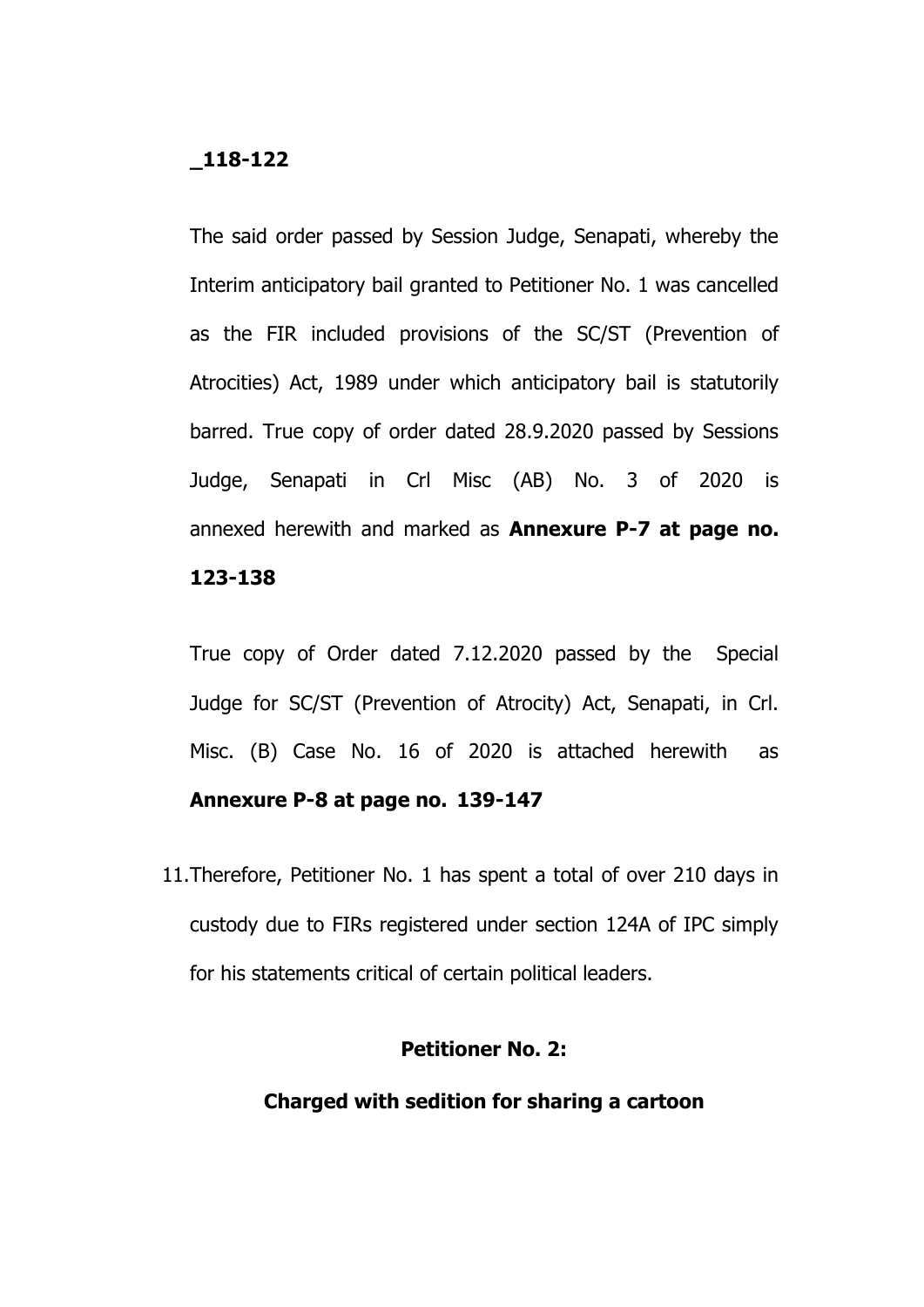- **12.** Petitioner No. 2 has been working as a journalist in Chhattisgarh for many years. He is a well-recognised journalist and has written hundreds of articles in various publications. He is keeping a compilation of his articles ready to be shown to the Court at the time of arguments. A perusal of these articles will show that many of them are in respect of fake encounters. An FIR was registered against him on 28.4.2018 with FIR No. 156/2018 registered at P.S. Kanker, Chhattisgarh under section 124-A IPC and Section 66D of Information Technology Act, 2000. The said FIR was registered pertaining to certain cartoons that Petitioner No. 2 had shared on Facebook. Petitioner No. 2 states that the FIR was lodged against him under section 124A by the State to take revenge against him because of his work as a human rights activist and journalist. True copy of FIR No. 156/2018 dated 28.4.2018 registered at Kanker is attached herewith as **Annexure P-9 at page no. \_148-151).**
- 13.Petitioner No. 2 was granted anticipatory bail regarding the said FIR by the Hon'ble High Court of Chhattisgarh, Bilaspur, vide order dated 26.7.2018. True copy of order dated 26.7.2018 passed by the Hon'ble High Court of Chhattisgarh in M.CR.C(A)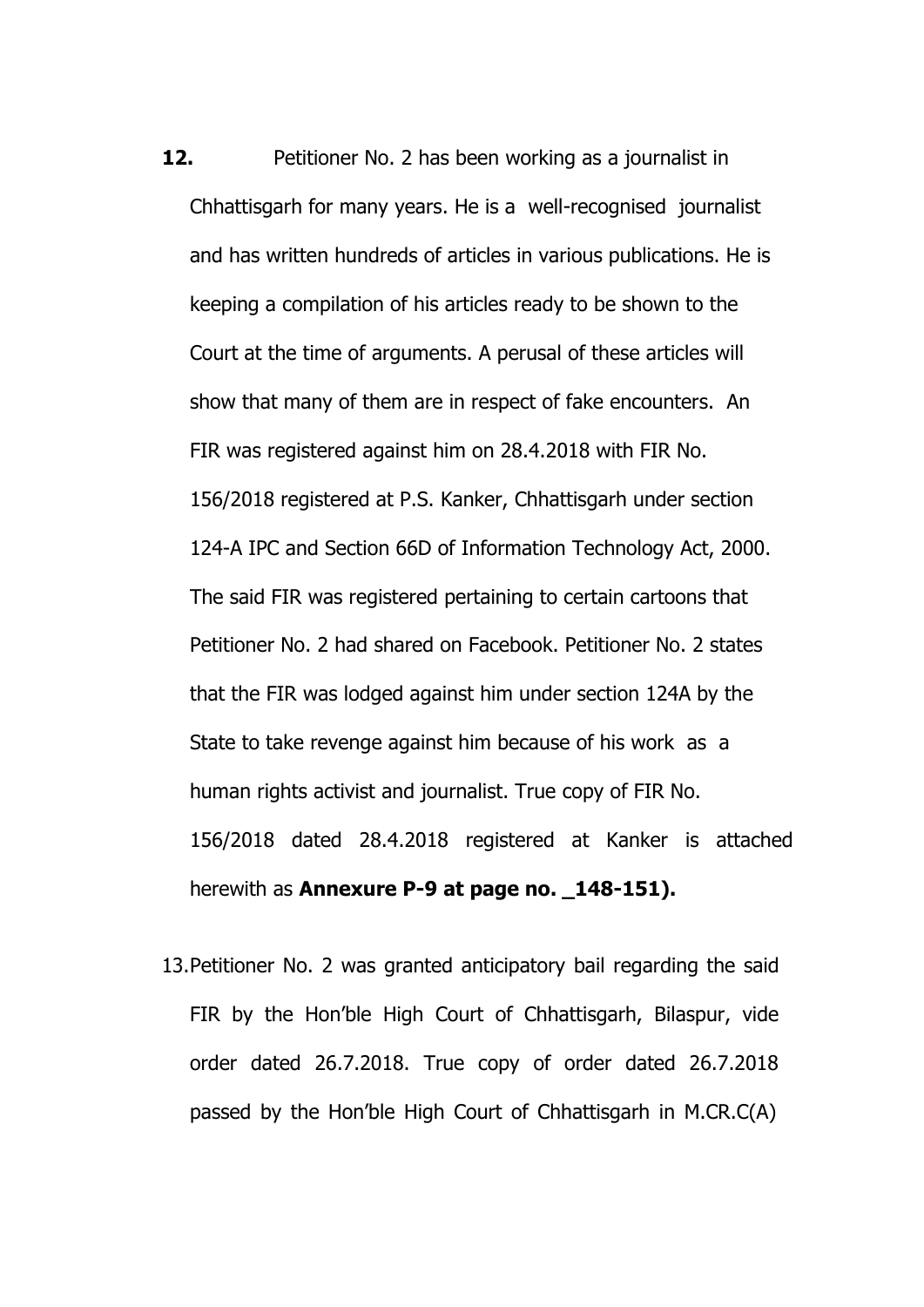No. 719 of 2018, Bilaspur is attached herewith as

#### **Annexure P-10 at page no. 152-155.**

14.The submissions of the State Government in the above case were recorded in the order dated 26.7.2018 as under:

> "It is submitted that posting of objectionable cartoons in facebook depicting senior leaders and other persons and adding comment by the applicant of his own is complete to constitute commission of offence under Section 124A of the IPC."

- 15.Rejecting the State Government's submissions noted above, the Hon'ble High Court granted anticipatory bail to Petitioner No. 2.
- 16.It is submitted that these FIRs have an unacceptable 'chilling' effect on the Petitioners as well as on other journalists and threatens their work and their right to freedom of expression. Asserting their constitutional right under Article 19(1)(a), the Petitioners respectfully request that the Supreme Court review its 1962 ruling where it found Section 124-A to be a constitutionally permissible restriction on Article 19(1)(a).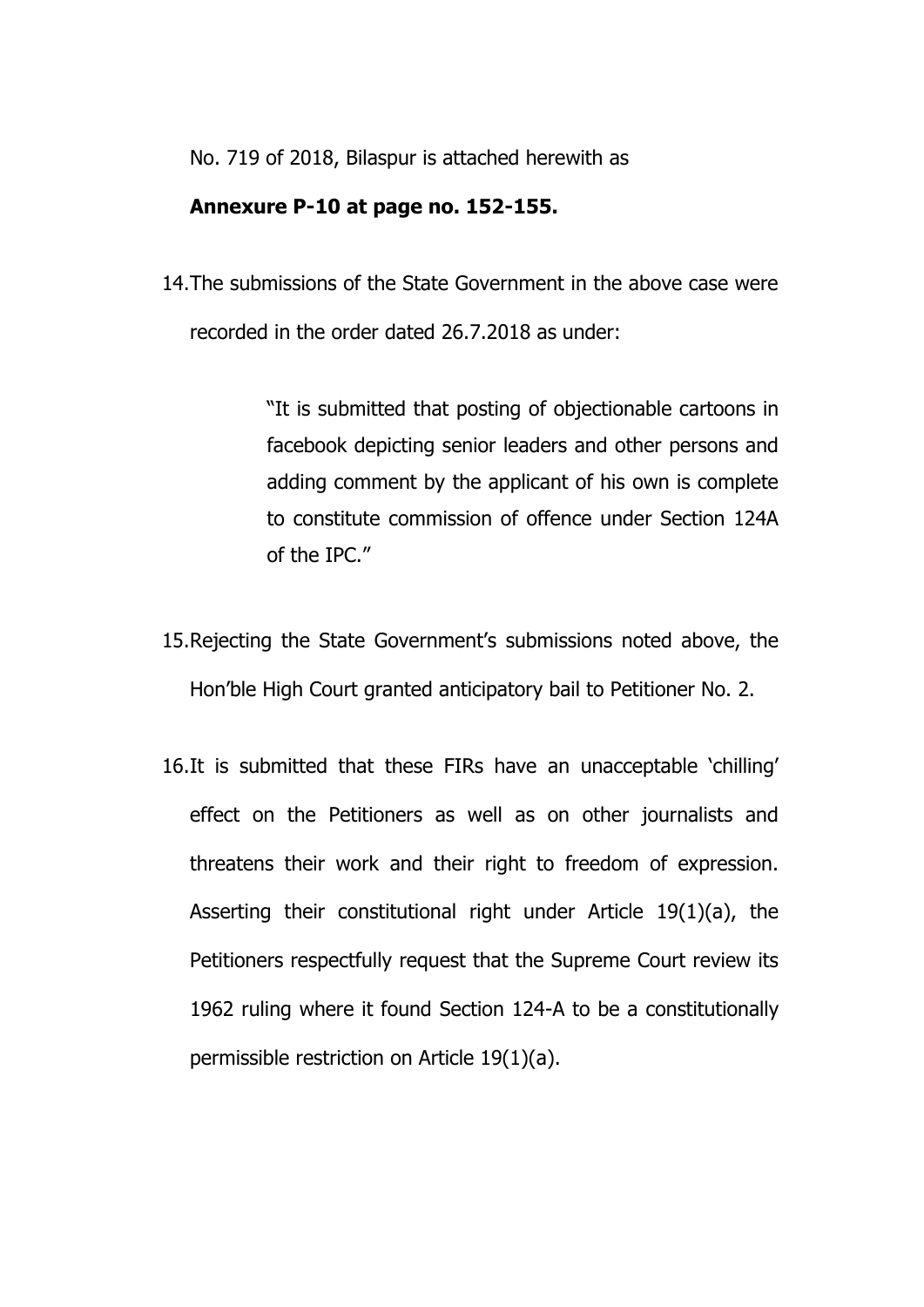#### **THE IMPUGNED SECTION**

17. Section 124-A of the India Penal Code is as follows:

**"**Whoever, by words, either spoken or written, or by signs, or by visible representation, or otherwise, brings or attempts to bring into hatred or contempt, or excites or attempts to excite disaffection towards, the Government established by law in India, shall be punished with imprisonment for life, to which fine may be added, or with imprisonment which may extend to three years, to which fine may be added, or with fine."

Explanation 1— The expression "disaffection" includes disloyalty and all feelings of enmity.

Explanation 2— Comments expressing disapprobation of the measures of the Government with a view to obtain their alteration by lawful means, without inciting or attempting to incite hatred, contempt or disaffection, do not constitute an offence under this section.

Explanation  $3 -$  Comments expressing disapprobation of the administrative or other action of the Government without exciting or attempting to excite hatred, contempt or disaffection, do not constitute an offence under this section.

18. In case of *Kedar Nath Singh v. State of Bihar* the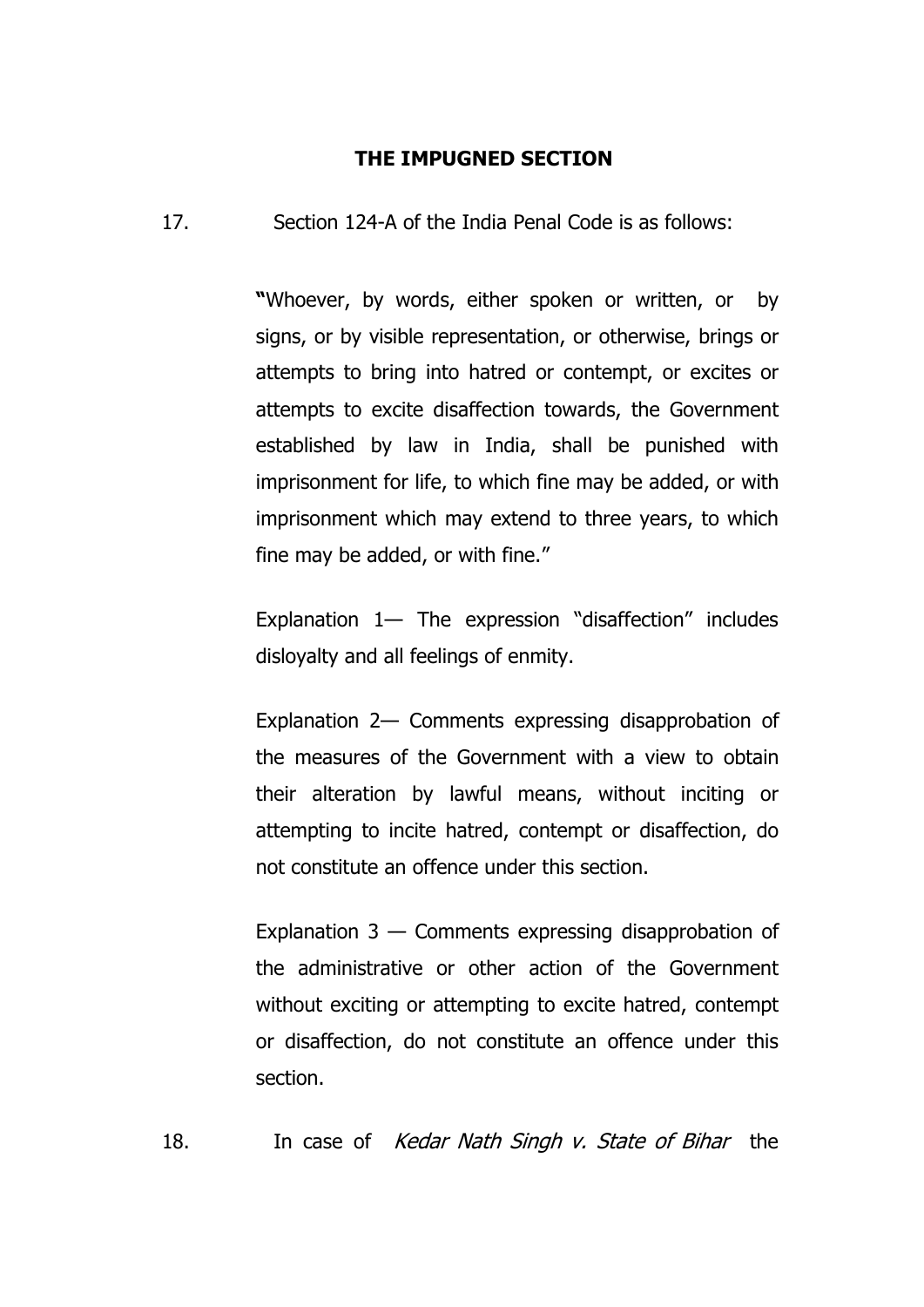Supreme Court of India decided on the scope of Section 124-A. The Court read down the section; holding that acts involving intention or tendency to create disorder, or disturbance of law and order, or incitement to violence would be made penal by section 124-A. (Kedar Nath Singh v. State of Bihar 1962 Supp (2) SCR 767: AIR 1962 SC 955: (1962) 2 Cri LJ 103 at para 26).

- 19.In reading down the section, and endorsing the stricter interpretation give to the section by the Federal Court in 1942, the court rejected the very wide interpretations of early cases and that of the Privy Council in 1944 which brought far more acts within the scope of the offence of the section and made it very easy for the colonial government to class any criticism of the state seditious.
- 20.It is respectfully submitted that the Supreme Court in Kedar Nath's case did not go far enough in reading down the section. Retaining 'intention' and 'tendency' as basis for criminal liability means that these inherently subjective terms can be used (and abused) to penalise those who have not caused any violence or public disorder.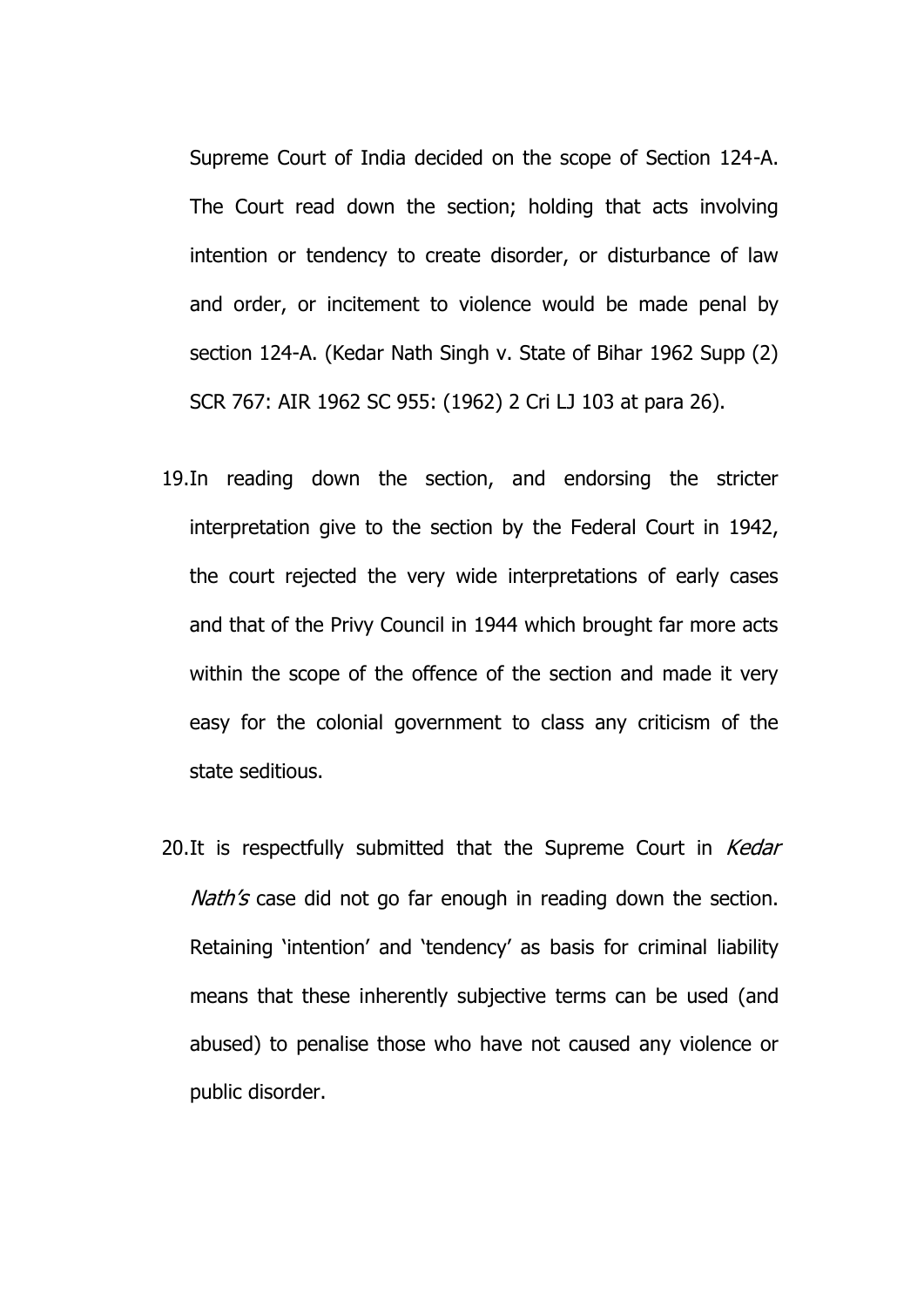21.It is submitted that when this interpretation, as defined by Kadar Nath's case is applied, there are two "scenarios" where a person could be guilty of sedition;

> a) "Scenario A" is the obvious one; person A take an action (makes a speech or publishes a pamphlet, etc, etc) which *actually results* in violence or public disorder. "A" is guilty of sedition.

> b) In "Scenario B" the words or acts of person B do not actually result in any violence or public disorder, however the authorities feel that the words or acts had this "tendency", or person B had had the subjective "intention" to cause this mischief. "B" is also guilty of sedition.

22. It is submitted that the use of sedition in *Scenario B* is not use, but rather misuse  $-$  it is most frequently employed in India to supress democratic debate, criticism of the government and the advocacy of new ideas.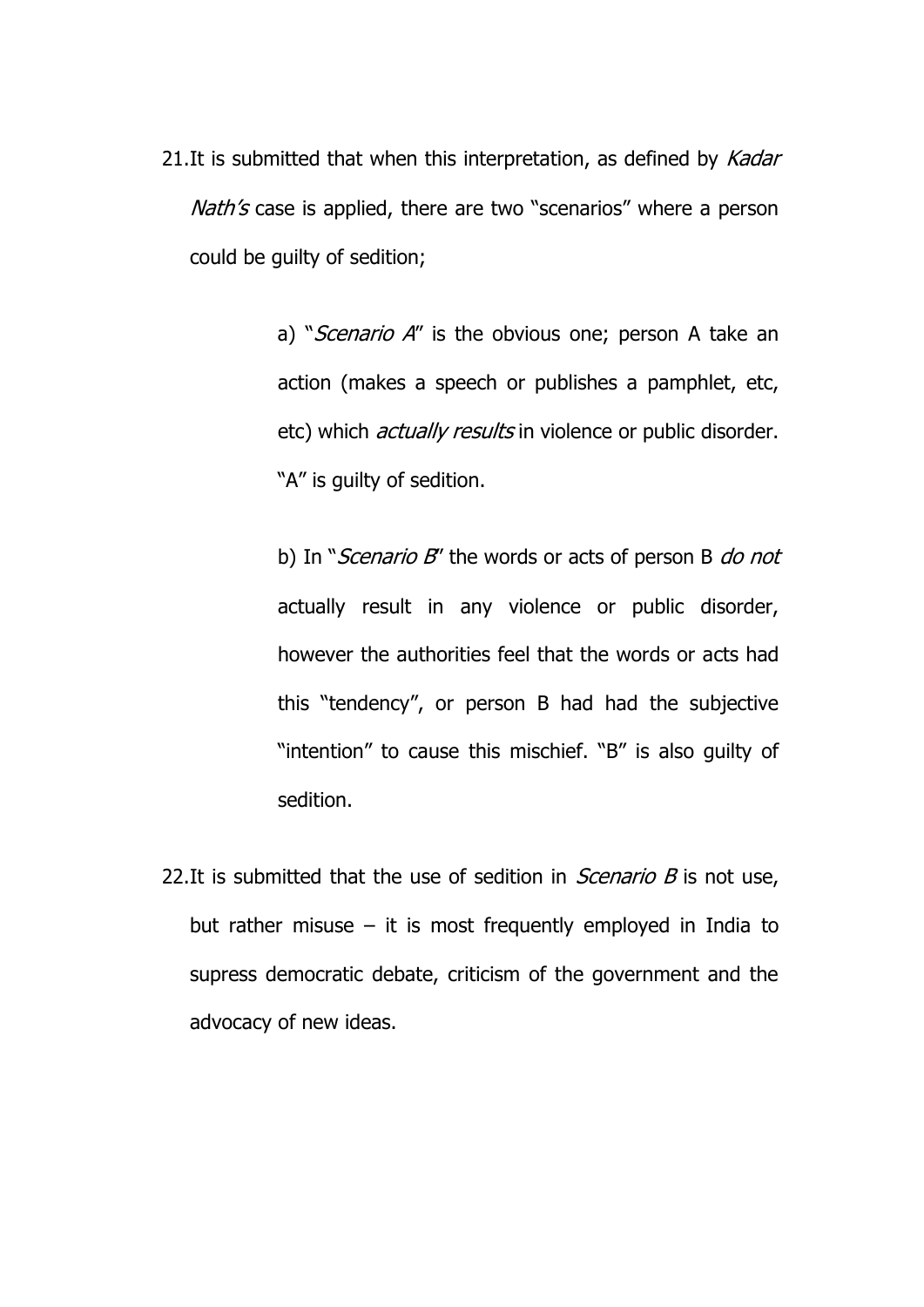#### **THE CONSTITUTIONAL CHALLENGE**

23.Section 124-A of the IPC clearly infringes Article 19(1)(a) of the Constitution. It is submitted that the question of whether Article 19(1)(a) is infringed by the impugned section this should not form part of the matters in dispute; The Constitutional bench of the Supreme Court held in *Kedar Nath's* case that "[t]here can be no doubt that apart from the provisions of clause

(2) of Art. 19, Sections 124A…[is] clearly violative of Art. 19(1)(a) of the Constitution." (*Kedar Nath Singh* v. *State of* Bihar, para 26).

- 24.It is submitted that the question in dispute is whether the section constitutes a *reasonable restriction* falling within the ambit of Article 19(2), thereby saving the section from constitutional invalidity.
- 25.As per accepted constitutional principles, in considering the reasonableness of laws imposing restrictions on fundamental right, a court should take into account various factors, these are: the nature of the right alleged to have been infringed; the underlying purpose of the restrictions imposed; the extent and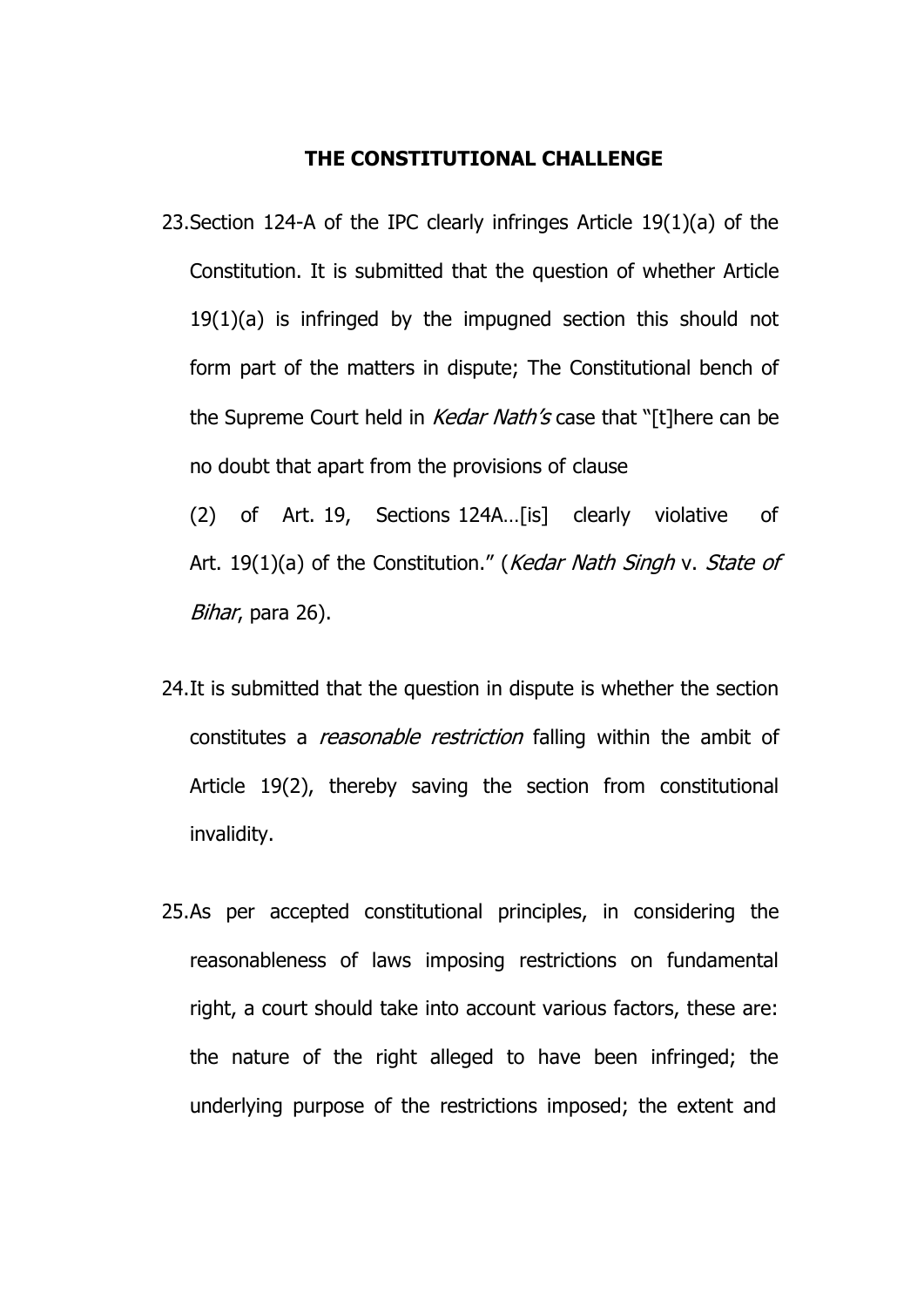urgency of the evil sought to be remedied thereby; the disproportion of the imposition; and the prevailing conditions at the time. (State of Madras v. V. G. Row 952 AIR 196, 1952 SCR 597 at Pg 607).

- 26.It is submitted that the situation with regard to these factors has materially changed, both legally and factually, since the Supreme Court's adjudication of this issue in 1962. This petition will show how, given these material changes, sedition now constitutes an unreasonable restriction on Article 19(1)(a).
- 27.This petition will fully address each of these factors and considerations in turn (broadly under the headings  $I - V$  below); it will be shown that Section 124-A is an unreasonable restriction on freedom of expression, and how consequently Section 124-A is unconstitutional.
- 28.It is submitted by the Petitioners that it is necessary that this issue be re-adjudicated by this Hon'ble Court in 2021. International law requires that established restrictions on freedom of expression should be reassessed and reviewed periodically. International law places the onus the governments to prove that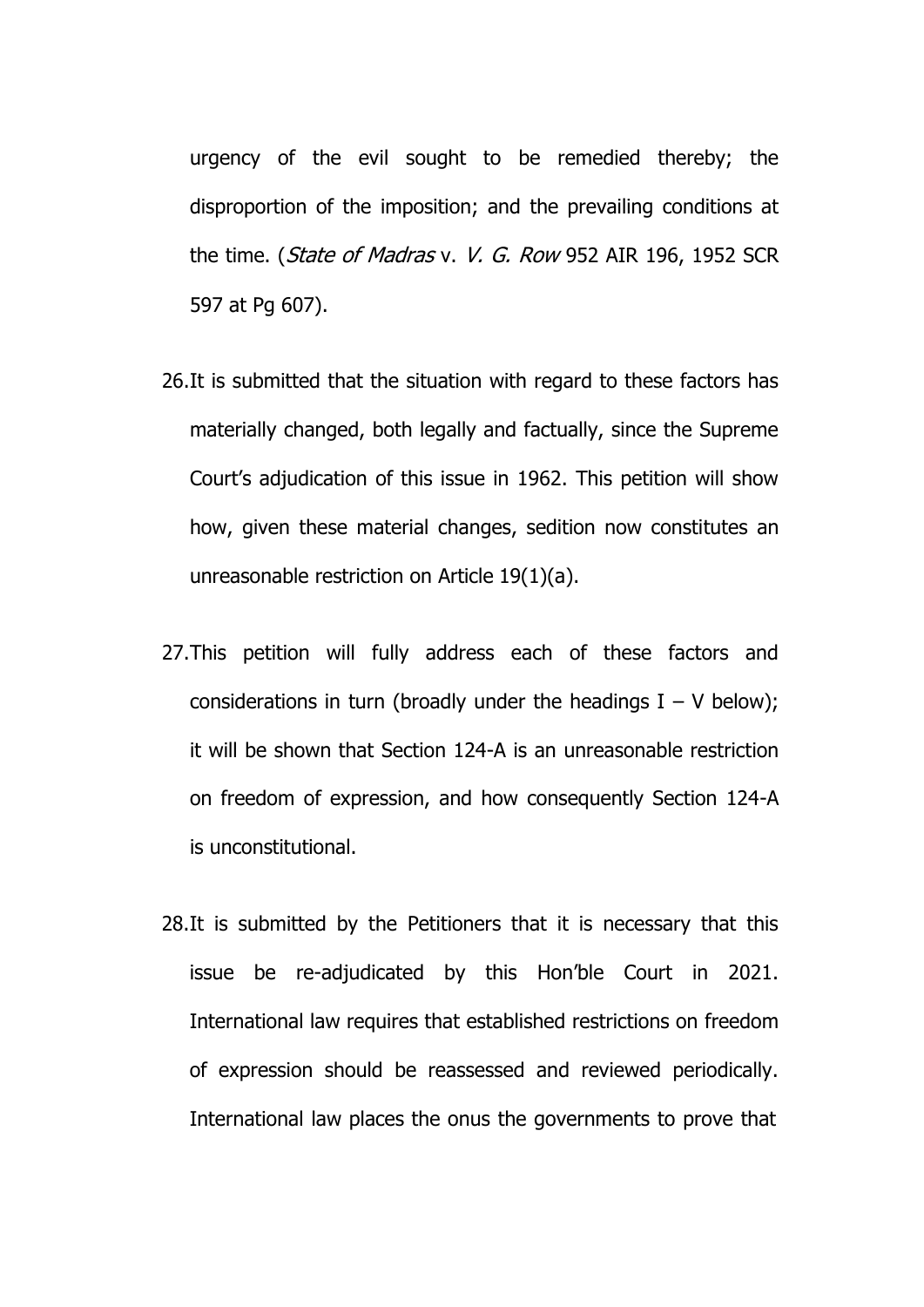any restrictions on the freedom of expression are valid. India is thus obligated to review of this restriction.

## **I. THE NATURE OF RIGHT INFRINGED- ARTICLE 19(1)(A)**

- 29.Freedom of expression is widely accepted to be the "cornerstone of democracy". Without freedom of expression democracy cannot exist. In 2010 this Hon'ble Court expressed that **"**change through free speech is basic to our democracy, and to prevent change through criticism is to petrify the organs of democratic Government." It was held that freedom of expression is not only politically useful "but that it is indispensable to the operation of a democratic system". (*Indirect Tax Practitioners Assn.* v. R. K. Jain (2010) 8 SCC 281).
- 30.The democratic system necessarily involves an advocacy of the replacement of one government by another. World-wide, the media and free speech are recognised as essential accountability checks on governments. Citizens cannot exercise their right to vote effectively or take part in public decision- making if they do not have free access to information and ideas and are not able to express their views freely. The Supreme Court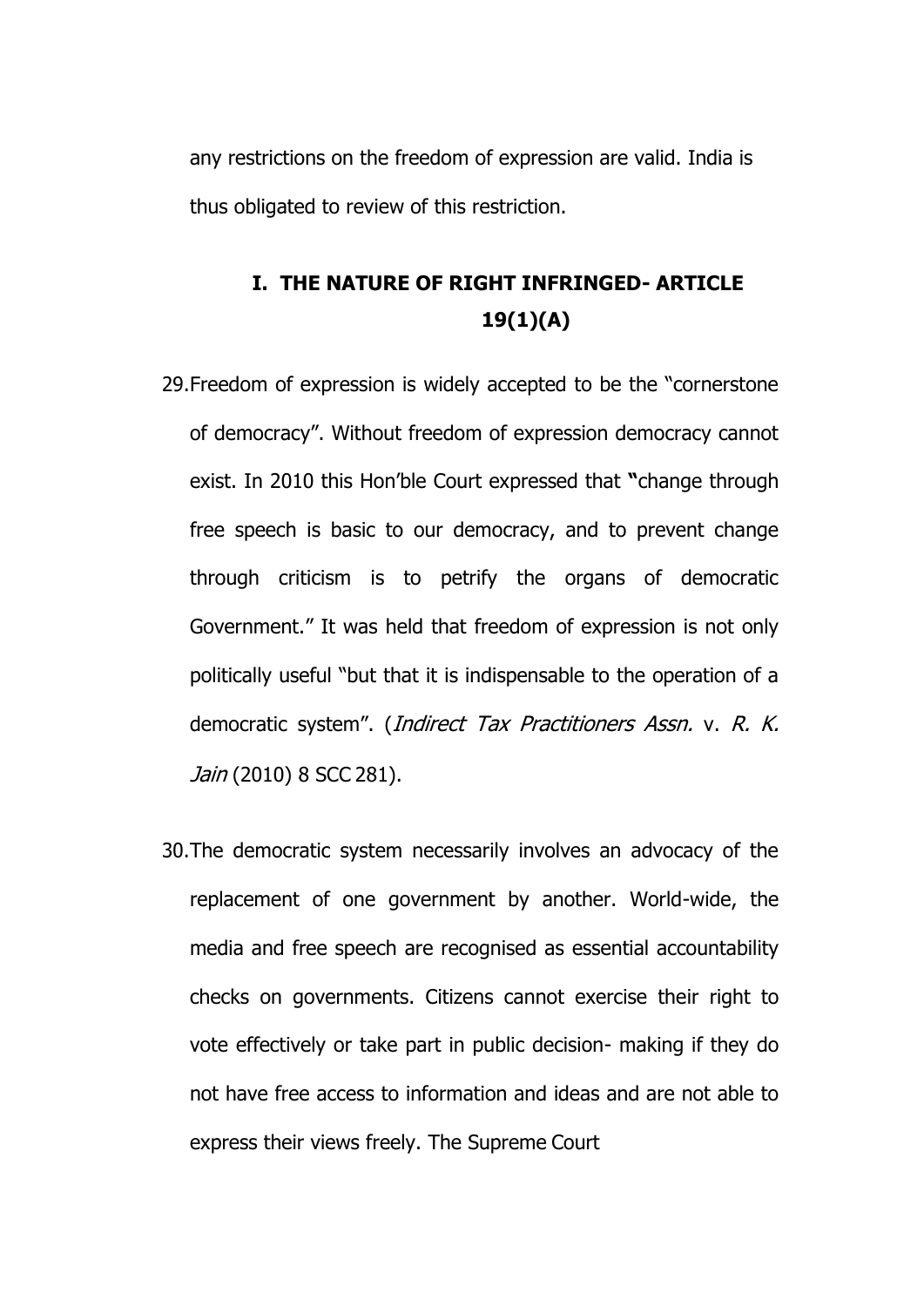has expressed that "the freedom of expression is a preferred right which is always very zealously guarded by the Supreme Court" (The Secretary, Ministry Of Information and Broadcasting v. Cricket Association Of Bengal (1995) 2 SCC 161 at Para 14).

- 31.Freedom of expression has various important functions; The supreme court held in *Bennett Coleman* that 'Free expression is necessary: (1) for individual fulfillment, (2) for attainment of truth, (3) for participation by members of the society in political or social decision making and (4) for maintaining the balance 'between stability and change in society." Freedom of expression importantly, allows the political discourse which is necessary in any country which aspires to democracy. (Bennett Coleman & Co. v. Union of India (1972) SCC 788 at pg 810 ).
- 32.In 2010, giving approval to its 1972 dicta in *Bennett Coleman*, the Supreme Court again asserted the importance of freedom of expression for democracy in *Indirect Tax Practitioners Assn. vs* R.K.Jain;

"In a democracy the theory is that all men are entitled to participate in the process of formulating- common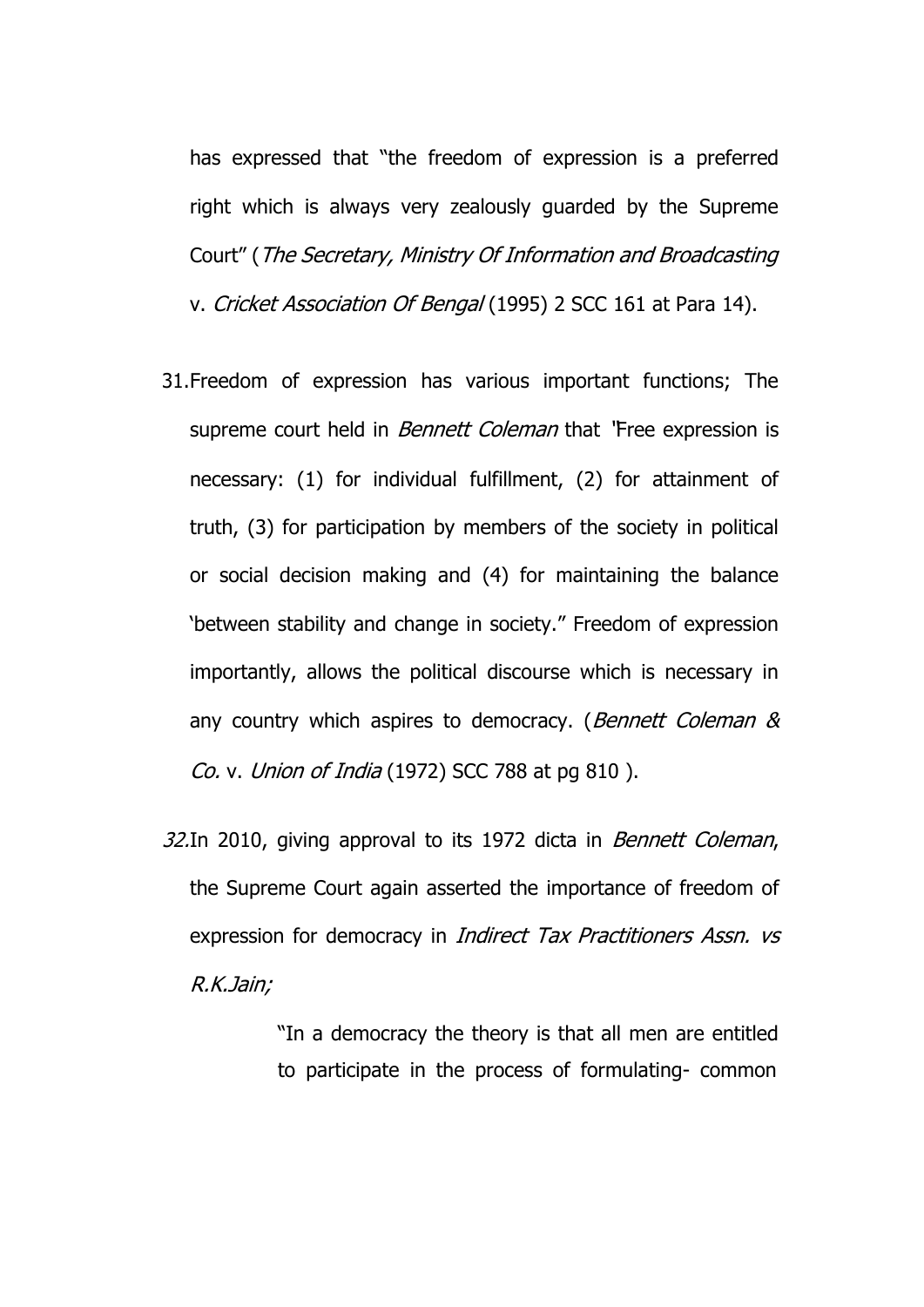decisions…The crucial point is not that freedom of expression is politically useful but that it is indispensable to the operation of a democratic system. In a democracy the basic premise is that the people are both the governors and the governed. In order that governed may form intelligent and wise judgment it is necessary that they must be appraised of all the aspects of a question on which a decision has to be taken so that they might arrive at the truth." (Bennett Coleman & Co vs Union of India (1972) SCC 788 at pg 811).

33.It has been explicitly recognized by the Human Rights Council of the United Nations General Assembly that Freedom of expression is a cornerstone of democratic rights and freedoms and the exercise of the right to freedom of opinion and expression is one of the essential foundations of a democratic society. The Human Rights Council has also recognized that the effective exercise of the right to freedom of opinion and expression is an important indicator of the level of protection of other human rights and freedoms in member states. When other human rights violations occur in states, typically freedom of expression is restricted by governments in a bid to cover up other atrocities and governmental failures.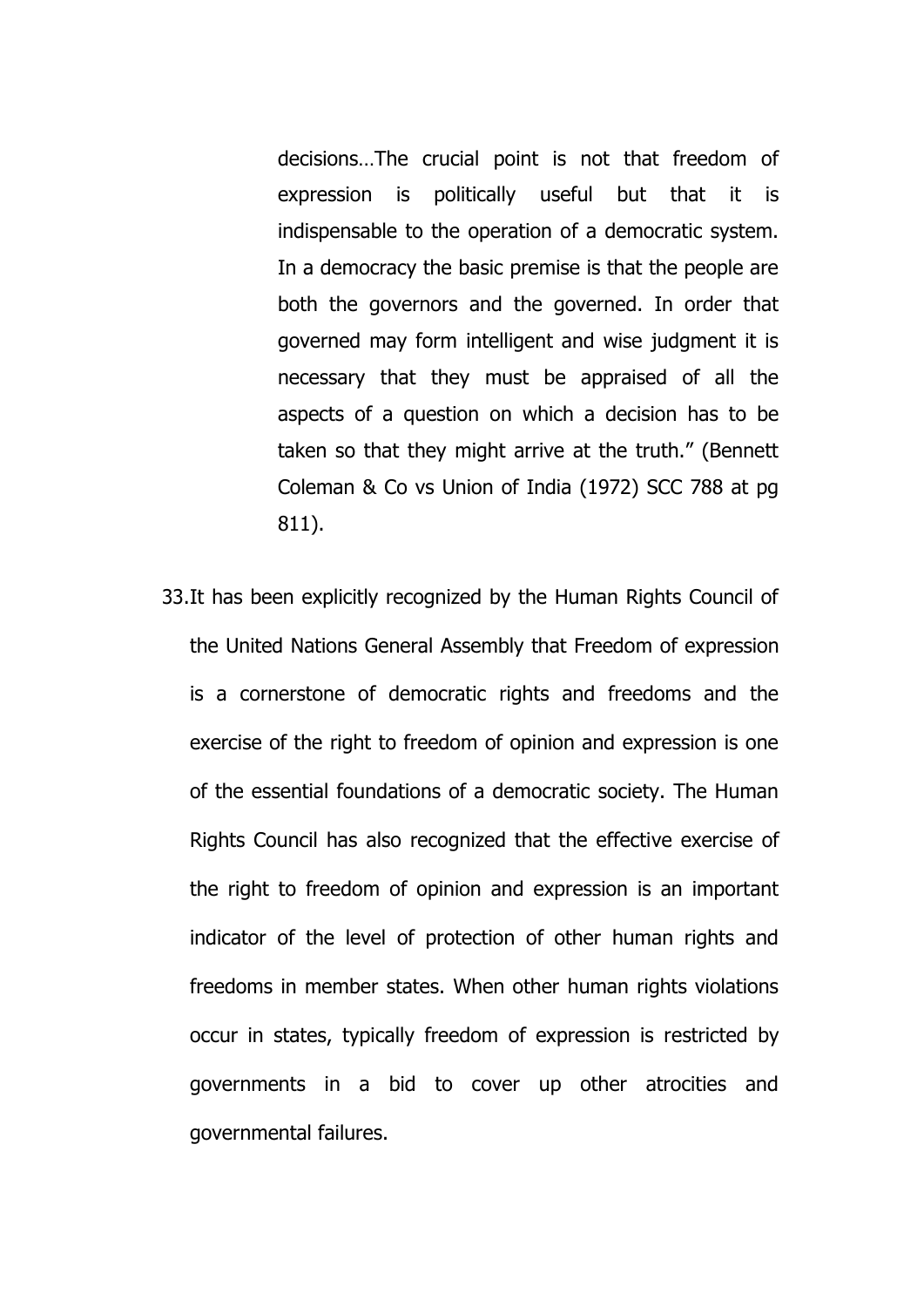- 34.Freedom of expression is essential in enabling democracy to work and public participation in decision-making. Citizens cannot exercise their right to vote effectively or take part in public decision-making if they do not have free access to information and ideas and are not able to express their views freely. Freedom of expression is thus not only important for individual dignity but also to participation, accountability and democracy. Freedom of speech is the soul of a democratic society. It is the basis for all of the individual rights and for the protection of the democratic regime and social order. Repression of free speech and of open criticism of government undermines the very foundations of this order.
- 35.In the case of *Javed Habib vs The State*, the Delhi High Court aptly described criticism of the government as the 'hallmark of democracy", court expressing;

"The criticism of the government is the hallmark of democracy. As a matter of fact the essence of democracy is criticism of the Government. The democratic system which necessarily involves an advocacy of the replacement of one government by another, gives the right to the people to criticize the government."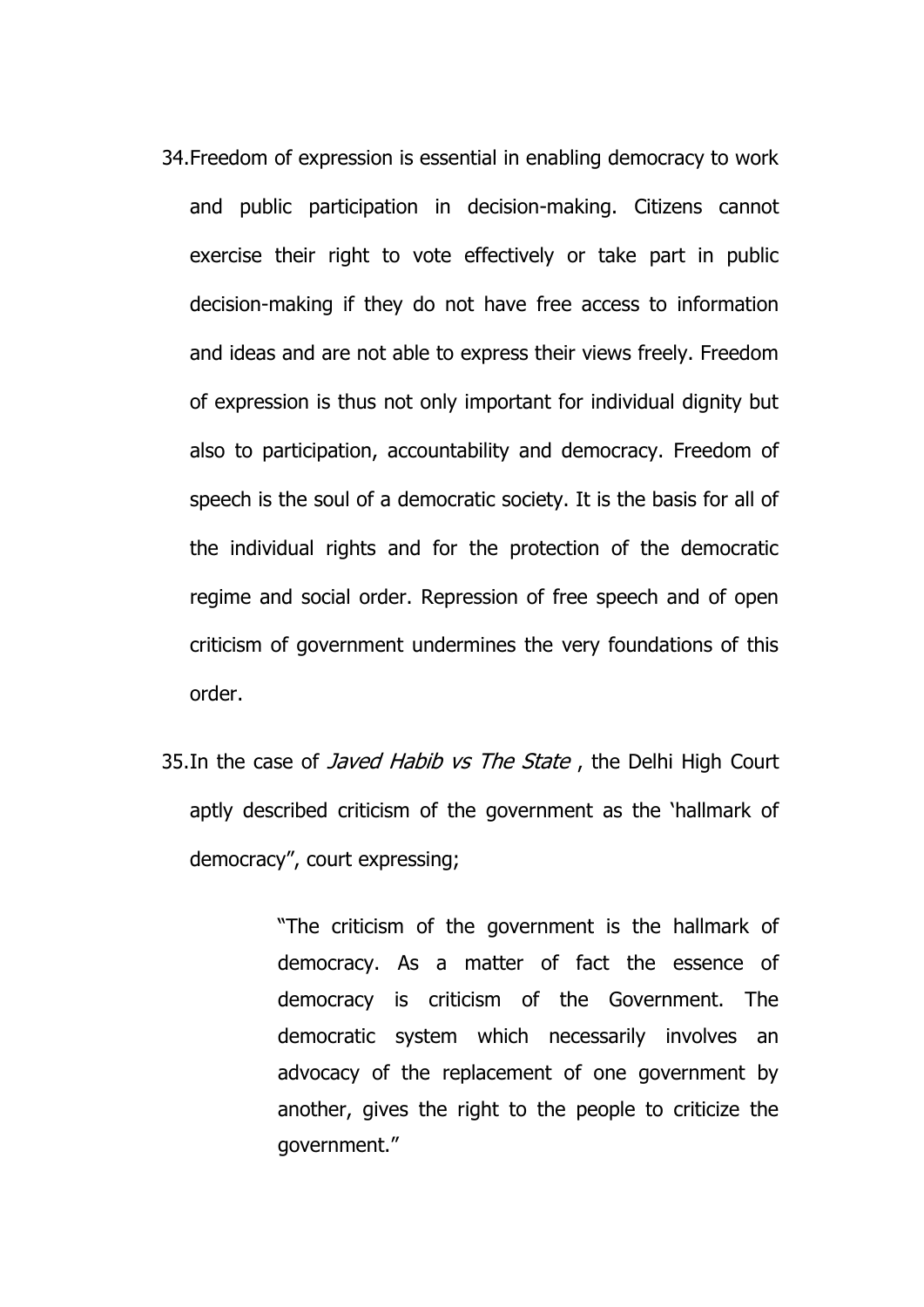- 36.The nature of this fundamental right is clearly that it is of paramount importance in a democratic society. The Petitioners do not dispute that this Hon'ble Court gave due recognition to the fundamental nature of this right when in *Kedar Nath's* case, in fact the court expressed that "freedom of expression is the *sine* quo non of democracy." The right is, and has always been of an essential nature and of paramount importance. Hence the situation with regard to the nature of this fundamental right has not changed, save for the anticipation that India's democracy has matured in the last sixty years, to the extent that this right should be even more zealously guarded today. The Supreme Court, as the custodian and guarantor of the fundamental rights of the citizens, has the duty cast upon it of striking down any law which unduly restricts the freedom of speech and expression.
- 37.People in India have the right to criticize the government, and this is a right that needs to be zealously guarded if India wants to maintain its status as a democracy.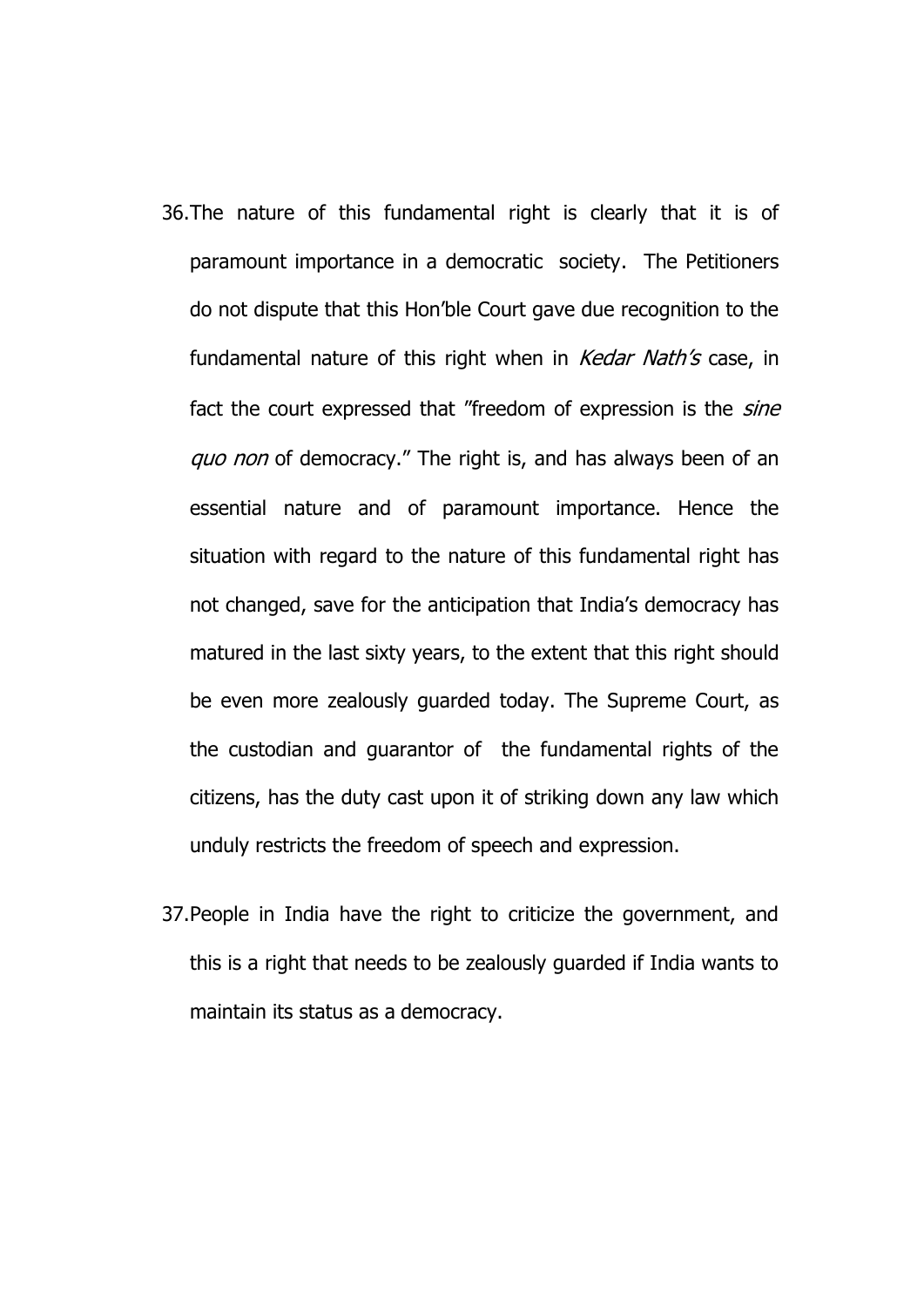# **II. THE PURPOSE OF THE RESTRICTION – SECURITY OF THE STATE AND PUBLIC ORDER**

- 38.The next point of consideration is the underlying purpose of the restriction. It is submitted that when the section was originally inserted into the IPC, its purpose was to protect the British colonial power from any expressions of contempt, hatred or discontent; it was liberally employed to silent political dissent and supress India Nationalist sentiments. Post-independence, however, the underlying purposes of Section 124-A, the restriction imposed on Article 19(1)(a) are accepted to be preventing 'public violence' and 'public disorder'. The Supreme Court in *Kedar Nath's* case, reading down the section, held these to be legitimate purposes, falling within the interests of "security of the State" and of "public order", two of the grounds enumerated under article 19(2) of the Constitution.
- 39.The Petitioners do not in any way dispute the importance and necessity of preventing public violence and public disorder. Indisputably, state security and public order important interests, deserving of protection. What is disputed by the Petitioners is the necessity and proportionality of the use of Section 124-A in this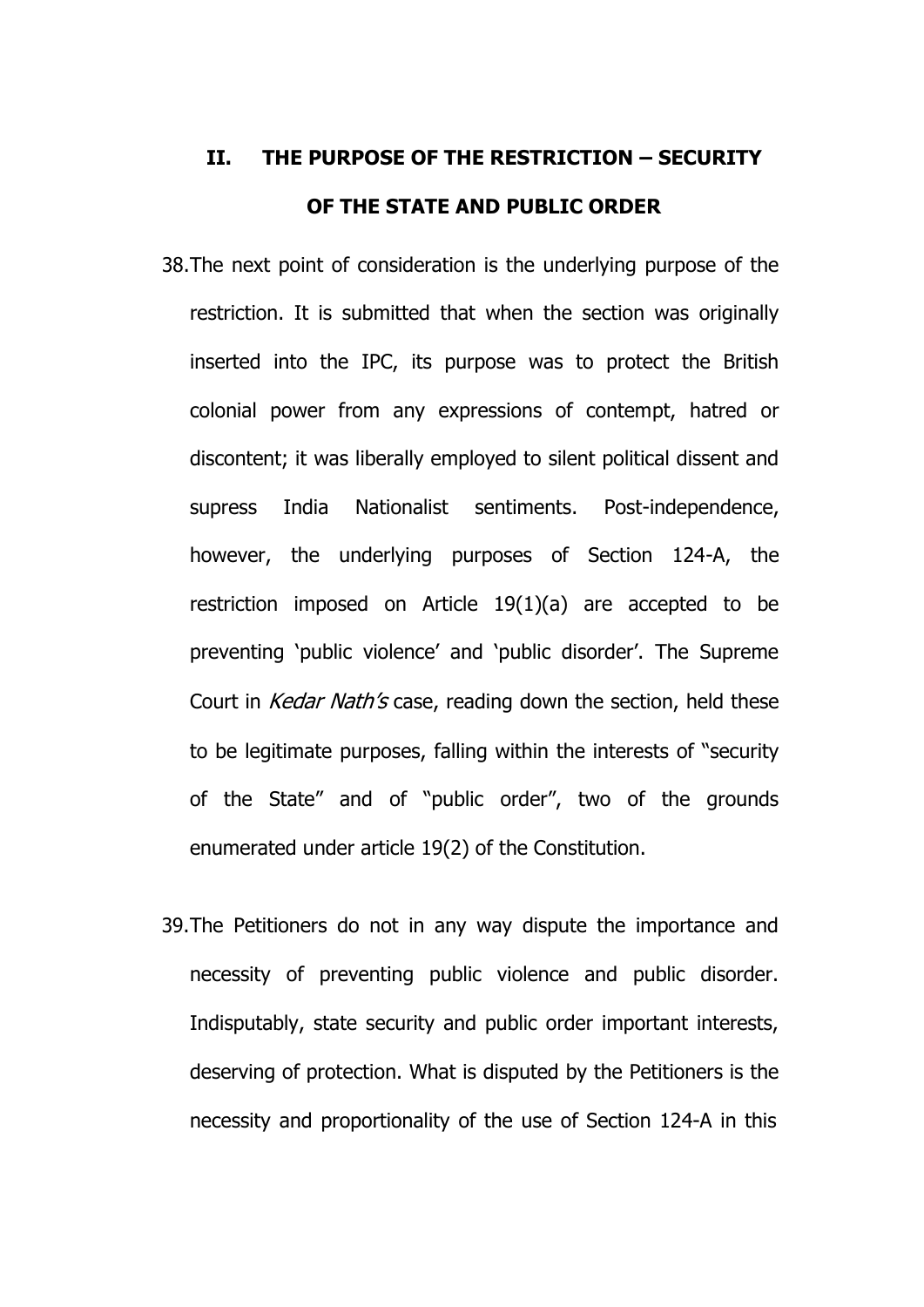regard.

- 40.It is submitted that in 1962 there may have a need to use Section 124A as a means to prevent the public violence and public disorder that fell short of waging war against the state. Section 124-A, was, at the time a necessary tool in crime control. It is conceivable that if sedition had been held unconstitutional in 1962, there may have been a lacuna in the law, the mischief – public disorder and violence – going unpunished. Contrastingly, in 2021, this is not the case.
- 41.Freedom of expression is not absolute; it can be limited for the protection of various interests. The Supreme Court in 1962 held that sedition fell within the ambit of the interests of 'security of the State' and 'public order,' permissible in terms of clause (2) of Article 19.
- 42.Indisputably, security in India is an important issue. A common response to criticism of Section 124-A and calls for the repeal of sedition is "it is necessary for national safety and security". It will be shown in this petition that this is not so. (See below: "NEW LEGISALATION").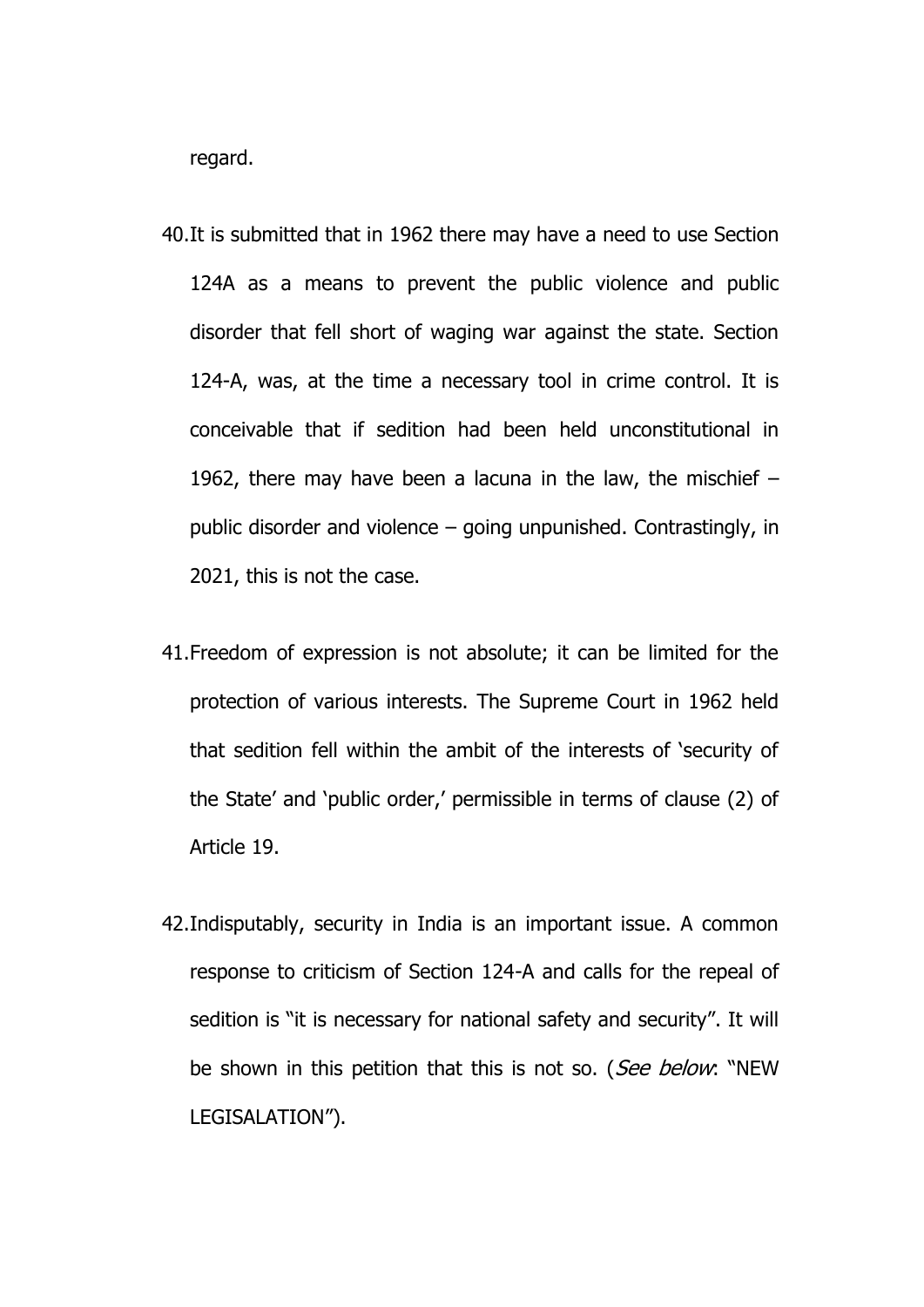- 43.The Petitioners wish to emphasise that they are not a threat to national security or the public order in India. It is very important at this stage to make clear exactly whose interests declaring sedition unconstitutional would protect.
- 44.Declaring Section 124-A unconstitutional will stop the prosecution of individuals who want to air their legitimate (possibly controversial) views, start debates, write articles or make films about controversial issues and possess literature discussing various ideologies. These people are not terrorists, but rightthinking members of Indian society those who want to excise their democratic and constitutional right to free speech and expression.
- 45.It must be emphasized that preventing the prosecution of terrorists or others who pose actual security threats is not the aim, nor will it be the consequence. Other laws in India can sufficiently deal with security threats without having to employ section 124-A. Terrorists would not go free if sedition is done away with.

46. India's criminal law sufficiently 'covers the field' when an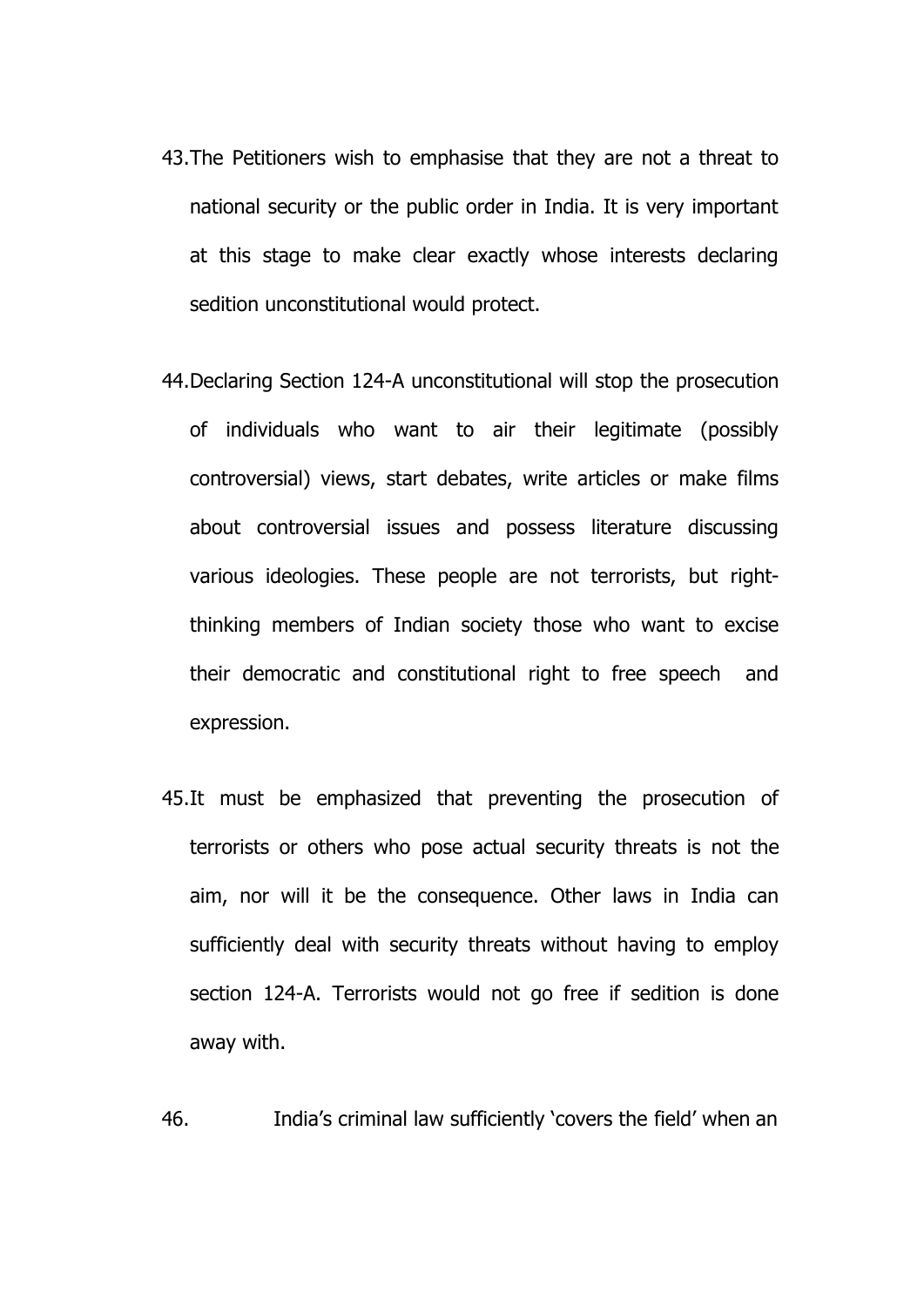action creates violence or public disorder. As well as the actual violence and public disorder, Indian law already criminalises incitement to violence and abetting an offence.

- 47.If a person wages war, attempts to wage war or conspires to wage war against the government of India here will punished under sections 121, 121A and 122 of the IPC, respectively. New legislation (fully expounded upon below) serves to penalise conduct which falls short of the conduct made penal by these sections of the IPC.
- 48.Therefore sedition is not necessary for the protection of national security or the public order. All the overt acts that Section 124-A it seeks to punish are covered by other penal sections.
- 49.Whenever someone is guilty of waging war against the government or terrorism, frequently he may be simultaneously held him guilty of sedition. Sedition is a lesser step than treason; and generally if one is guilty of the greater offence then one typically also would be seditious. This situation seems rather unproblematic given the importance of security in India, and does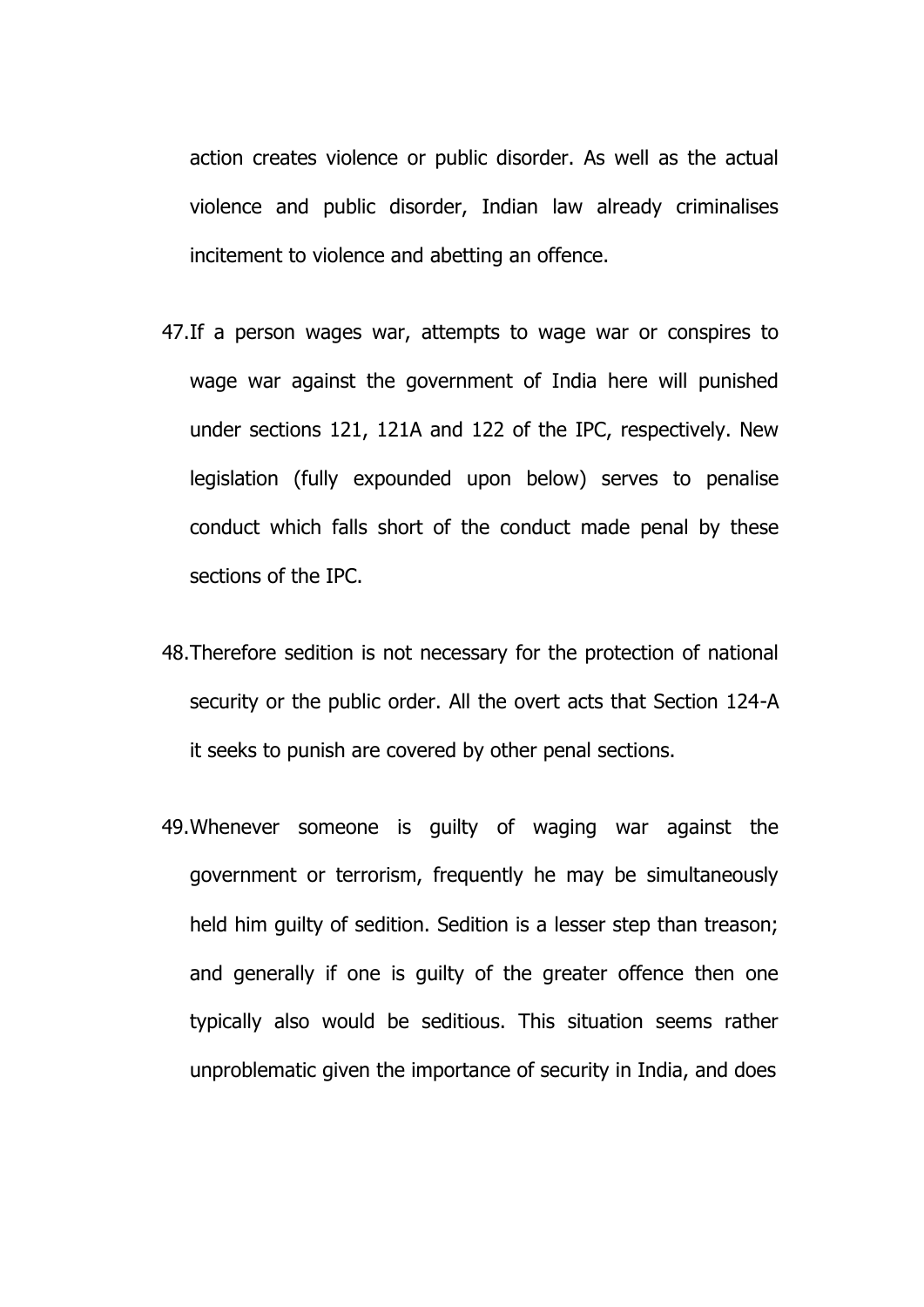not seem to offend anyone's sense of justice. On the other hand, the problematic scenario arises where an individual makes a controversial statement on air, merely possesses communist literature, speaks out against police atrocities or makes a film that highlights issues in India. They are not terrorists, the words or actions fail to excite any violence or public disorder, however this person is arrested for sedition on the basis that the authorities subjectively assess that the person had a 'seditious intention' or the conduct had a 'seditious tendency'.

- 50.Here we are not dealing which people who pose actual, direct threats to India's integrity or security, but rather those who are merely excising their democratic right to freedom of expression. Once charged with sedition, these people face possible life imprisonment.
- 51.It is submitted that this imposes an unacceptable chilling effect on freedom of expression and is markedly detrimental to democracy. If a person is under a fear of being arrested, they may not express themselves freely on public issues and this would chill public debate on important issues.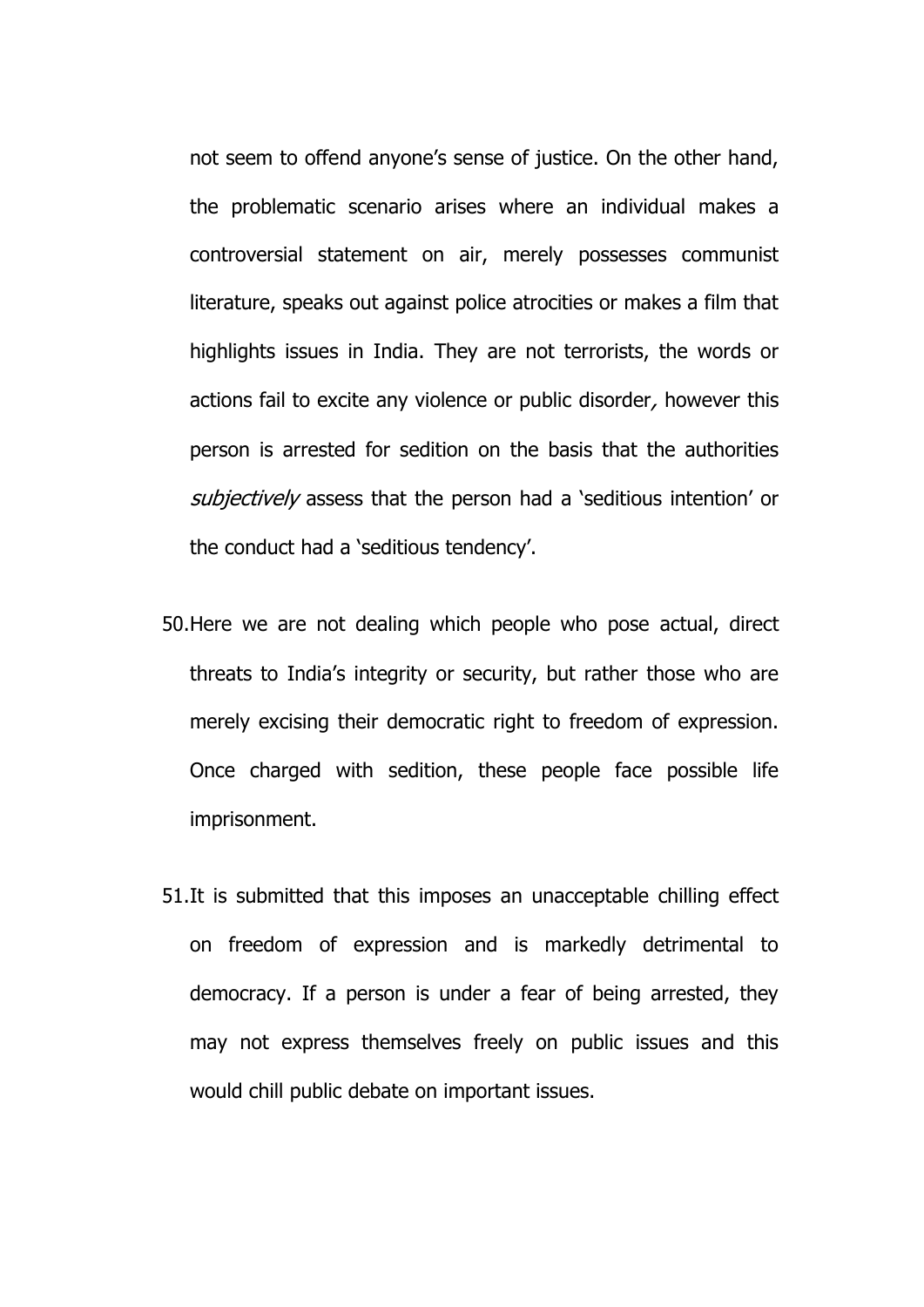- 52.The Supreme Court has said, "In a free democratic society it is almost too obvious to need stating that those who hold office in Government and who are responsible for public administration must always be open to criticism. Any attempt to stifle or fetter such criticism amounts to political censorship of the most insidious and objectionable kind." (R. Rajagopal v. State Of T.N. 1995 AIR 264, 1994 SCC (6) 632 at Para 20).
- 53.The Supreme Court has held that "The law should not be used in a manner that has chilling effects on the `freedom of speech and expression'." (S. Khushboo v. Kanniammal (2010) 5 SCC 600 at Para 47). It is submitted that sedition is being used in this way in the current instance. It is submitted that the use of sedition against those who criticize the government is not 'use' but rather inevitability 'misuse'.

#### **SUBSEQUENT LEGISLATIONS**

54.It is submitted that the Supreme Court in *Kedar Nath* did not engage in an extensive enquiry into the 'necessity' of Section 124-A in order to justify it. The necessity and effectiveness of the offence of sedition as a means to ensure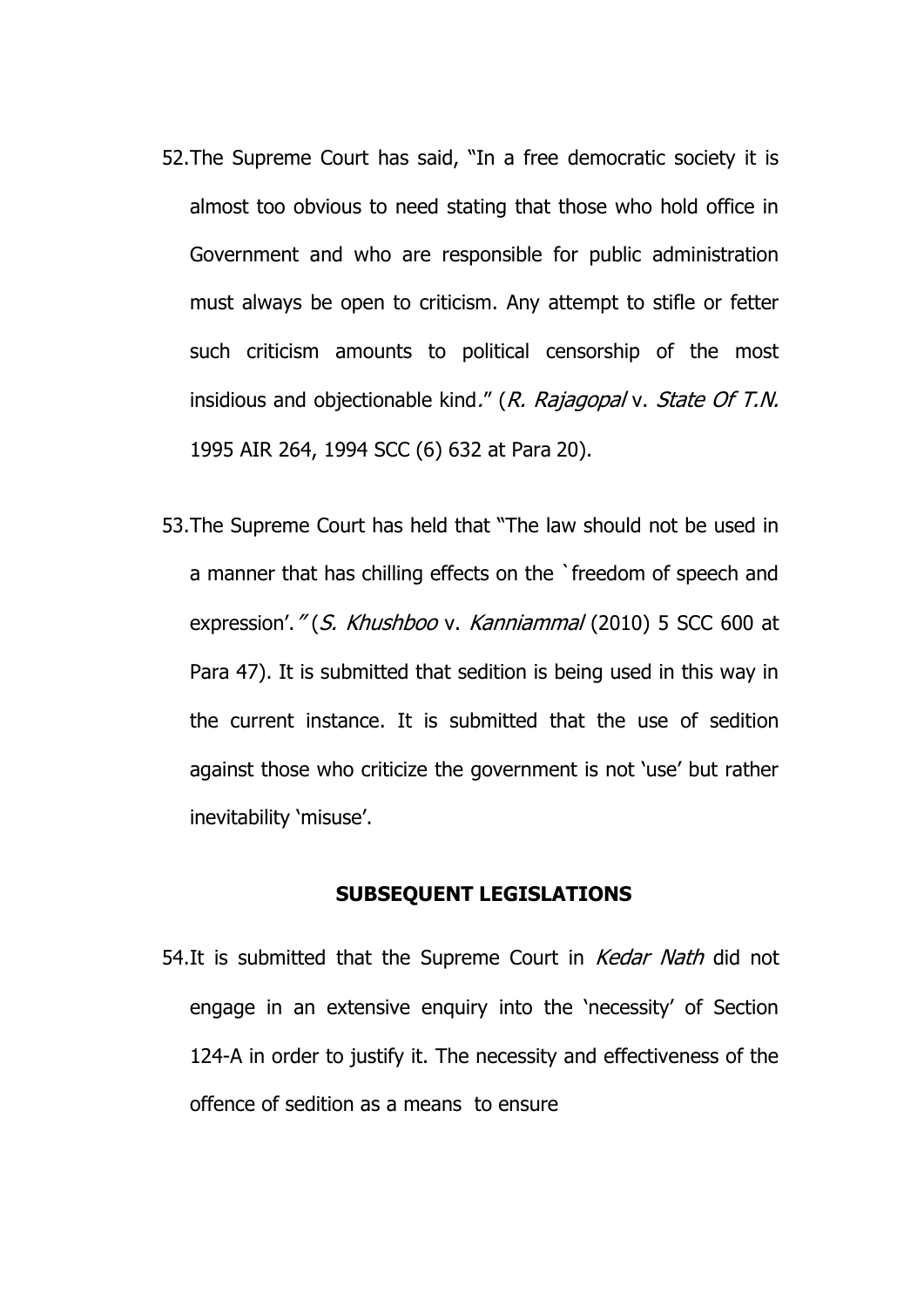public order and state security seem to have been unquestioningly assumed by the court. In 1962 there may have a need to use Section 124A in order to prevent the public violence and disorder that fell short of waging war against the state. Conceivably, if sedition had been held unconstitutional in 1962, there may have been a lacuna in the law. The lack of alternative legislation made sedition a necessity in crime control. In the last sixty years, however new legislation has been passed dealing directly with the overt conduct that sedition seeks to make penal – inciting violence and public disorder.

55.In 1969, the Unlawful Activities (Prevention) Act (ACT NO.37 of 1969) was passed to provide for the more effective prevention of certain unlawful activities. 'Unlawful activity' is very broadly defined as 'any action including acts, words, either spoken or written, signs or any visible representation which is intended, or supports any claim to bring about on any ground whatsoever… the cession or succession of any part of India… or which incites any individual or group of individuals to bring about such cession or succession or which disclaims, questions, disrupts or is intended to disrupt the sovereignty and territorial integrity of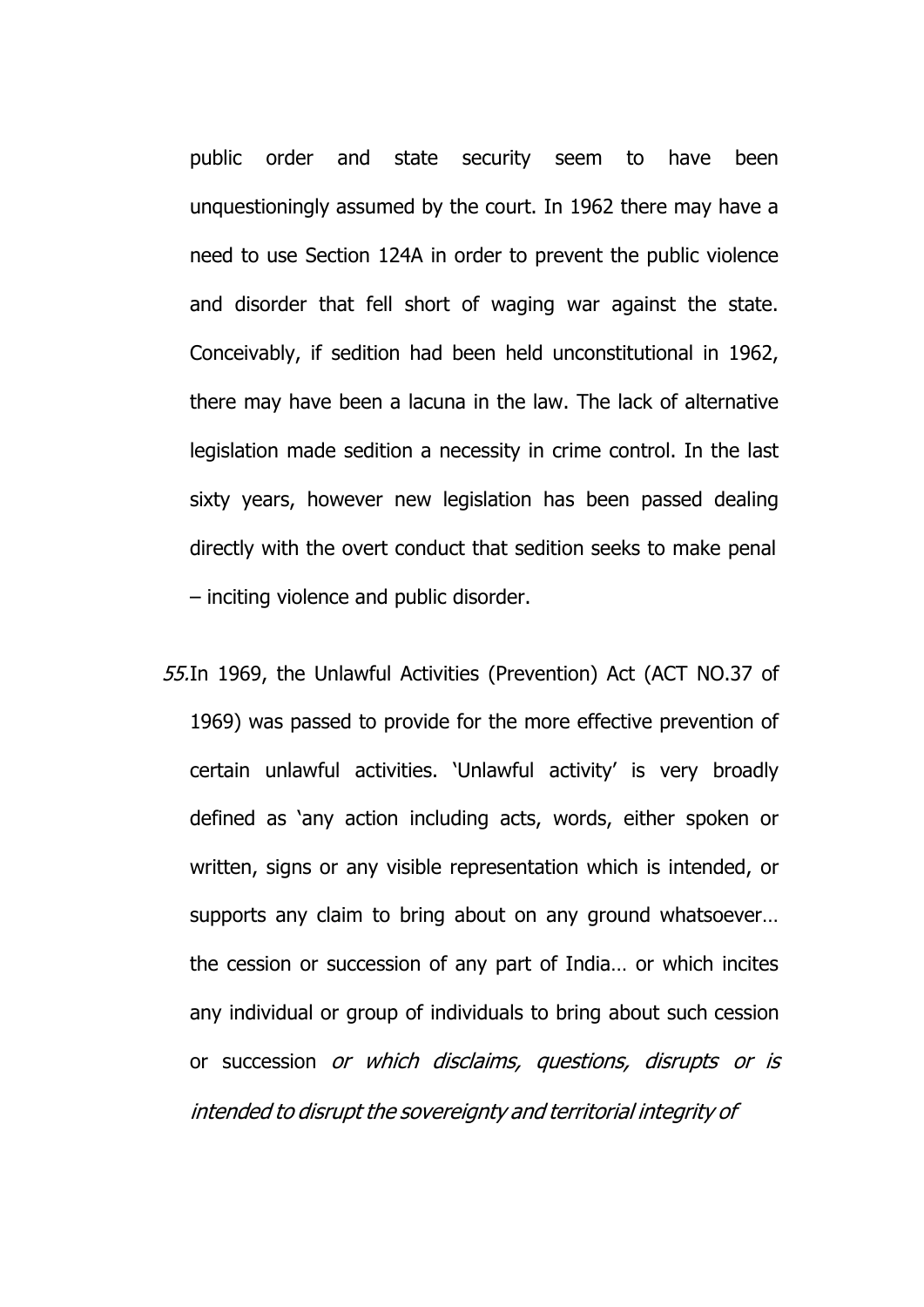India.'

- 56.'Unlawful association' is also broadly defined by s 1 (g) as anyone who encourages or aids persons to undertake 'unlawful activities', or encourages or aids persons to undertake any activity punishable under Section 153A or Section 153B of the IPC.
- 57. Section 13 of UAPA provided punishment for 'whoever: (a) takes part in or commits, or (b) *advocates abets, advises or* incites the commission of, any unlawful activity. It also provides a punishment for whoever, in any way, assists association declared unlawful. The 2004 (Act No. 29 OF 2004) and 2008 (Act No. 35 OF 2008) amendments to this Act broadened its scope to deal extensively with terrorism. The definition of unlawful activity was broadened further to include any activity 'which causes or is intended to cause disaffection against India.' (Section 2 (o) (iii)).
- 58.Not only actual terrorism is covered by the Act, but also "whoever conspires or attempts to commit, or advocates, abets, advises or incites or knowingly facilitates the commission of, a terrorist act or any act preparatory to the commission of a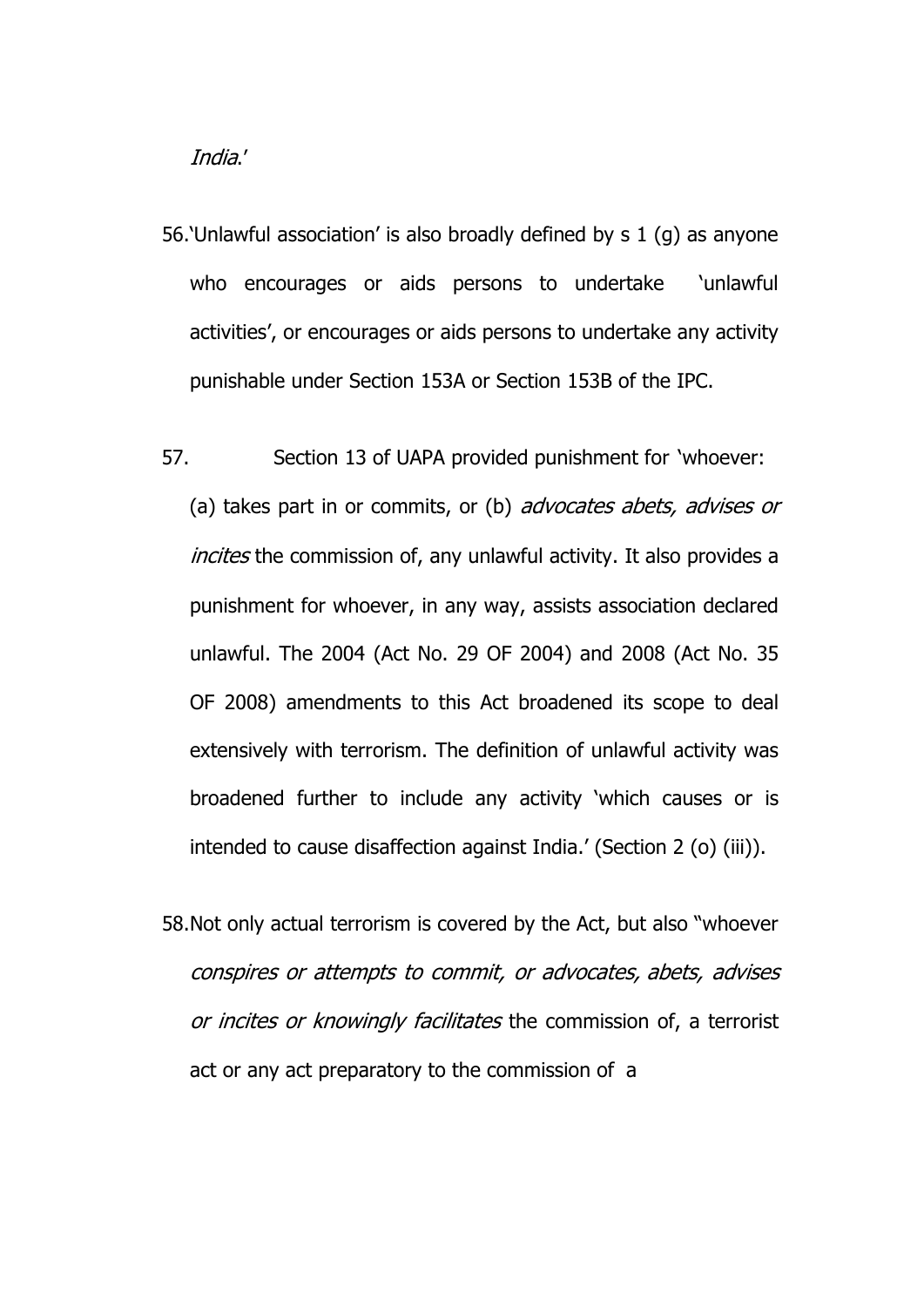terrorist act" is liable for punishment for conspiracy.

- 59.It can be seen that various acts which would fall under sedition, causing or inciting public disorder or violence, would simultaneously be covered by this Act.
- 60.In 1978 the Jammu and Kashmir Public Safety Act (Act No. 6 of 1978) was passed to provide measures for dealing with acts with threatened the interests of the State and the public order. This Act gives the government, once satisfied that a person is acting in a manner prejudicial to the 'security of the state of the maintenance of public order', the power to detain that person (Section 8 (1)).
- 61.Acting in a manner prejudicial to the 'the maintenance of public order" is broadly defined, and included "making preparations for using, or attempting its use, or using, or instigating, inciting, or otherwise abetting the use of force where such preparation, using, attempting, instigating, inciting, provoking or abetting, disturbs or is likely to disturb public order" (Section 3(b)(ii)). Again it can be seen that conduct meeting the requirements for sedition would fall within the purview of this Act.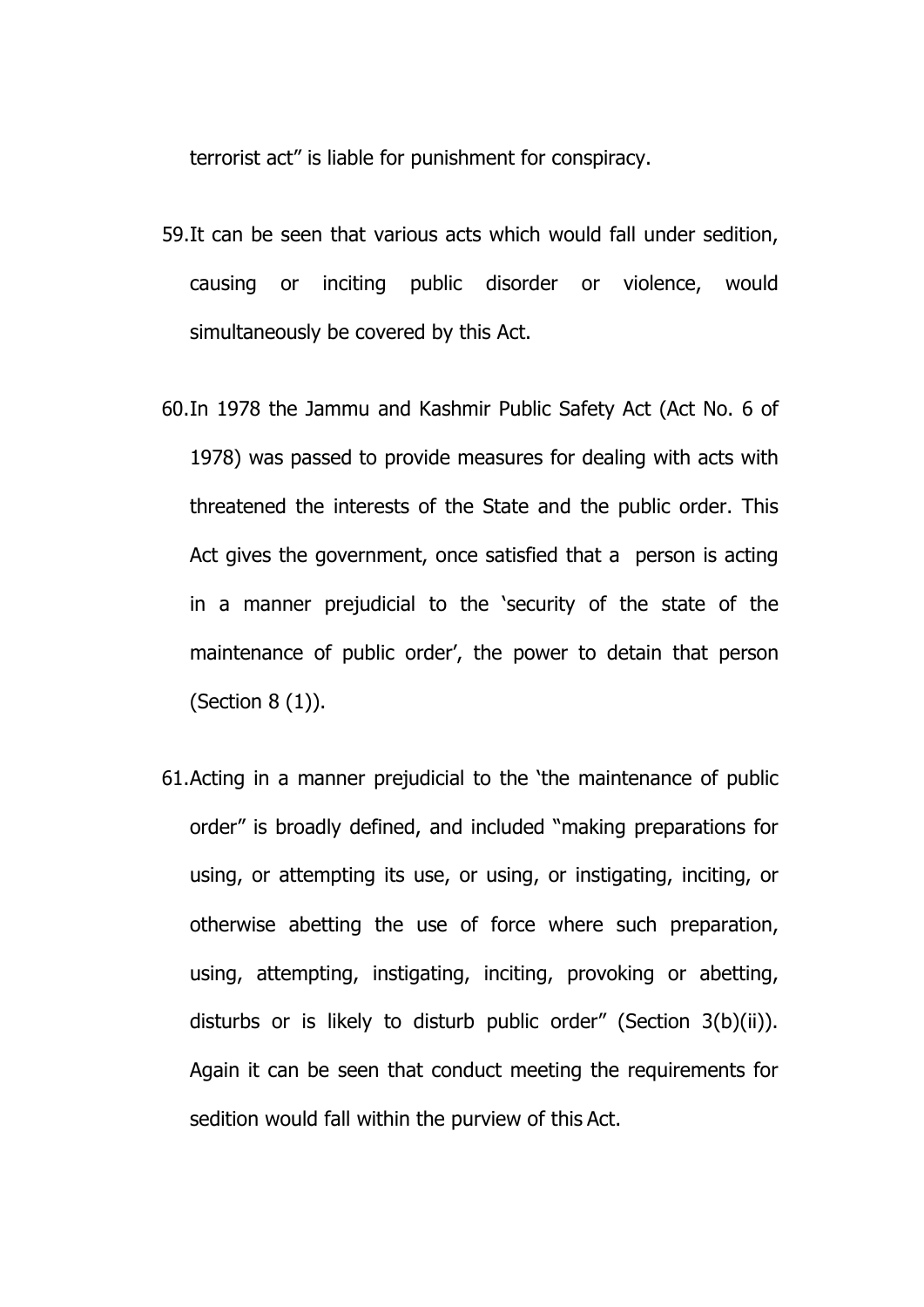- 62.The National Security Act (Act No. 6 of 1978) was passed in 1980. Section 8 (1) gives the Central Government or the State Governments the power to detain persons if satisfied that it was necessary to do so to prevent him from 'acting in any manner prejudicial to the defence of India ... or the security of India' (Section 3 (1)(a)), or to 'prevent him from acting in any manner prejudicial to the *security of the State* or from acting in any manner prejudicial to the *maintenance of Public order'* (Section 3 (2)) This legislation would clearly also cover the same material offences as section 124A.
- 63.It is submitted that these Acts, together with a myriad of state level safety and security legislation now "cover the field" in dealing with public order and violence. If sedition was done away with, bone fide terrorists and security threats would clearly not go unpunished.
- 64.It is trite that the actions of an individual can be simultaneously unlawful under multiple penal sections, this multiplicity in itself does not invalidate the legislation. However the fact that the criminal conduct is already sufficiently dealt with effects 'proportionality' in terms of the constitutionality enquiry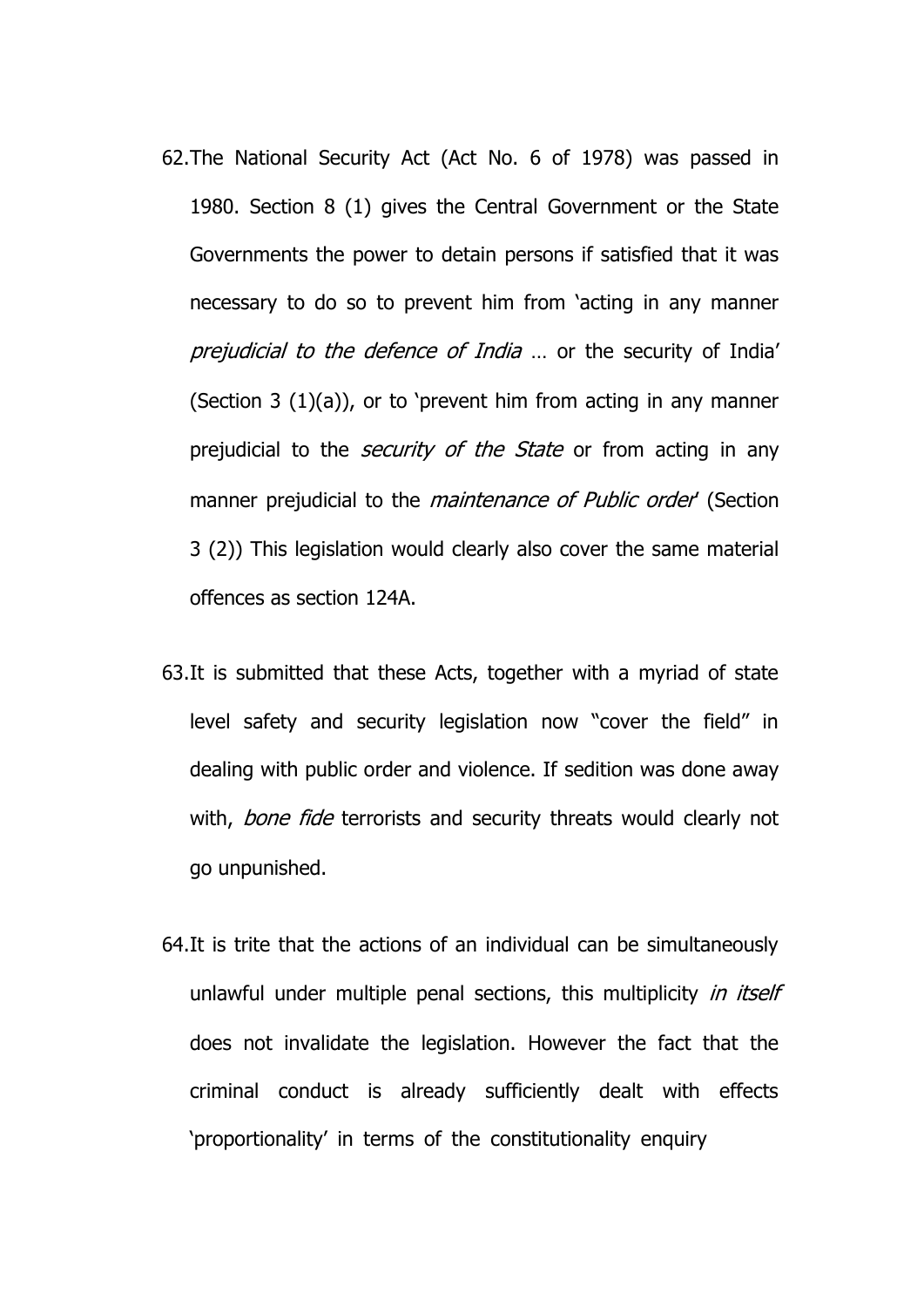under Indian law, which affects the reasonableness of the restriction.

- 65.The last nearly sixty years have seen the extensive enactment of new legislation dealing directly with safety and security, public disorder and terrorism. Prominent among these legislative enactments are the Unlawful Activities Act, the Public Safety Act and the National Security Act. Various sections of these Acts deal directly with the overt conduct that sedition seeks to make penal – inciting violence and public disorder.
- 66.It is submitted that the existence of alternative legislation penalising the 'mischief' bears on the consideration of the "extent and urgency of the evil sought to be remedied" by the restriction. Alternative legislation eliminates the need to employ Section 124-A to deal with public disorder and violence. Further, it cannot be argued that the use of sedition is a justifiable restriction on the basis of an urgent need to deal with the disruption of the public order or for safety and security reasons.

67. The Petitioners would like to emphasise that, while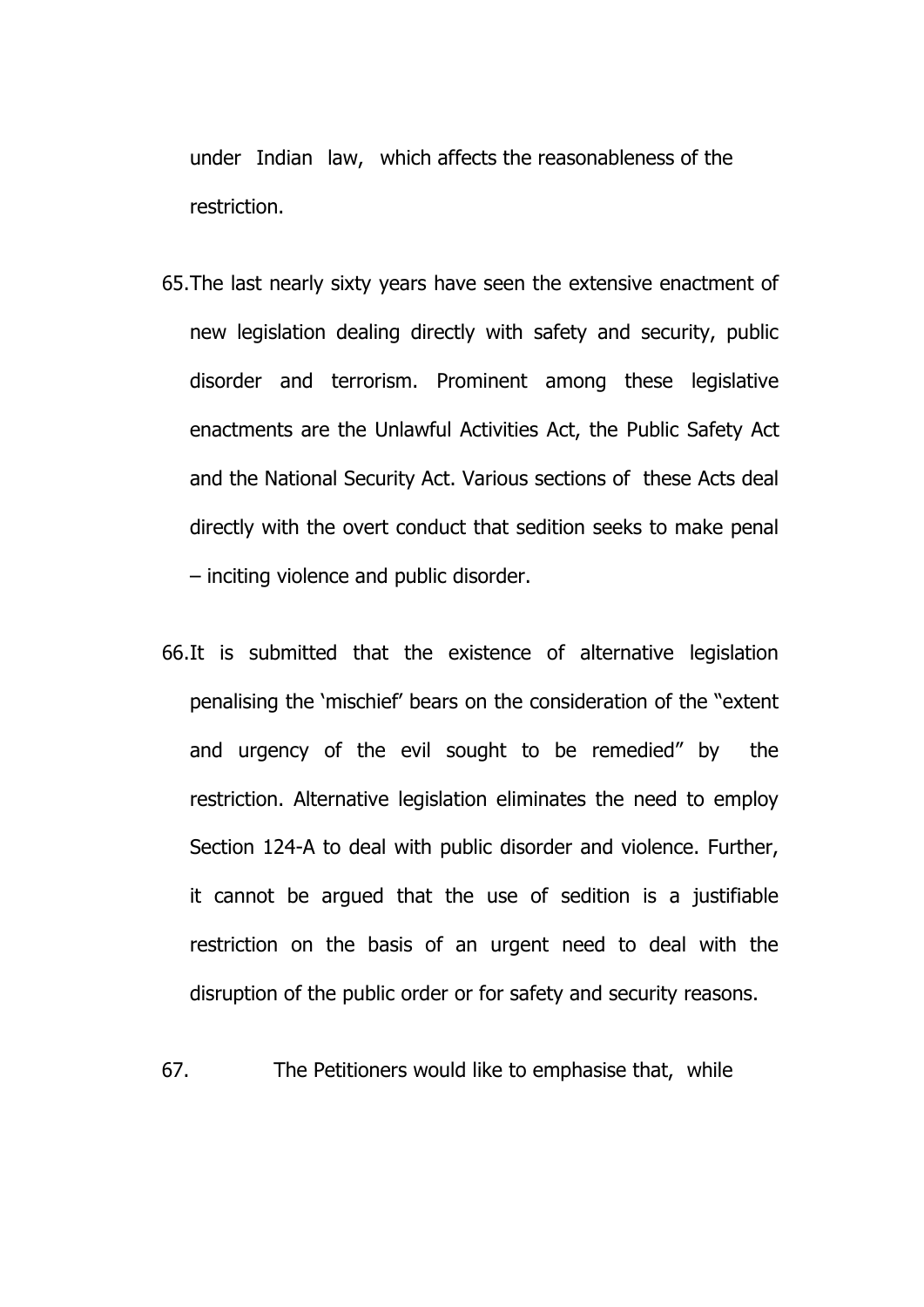Section 124-A may indeed penalise those individuals who are actually *bona fide* threats to the public order and national security, these are not the only individuals who it penalises. Currently in India Section 124-A also penalises individuals who merely air their legitimate grievances and attempt to excise their democratic right to freedom of expression peacefully. Accepting that Section 124-A was read down by the constitutional bench in Kedar Nath's case, it is respectfully submitted that the Hon'ble did not go far enough in reading down the section. Retaining 'intention' and 'tendency' to cause public disorder and violence as basis for criminal liability has meant that these inherently subjective terms can be (and have been) used (and abused) to penalise those who have not caused any violence or public disorder.

68.Individuals have been arrested for, charged with, and convicted of Section 124-A for merely publicly criticizing governmental action and inaction, speaking out against army atrocities, possessing maoist literature and merely interviewing people seen as threats by the state. Penalising these individuals is not in line with the purpose of the legislation, yet it is the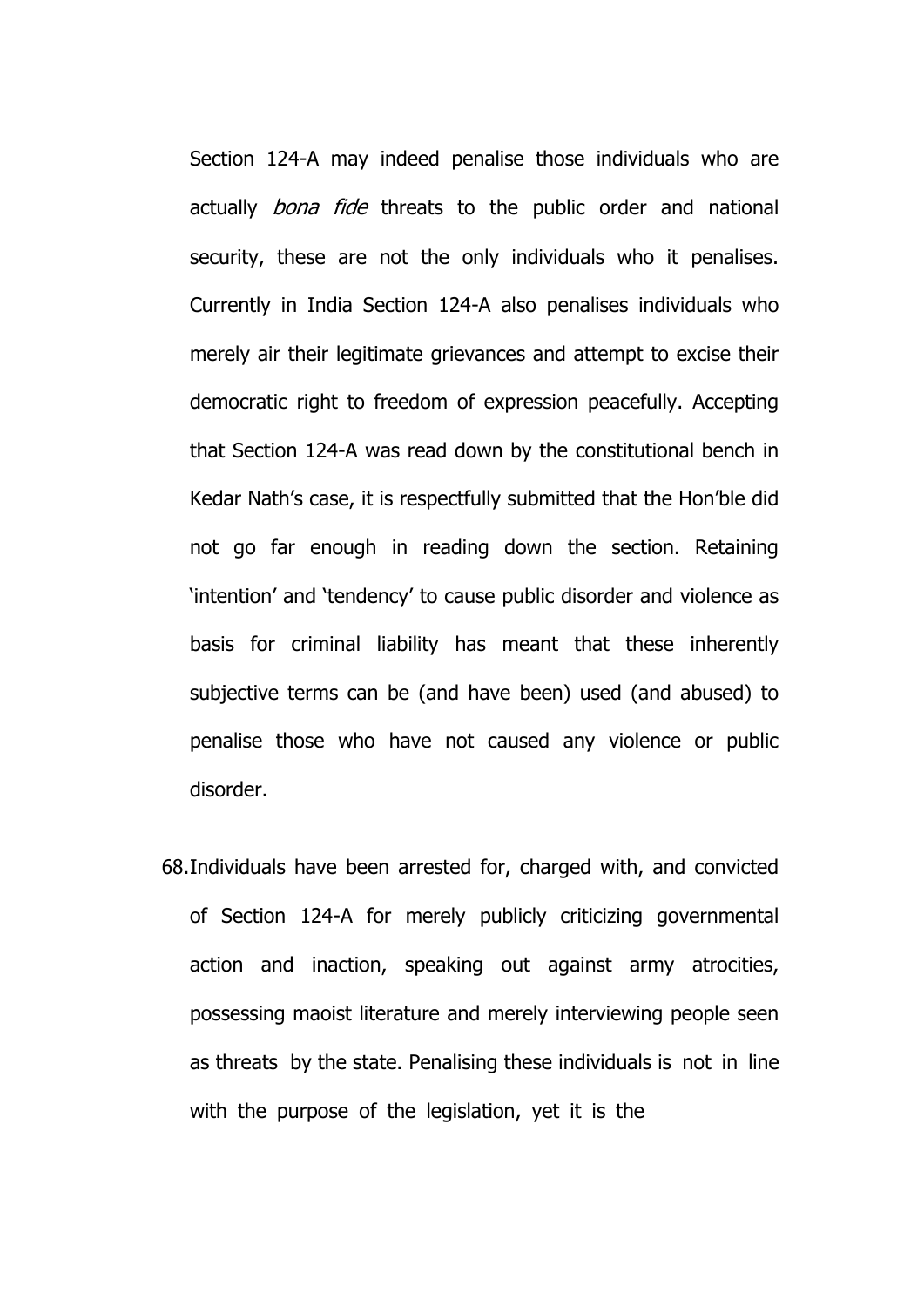effect. It is the democratic rights of these individuals that the Petitioners seek protection for.

- 69.The existence of alternative legislation penalising the public disorder and public violence, importantly bears on the determination of the 'proportionality enquiry' undertaken in the constitutional analysis. The Court in Kedar Nath's case opined that sedition "strikes the correct balance between individual fundamental rights and the interest of public order". It is submitted that the fact that no less restrictive means' to protect the interest of public order were available in 1962, was instrumental in the reasoning leading to this conclusion.
- 70.In stark contrast to the situation in 1962, in 2021, various relevant sections of the Unlawful Activities Act, Public Safety Act and the National Security Act constitute less restrictive means' to protect state security and public order. These sections punish only *bona fide* threats to public disorder and violence, whereas the over-inclusive Section 124-A covers both real threats and right-minded individuals attempting to exercise their democratic and constitutional right to freedom of speech and expression. Consequently Section 124-A is an excessive, unnecessary and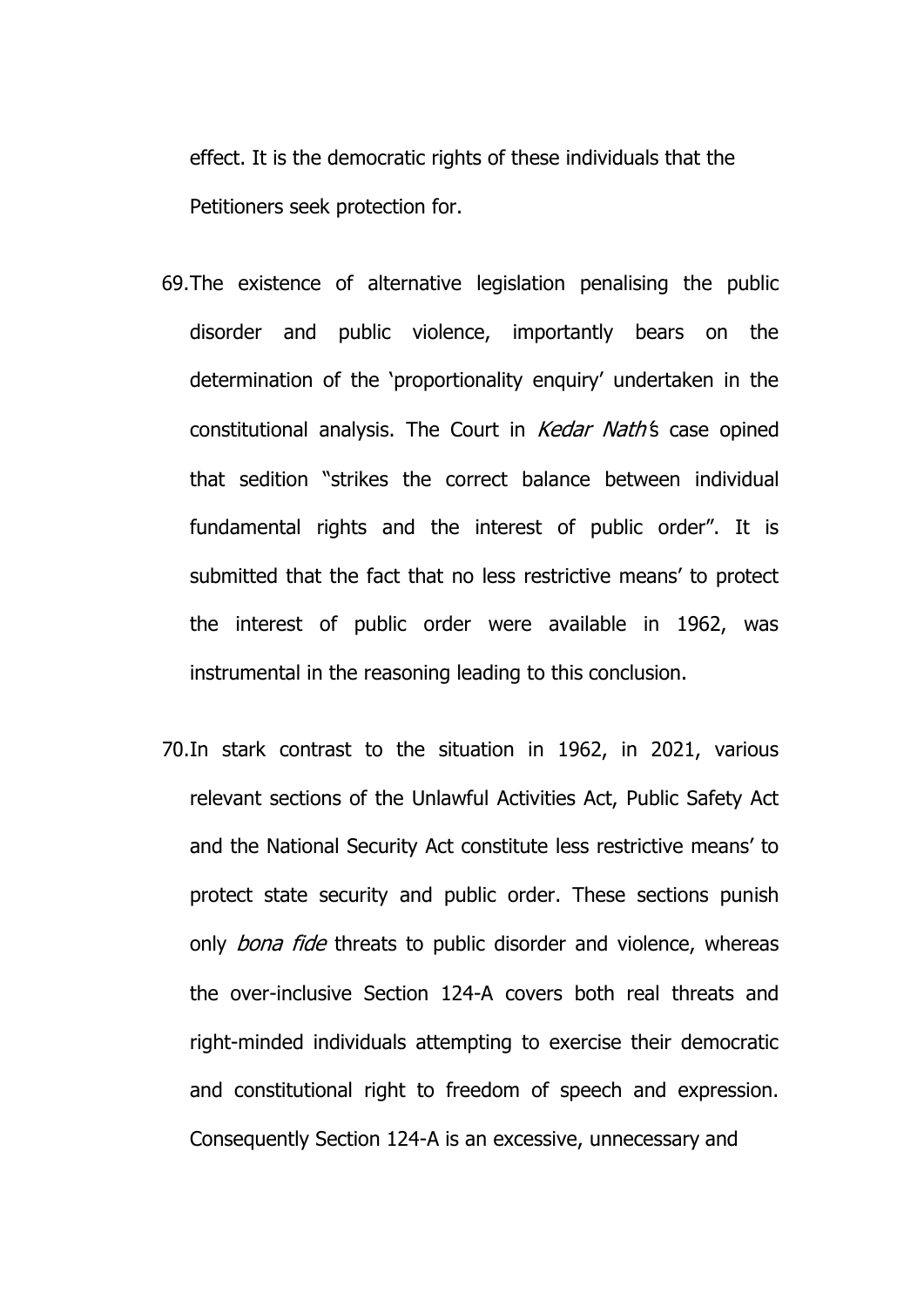disproportionate tool to protect the interests of state security and public disorder.

## **III. EXTENT AND URGENCY OF THE EVIL SOUGHT TO BE REMEDIED – PUBLIC VIOLENEC AND DISORDER**

- 71.The existence of alternative legislation penalising the mischief bears on the consideration of the "extent and urgency of the evil sought to be remedied" by the restriction. Alternative legislation completely eliminates the need to employ Section 124- A to deal with public disorder and violence, and it cannot be argued that the use of sedition is a justifiable restriction on the basis of an urgent need to deal with the mischief.
- 72.The Supreme Court has held that restrictions on this fundamental freedom must "be justified on the anvil of necessity and not the quicksand of convenience or expediency". Open criticism of government policies and operations is not a ground for restricting expression. (The Secretary, Ministry Of Information and Broadcasting v. Cricket Association Of Bengal (1995) 2 SCC 161 at Para 17).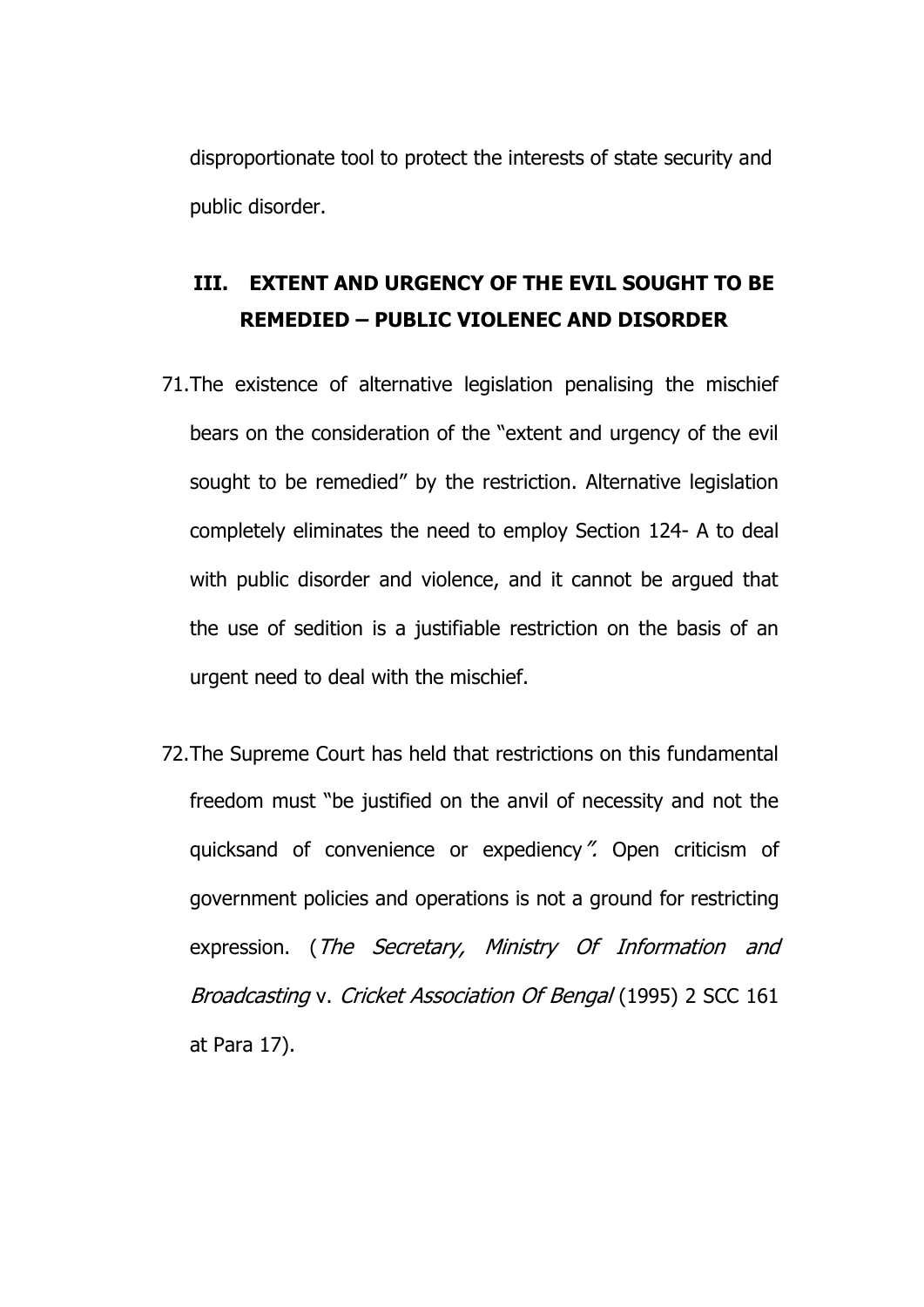#### **IV. DISPROPORTION OF THE IMPOSITION**

73.When a court decides whether a limitation on Article 19 is a reasonable restriction, it must enquire into the proportionality of the restriction. In this regard the Supreme Court has expressed:

> "Ever since 1950, the principle of 'proportionality' has indeed been applied vigorously to legislative (and administrative action) in India. While dealing with the validity of legislation infringing fundamental freedoms enumerated in Article 19(1) of the Constitution of India, - such as freedom of speech and expression, freedom to assessable peacably, freedom to form associations and unions, freedom to move freely throughout the territory of India, freedom to reside and settle in any part of India, - this Court had occasion to consider whether the restrictions imposed by legislation were disproportionate to the situation and were not the least restrictive of the choices. The burden of proof to show that the restriction was reasonable lay on the State. 'Reasonable restrictions' under Article 19(2) to (6) could be imposed on these freedoms only by legislation and Courts had occasion throughout to consider the proportionality of the restrictions. In numerous judgments of this Court, the extent to which 'reasonable restrictions' could be imposed was considered… In Chintaman Rao v. State of UP. (1950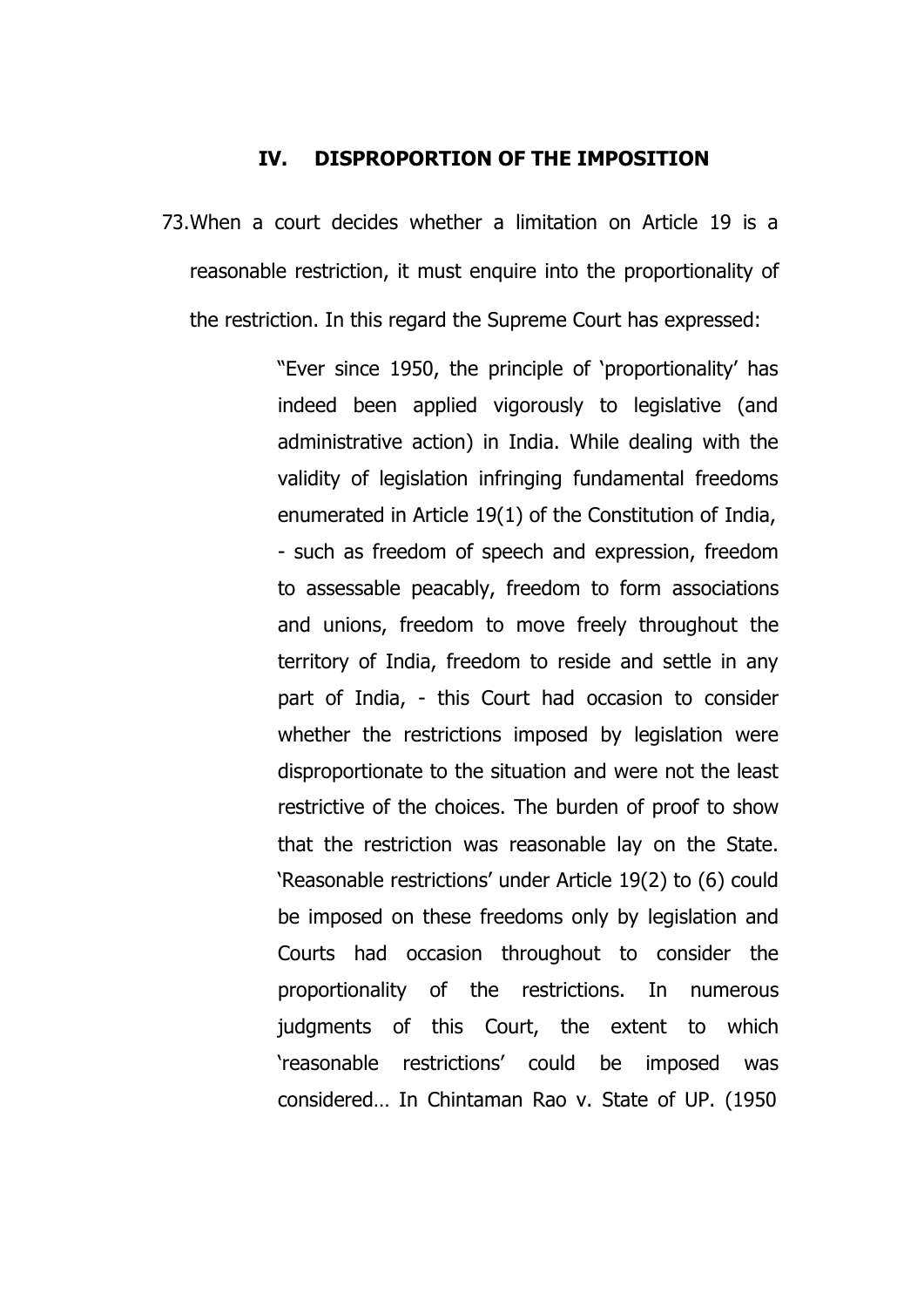SCR 759), Mahajan J (as he then was) observed that 'reasonable restrictions' which the State could impose on the fundamental rights 'should not be arbitrary or of an excessive nature, beyond what is required for achieving the objects of the legislation.' 'Reasonable' implied intelligent care and deliberations, that is, the choice of a course which reason dictated. Legislation which arbitrarily or excessively invaded the right could not be said to contain the quality of reasonableness unless it struck a proper balance between the rights guaranteed and the control permissible under Articles 19(2) to (6). Otherwise, it must be held to be wanting in that quality. Patanjali Sastri CJ in State of Madras v. VS. Row (1952 SCR 597), observed that the Court must keep in mind the 'nature of the right alleged to have been infringed, the underlying purpose of the restrictions imposed, the extent and urgency of the evil sought to be remedied thereby, the disproportion of the imposition, the prevailing conditions of the time." ( $Om$ Kumar & Others v. Union Of India 2000 (7) SCALE 524, 2000 Supp 4 SCR 693 at Paras 30).

74. In 1962, when the Supreme Court in *Kedar Nath* had to balance the freedom of expression and interests of public order and state security, Section 124-A was held a proportional measure. At the time there were no less restrictive means' to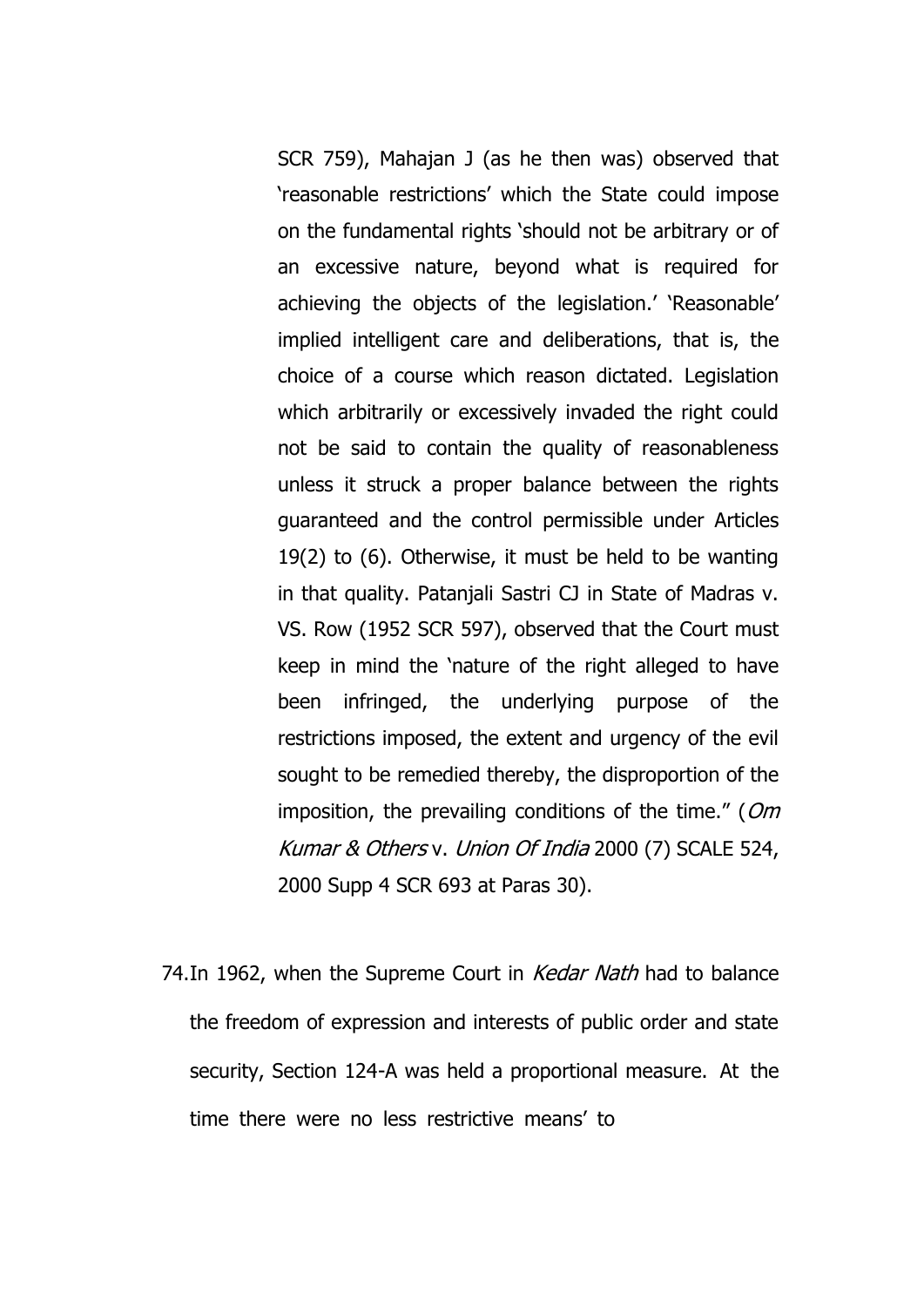protect the relevant interests under Article 19(2).

- 75.It is submitted, in 2021 with the introduction of new legislation protecting the interests of public order and state security, sedition is a disproportionate infringement on the freedom of expression. The Unlawful Activities Acts and similar legislation constitute less restrictive means' to protect the interests under Article 19(2), consequently Section 124-A an excessive measure, and an unjustifiable infringement of Article 19(1)(a).
- 76.It is submitted that the current situation; where the democratic freedom of expression of right-thinking individual's who may face life imprisonment, is limited on the basis of security interests already protected by other means, is an unacceptable state of affairs in a democratic country.
- 77.In the next section it will be shown that, in order to meet international guidelines, limitations on the freedom of expression must to be 'necessary' for the protection of the interests of national security and public order. As the criminal content of sedition is effectively *duplicated* by subsequent specific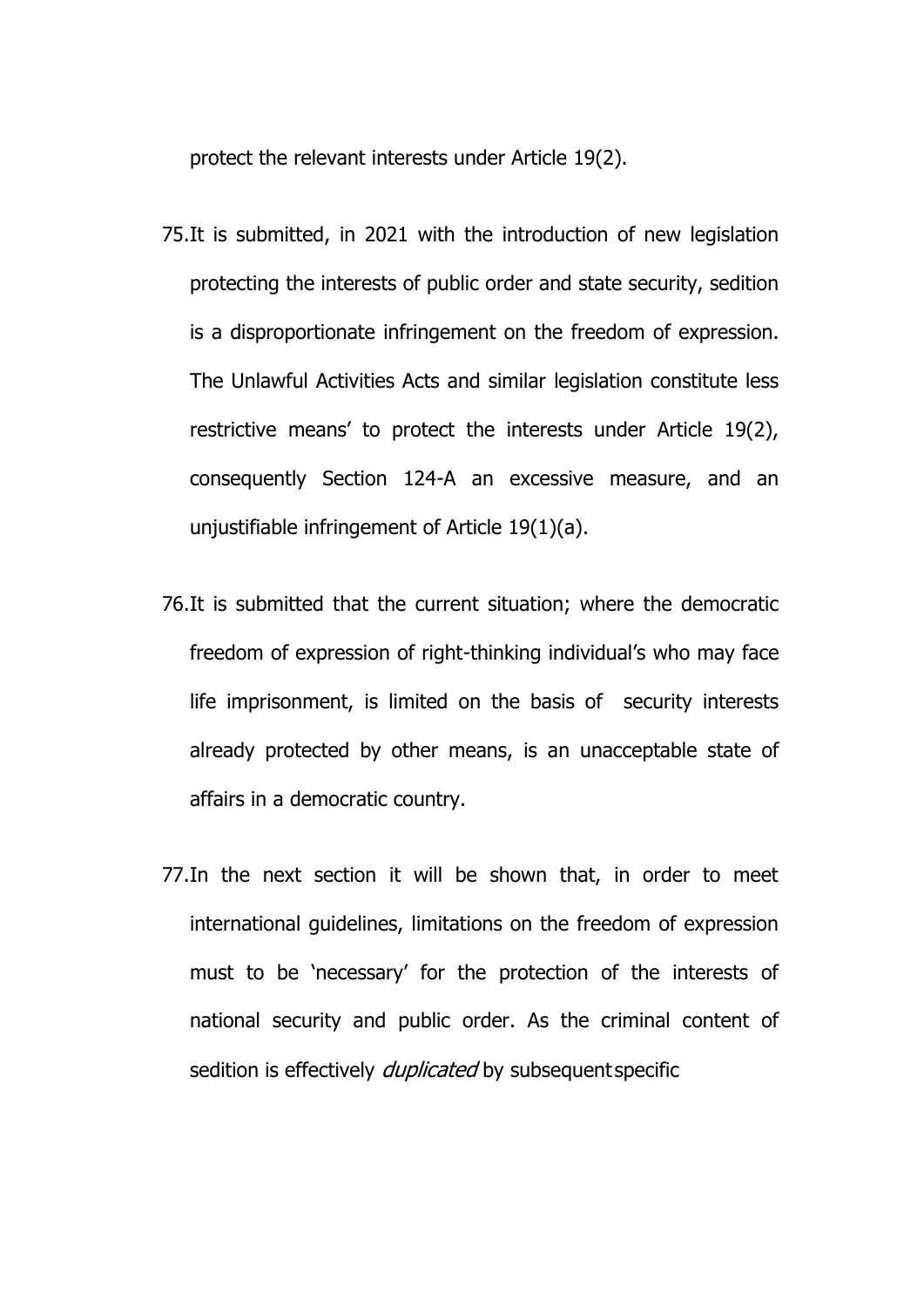legislation means it fails to meet this necessity requirement of International law under the ICCPR.

# **V. PREVAILING CIRCUMSTANCES OF THE TIME**

78.The constitutional enquiry involves the consideration of the "prevailing conditions at the time". In this regard it is submitted that there are three relevant circumstances in this regard.

## **INDIA'S INTERNATIONAL LAW OBLIGATIONS**

79.The first of these relevant considerations is the fact that India now has obligations under International Law. India has ratified, and is bound by the International Covenant on Civil and Political Rights ("ICCPR"). Article 19 of the ICCPR protects the freedom of expression as a right of all individuals in the world. Although this right is not absolute, and can be restricted, international law sets stringent standards which need to be met in order for States to validly restrict this right. Various international instruments guild the interpretation of the ICCRP, of these the *Johannesburg* Principles and the principles set out by the United Nations Special Rapporteur on Freedom of Opinion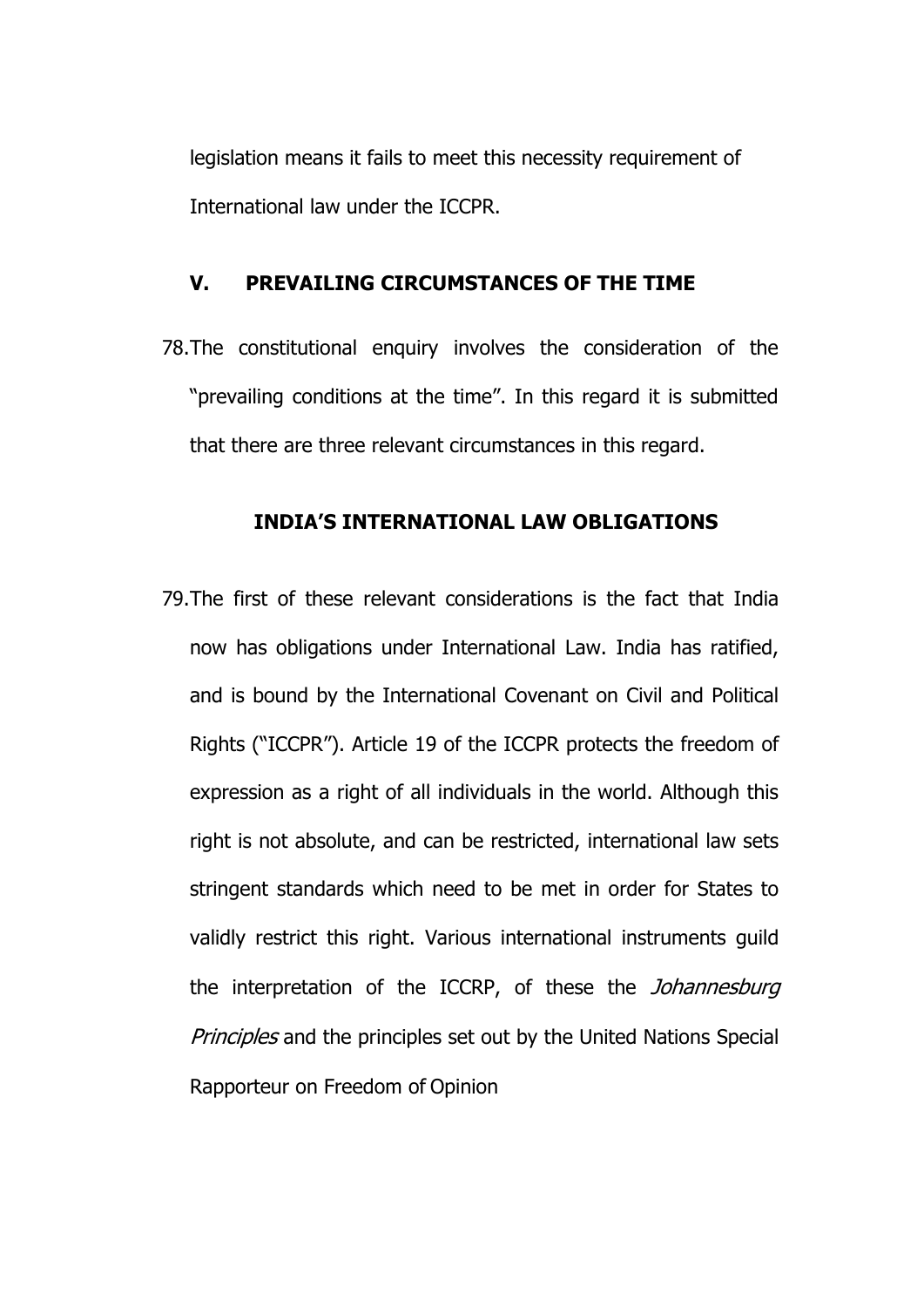and Expression are of particular importance. International law provides that in order for a restriction on freedom of expression to be permissible, the government must discharge the onus of proving that the restriction is;

- a) 'provided for by law';
- b) 'necessary'; and
- c) in pursuit of one of the legitimate aims set forth in the article (is for the respect of the rights or reputations of others; for the protection of national security or of public order, or of public health or morals.)
- 80.It is submission of the Petitioners that Section 124-A as a restriction of freedom of expression falls short of these requirements in that it is neither "necessary" nor sufficiently "provided by law". "Necessity" entails that the limitation must be proportionate, the least restrictive means available, and in line with democratic principles. For similar to the reasons that make Section 124-A is an unreasonable restriction on Article 19(1)(a) in terms of Indian domestic law, Section 124-A fails to meet this International law standard of 'necessity'.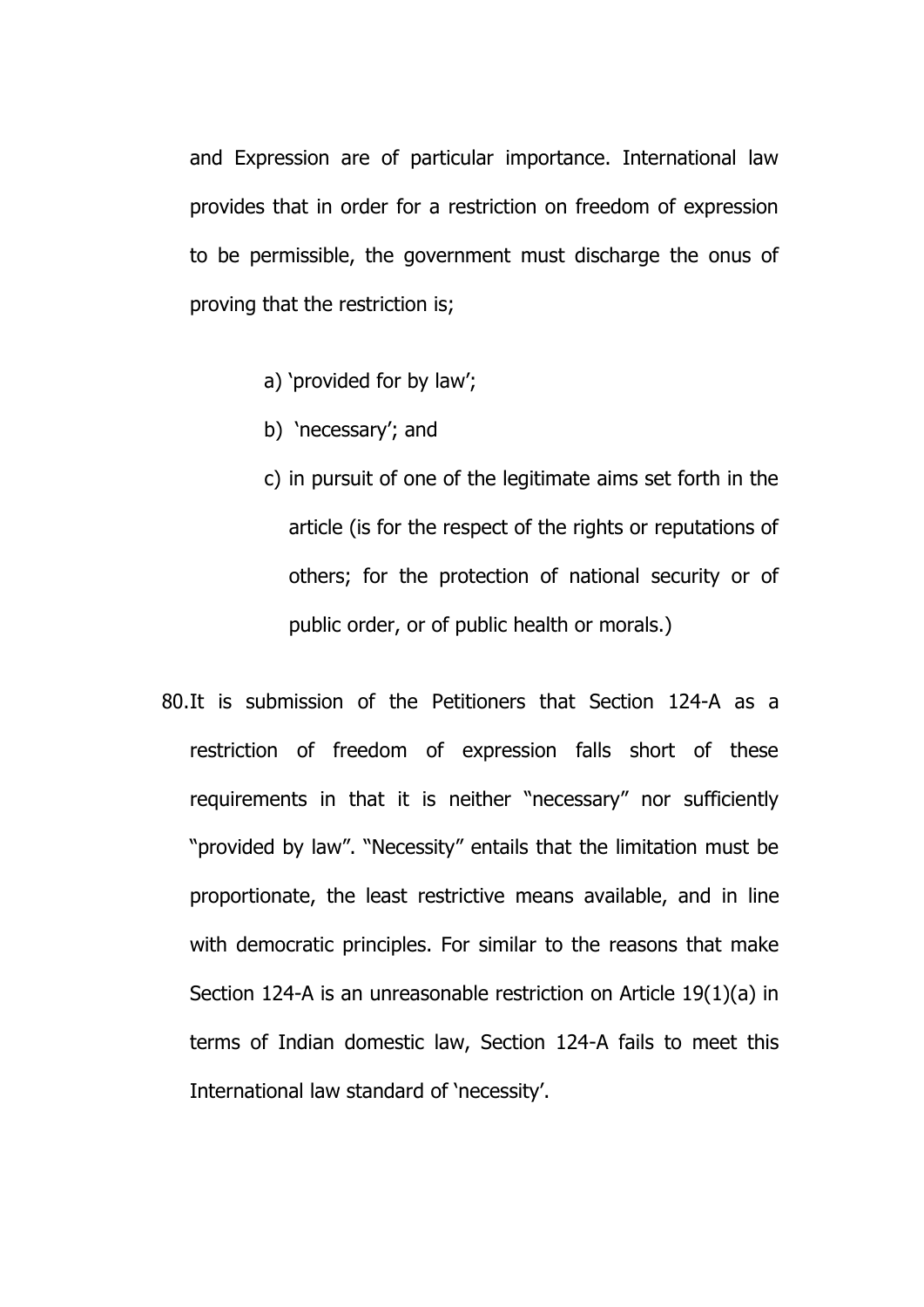- 81.The requirement that any restriction on the freedom of expression be "provided by law" means that Section 124-A not only needs to be national legislation, but that it must meet the standards of "legality". Therefore for Section 124-A to meet this requirement it needs to be drawn narrowly, and with adequate precision to make clear exactly what is prohibited; it must not be vague; and it cannot be uncertain. It is the submission of the Petitioners that Section 124-A fails to meet this International law standard of legality.
- 82.The terms "intention" and "tendency" are inherently subjective terms with no ascertainable objective criterion for assessment; they are susceptible to wide and discretionary interpretation, by both authorities and those subject to the law. A person may speak at a rally or write a controversial article, their words fail to excite any violence or disorder, yet the authorities have a wide measure of discretion in assessing whether their words had a 'seditious intention' or 'tendency'. Hence this law becomes the perfect tool for suppression of criticism. After the authority makes their subjective assessment of the situation, the consequence for the 'offender' is a potential life sentence in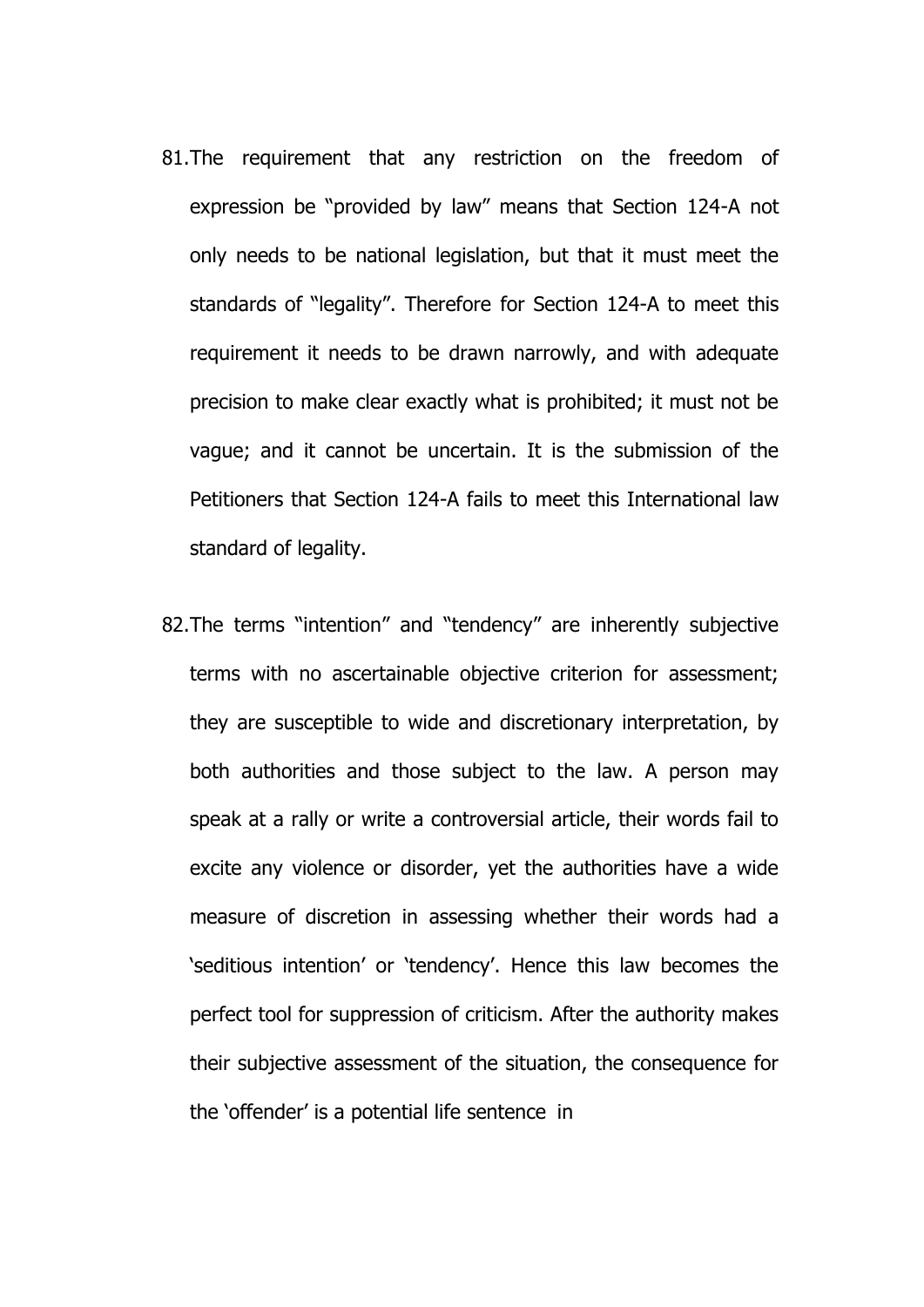prison. The vague and uncertain nature of the provision also fails to provide sufficient notice to citizens of exactly what conduct is prohibited. As a result, it exerts an unacceptable "chilling effect" on freedom of expression. Citizens steer well clear of the potential zone of application to avoid censure. When individuals stop exercising their democratic rights for fear life imprisonment, the entire democratic enterprise is gravely undermined. It is submitted that these International law obligations, not in existence in 1962, should bear on the constitutional enquiry undertaken today.

#### **MISUSE OF SECTION 124-A**

83.The second relevant circumstance is the frequent phenomenon of misuse, misapplication and abuse of Section 124- A since 1962. Tendency and intention have been so widely interpreted and employed in such a discretionary manner that those merely exercising their democratic rights have faced penal sanction under the section. While abuse of a law, in itself, does not bear on the validity of that law, this phenomenon clearly points to the vagueness and uncertainty of the current law. Additionally, it is submitted that the abuse and the inherent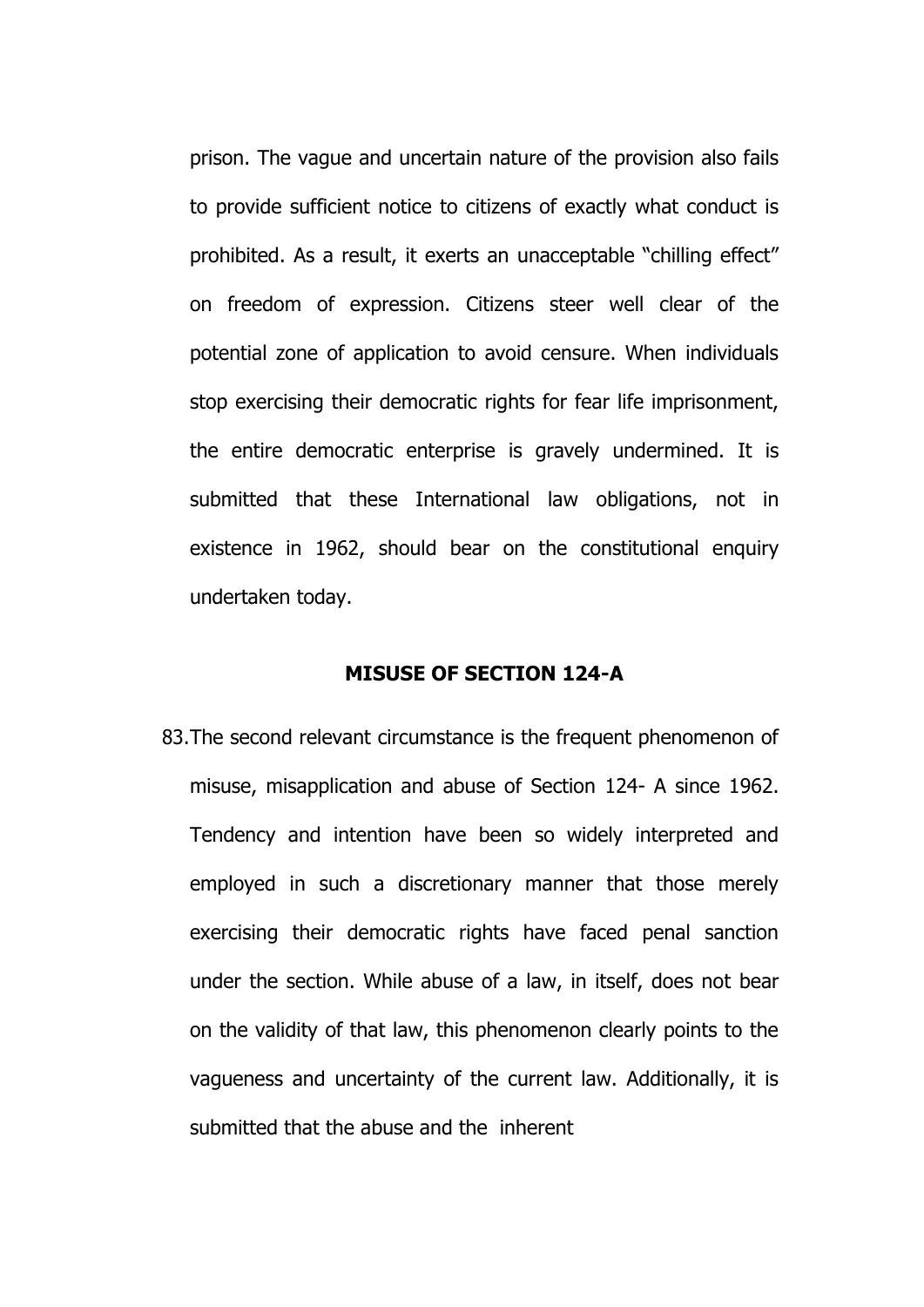"political association" of this abuse, should be a relevant "prevailing circumstance of the time."

- 84.It is trite that the abuse, misuse or misapplication of legislation does not, *in itself* affect its constitutionality. However, it is submitted that it is the vagueness, ambiguity and uncertainty of Section 124-A that has led to the situation where it is so frequently misused. The heavily subjective 'intention' and 'tendency' allow for a wide and discretionary scope for interpretation by authorities, both the police and the courts.
- 85. Many cases have recently made headlines in the regard. In examples of authorities employing the uncertain 'intention' or 'tendency' elements of sedition, people have been arrested and charged for merely possessing maoist literature, merely interviewing people seen as threats, publically criticizing the governmental and speaking out against army atrocities. When sedition is read together with conspiracy, it is virtually possible to make a case against anyone who expresses themselves.
- 86.It is submitted that the vagueness and discretionary nature of the offence of sedition is what has allowed this abuse.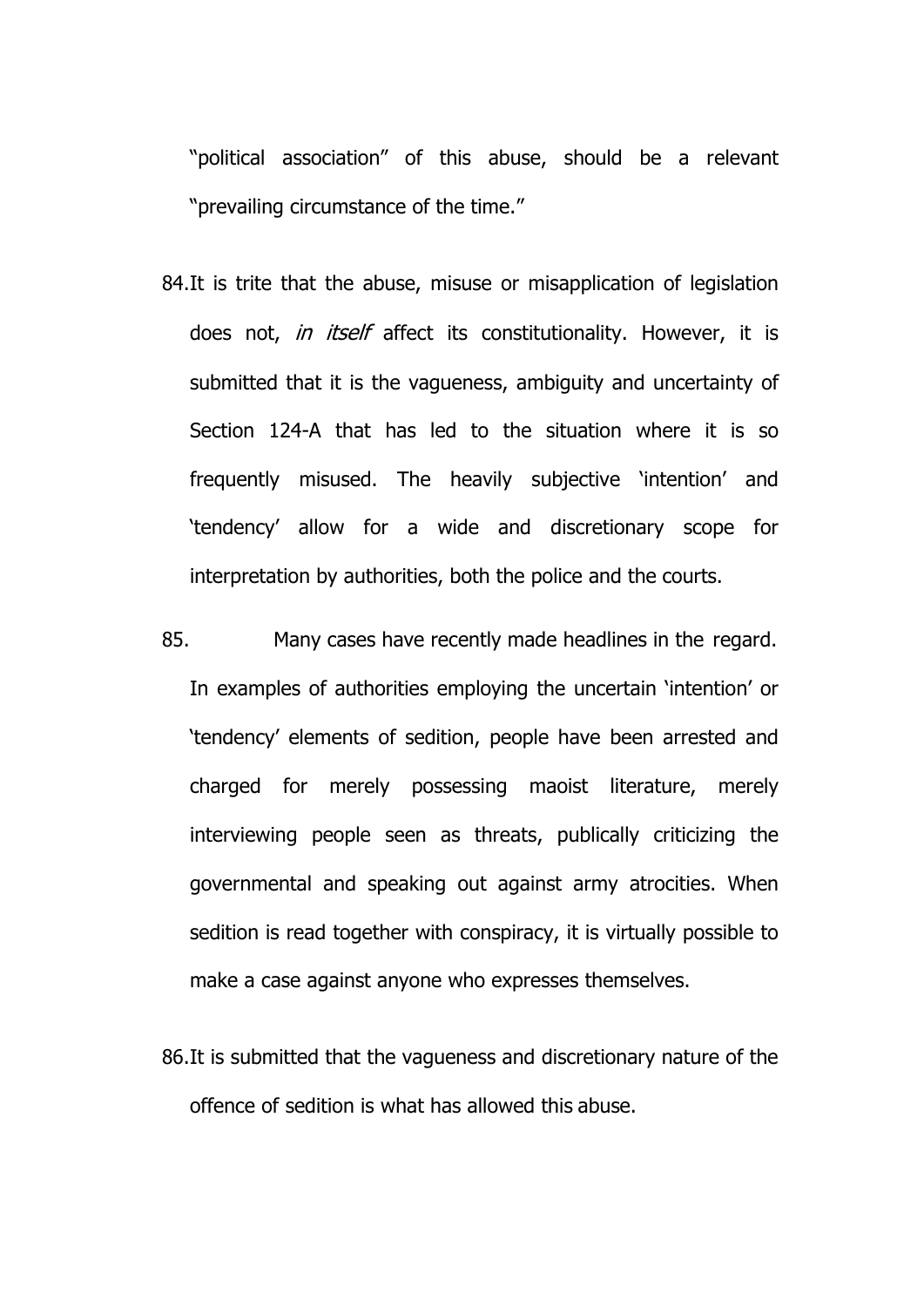- 87.According to the data compiled by the National Crime Records Bureau (NCRB), the number of sedition cases registered across the country doubled from 35 in 2016 to 75 in 2018. However, no chargesheets were filed by the police in over 70% of the cases, and only four of the 43 cases where trial has been completed resulted in convictions. The abysmally low conviction rate is evidence that the police never had any evidence against individuals facing sedition charges to begin with.
- 88.In the recent past many citizens have been booked under sedition for exercising their legitimate constitutional right to freedom of speech. For instance, in Jharkhand, 10,000 tribals were booked under sedition for protesting against the government for issuing an order allowing commercial use of tribal land. In another case, a single mother of an 11-year-old was charged with sedition after her daughter participated in a purportedly anti-CAA play in Bidar, Karnataka. One JNU student was charged with sedition for a speech he gave during an anti- CAA protest. More than 50 people were booked for sedition in Mumbai for raising slogan in favour of the JNU student.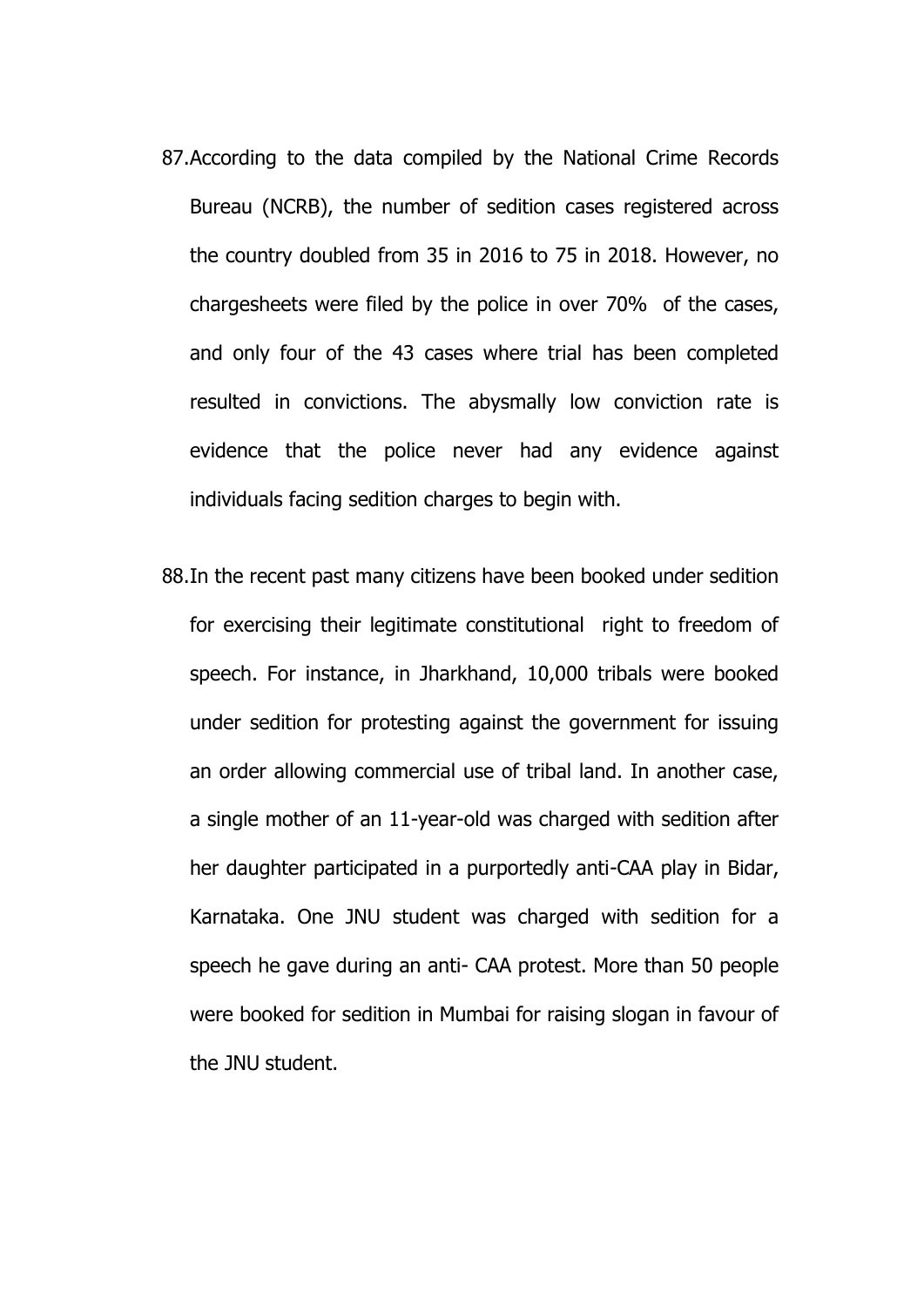- 89.As per a database prepared by the online portal "Article- 14.com", a count and analysis of all sedition cases since 2010 reveals that a total of 149 cases of sedition have been registered for making "critical" and/or "derogatory" remarks against the Prime Minister, and 144 cases registered for remarks against the Chief Minister of Uttar Pradesh.
- 90. In another example, the editor of a Gujarati Eveninger, Mr. Manoj Shinde, was arrested on sedition charges in 2006 for using "abusive words" against the Chief Minister of Gujarat in an editorial. The editorial alleged an administrative failure in tackling the flood situation in Surat, his comments held the government responsible for an outbreak of an epidemic in the city.
- 91.It is submitted that highlighting a failure of government falls squarely within one's democratic rights; given the importance of the media in ensuring the accountability of government to the electorate, such action should not attract sedition charges.
- 92.In 2010, Piyush Manush, a human rights and environmental justice defender from Salem, was arrested and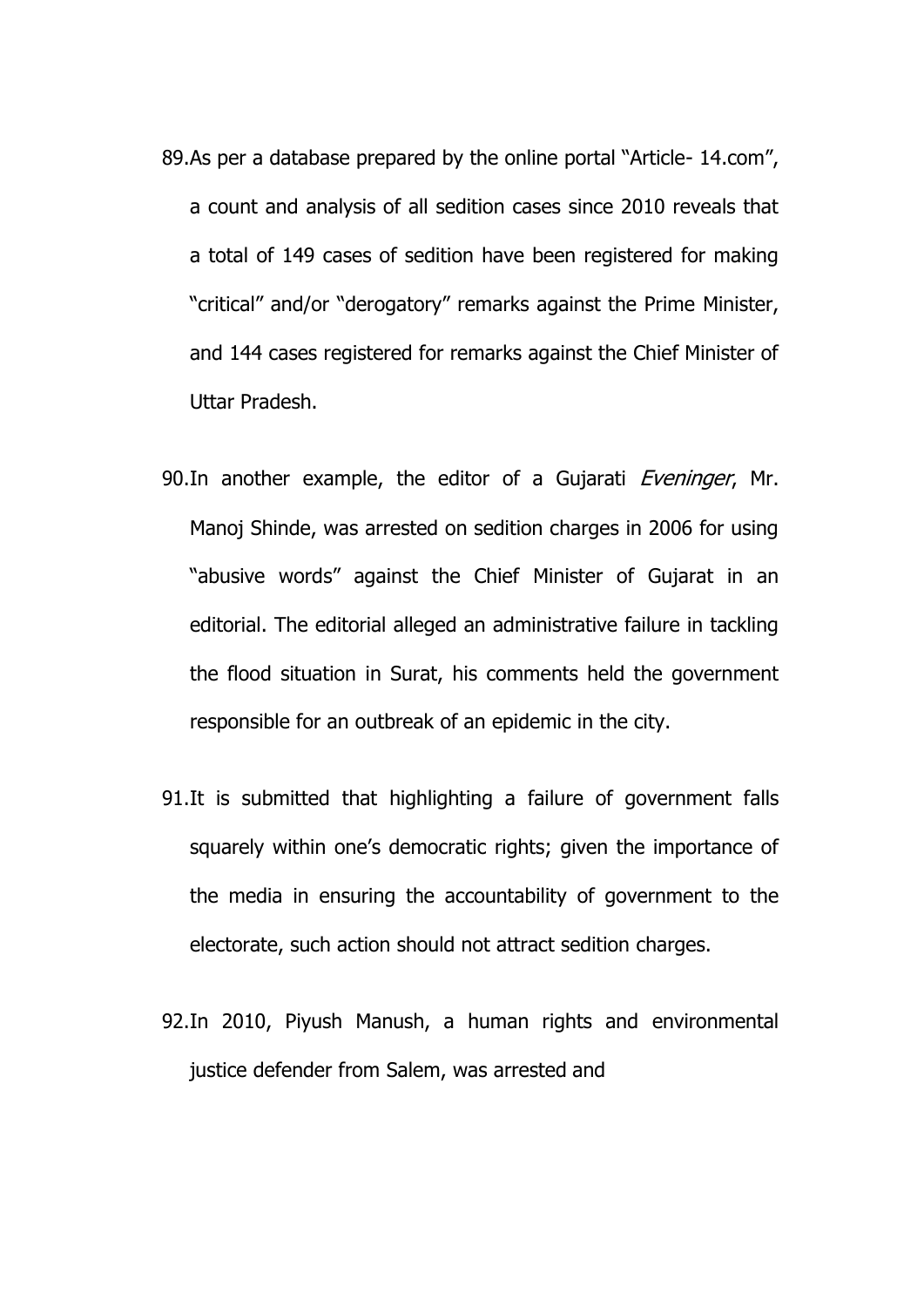charged with Sedition. He had attempted to circulate a pamphlet, for the *Campaign for Justice and Peace*. The pamphlet announced that people will undertake a cycle yatra across Tamilnadu to highlight the Indian and Chhattisgarh government's brutal and inhuman treatment of the Adivasis. This was to be a peaceful protest.

- 93.The pamphlet asked why the State is denying the guarantees under the Constitution by the Republic of India to adivasis, and why the State Government has refused to obey the Supreme Court order directing them to rehabilitate the 644 evicted villages, and their residents. The cycle rally through the villages of Tamilnadu was intended to build public awareness and opinion.
- 94.This clearly constitutes a democratic form of protest. A very broad interpretation of 'seditious tendency' needs to be adopted here in order to justify the charges in this circumstance. It is submitted that these are but a two of hundreds of examples in India.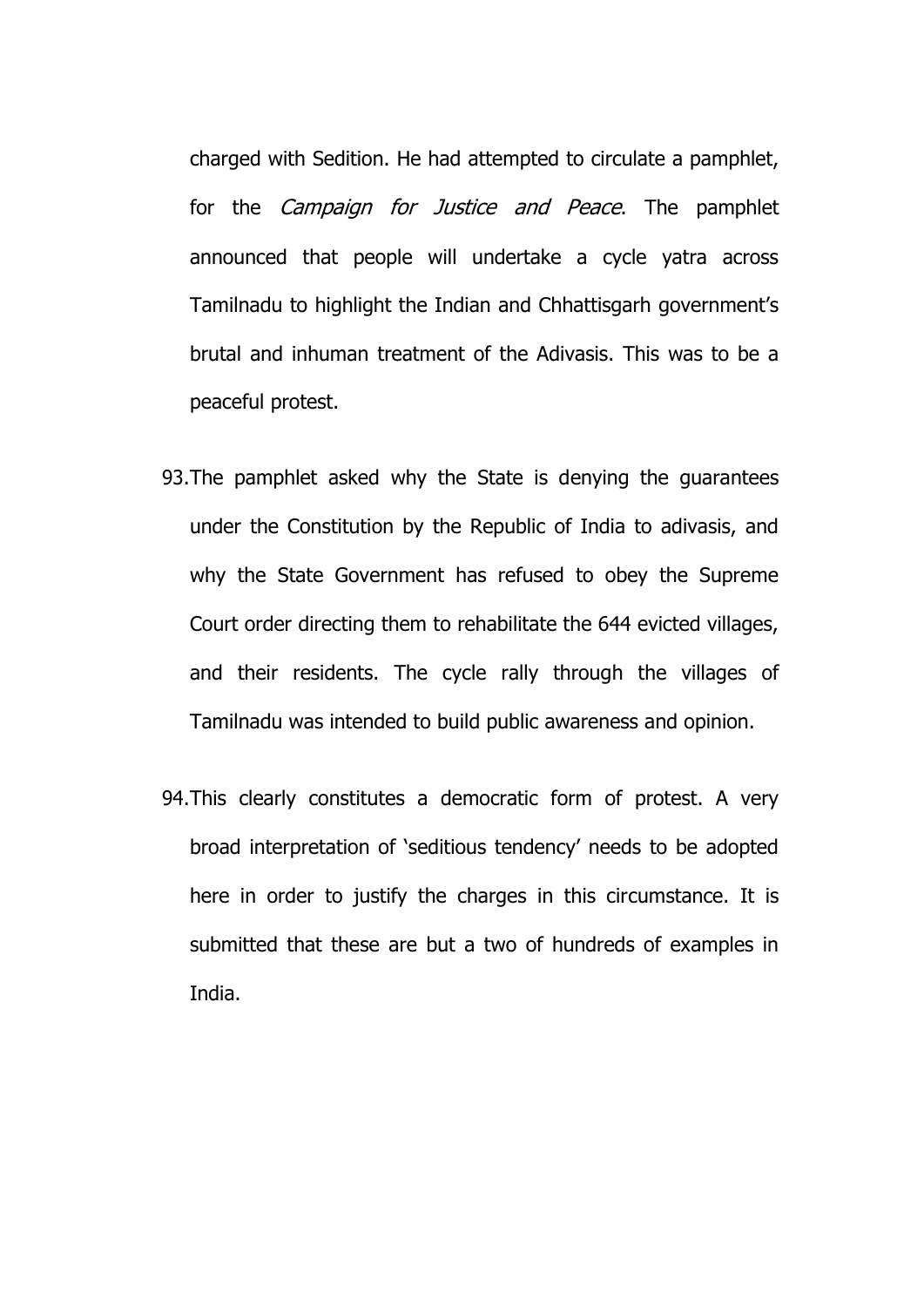#### **CAUSATION**

- 95.In cases where "seditious tendency" and "intention" have been liberally interpreted as to be anything which may result in public disorder, for example public unrest or protests when governmental action or inaction is exposed, it is submitted that legal standards of causation need to be scrutinized.
- 96.If an editorial published excited any unrest, or public disorder, it is arguable that this unrest would be attributable to the failure of government rather than the exposure of such. Similarly any mischief transpiring as a result of the cycle rally would be caused by the government's failures rather than the rally per se.
- 97.It is submitted that if a government is allowed suppress criticism on the basis that public disorder may result as a consequence of the electorate *finding out about* certain a certain state of affairs or governmental action, transparency and accountability are so severely undermined that India will lose its democratic status.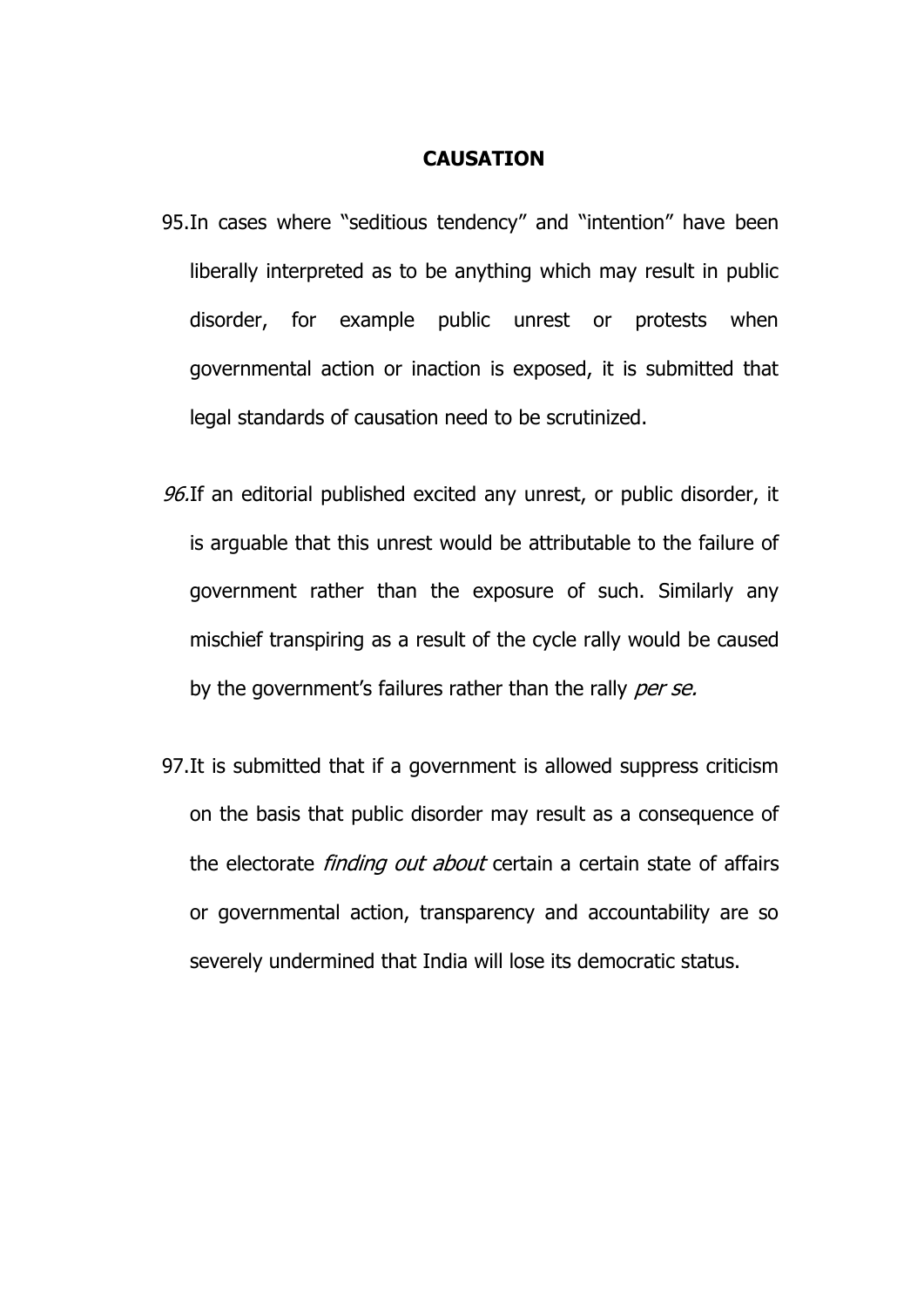- 98.If a peaceful protest to raise awareness is classed as seditious, on the basis that awareness may result in public disorder, the interpretation of Section 124-A becomes as broad as it was during colonial times in India.
- 99.Unlike in defamation cases, truth is not a defence, as the more truth in words that highlight governments actions are, the more likely they are to result in public disorder. Therefore  $\Box$ iticize $\Box$ ing such exposure is democratically unsound given the public interest.
- 100. Reading causation broadly in 'tendency' together with conspiracy, can lead to other unjust results. If an individual does something which itself would not be seditious, such as passing information between Naxilites. It is submitted that the causation between the individual's actions and any acts eventually committed by *bone fide* criticize, should be extensively questioned. Just because criticize generally threaten security, cause public disorder and cause violence, a person who gives them some assistance cannot automatically be attributed responsibility for all criticize actions. If sedition is employed in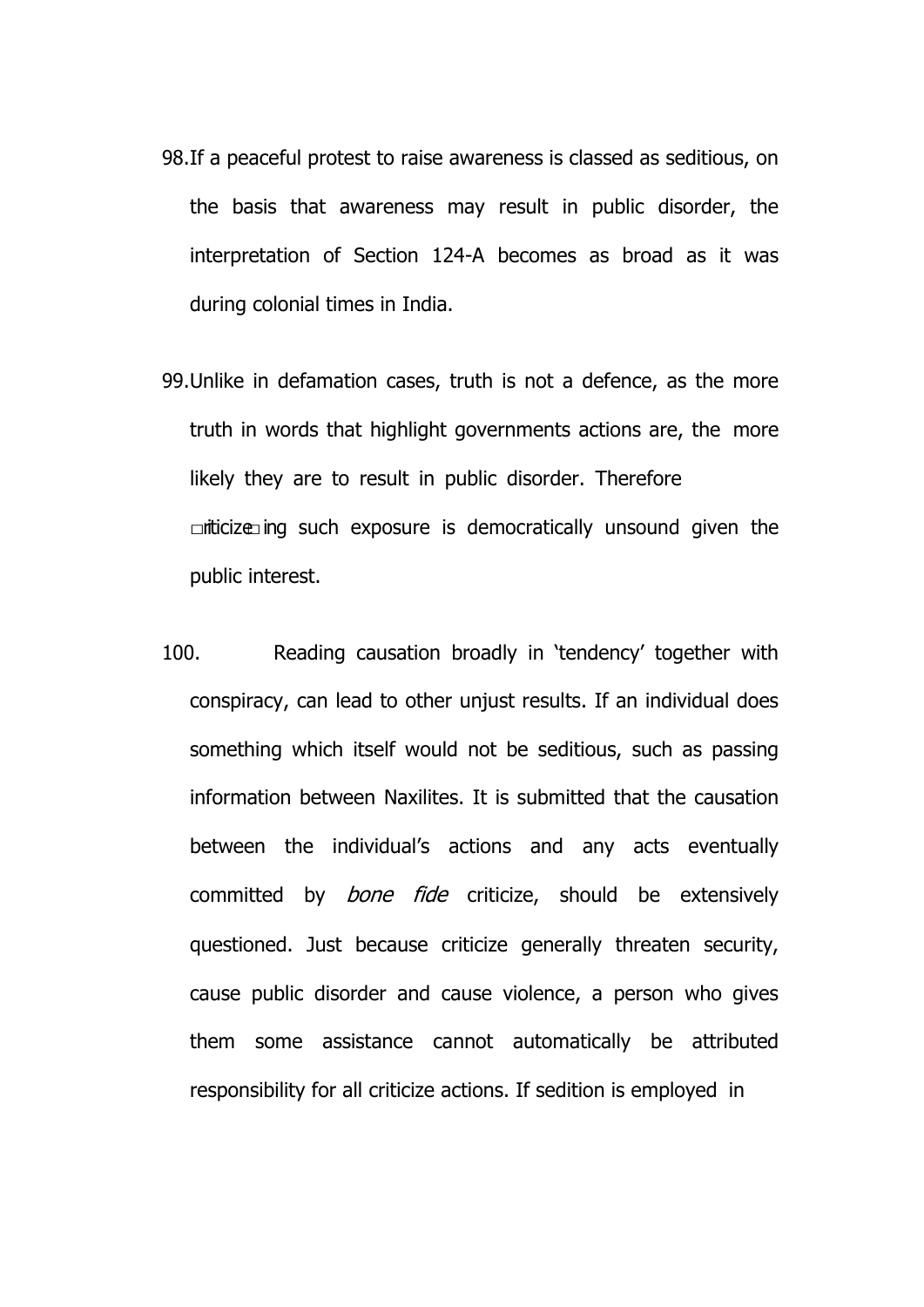this way, people can become guilty of sedition through mere association.

- 101. It should be noted that the crime of conspiracy, even when causation is proven, generally carries a lesser penalty than the primary crime.
- 102. As sedition carries the potential penalty of life imprisonment, it is thus submitted that in order to be guilty of sedition it must be proven that actually and directly caused the violence or public disorder.
- 103. It is submitted that the abuse and the inherent "political association" of this abuse, should be a relevant consideration in the constitutional enquiry.
- 104. It is submitted that when sedition is done away with, terrorists will still be punished by other laws, while social activists and right-thinking members of society will be able to exercise their democratic and constitutional rights without the threat of life imprisonment.

105. The third relevant circumstance is the repeal of sedition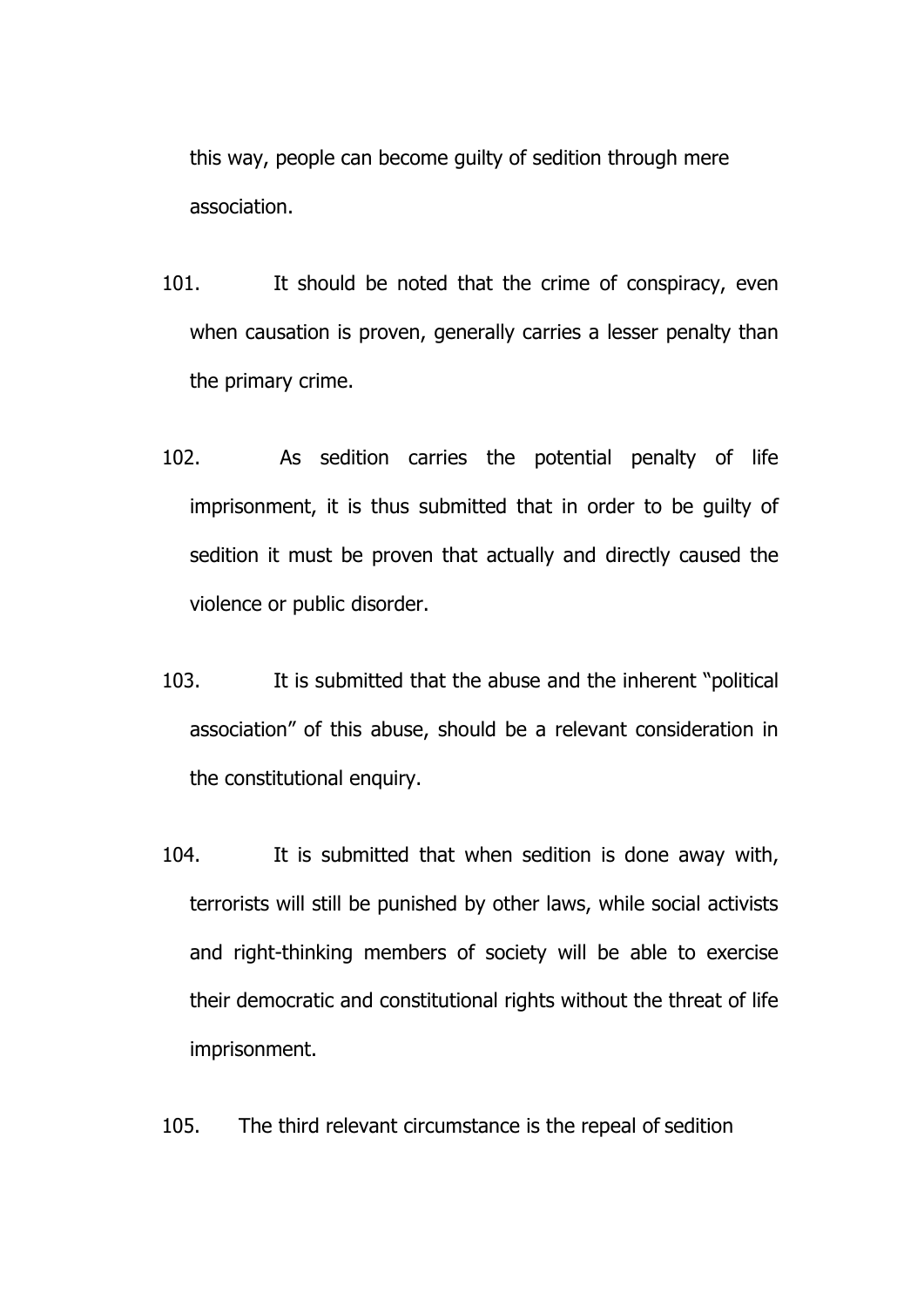sections in comparative post-colonial democratic jurisdictions around the world. The United Kingdom, the author of sedition laws in India and globally, has recently repealed the offence of sedition in its own jurisdiction in 2009. New Zealand and Ghana have already passed legislation repealing sedition, while the Law Commissions of Canada, Ireland and Australia have recommended repeal to their respective parliaments. In both Uganda and Nigeria sedition has been declared unconstitutional. It is submitted that experience of comparative jurisdictions should be persuasive in this courts enquiry. Comparative jurisprudence becomes more significant given the fact that Section 124-A suffers the same vices as comparative sedition offences. These vices led to the repeal and abolition of sedition offences; these sections were done away with based on the fact that sedition offences were found to be;

- a) unnecessary in light of more modern criminal offences, such as incitement and other public order offences;
- b) undesirable in light of their political nature and history; and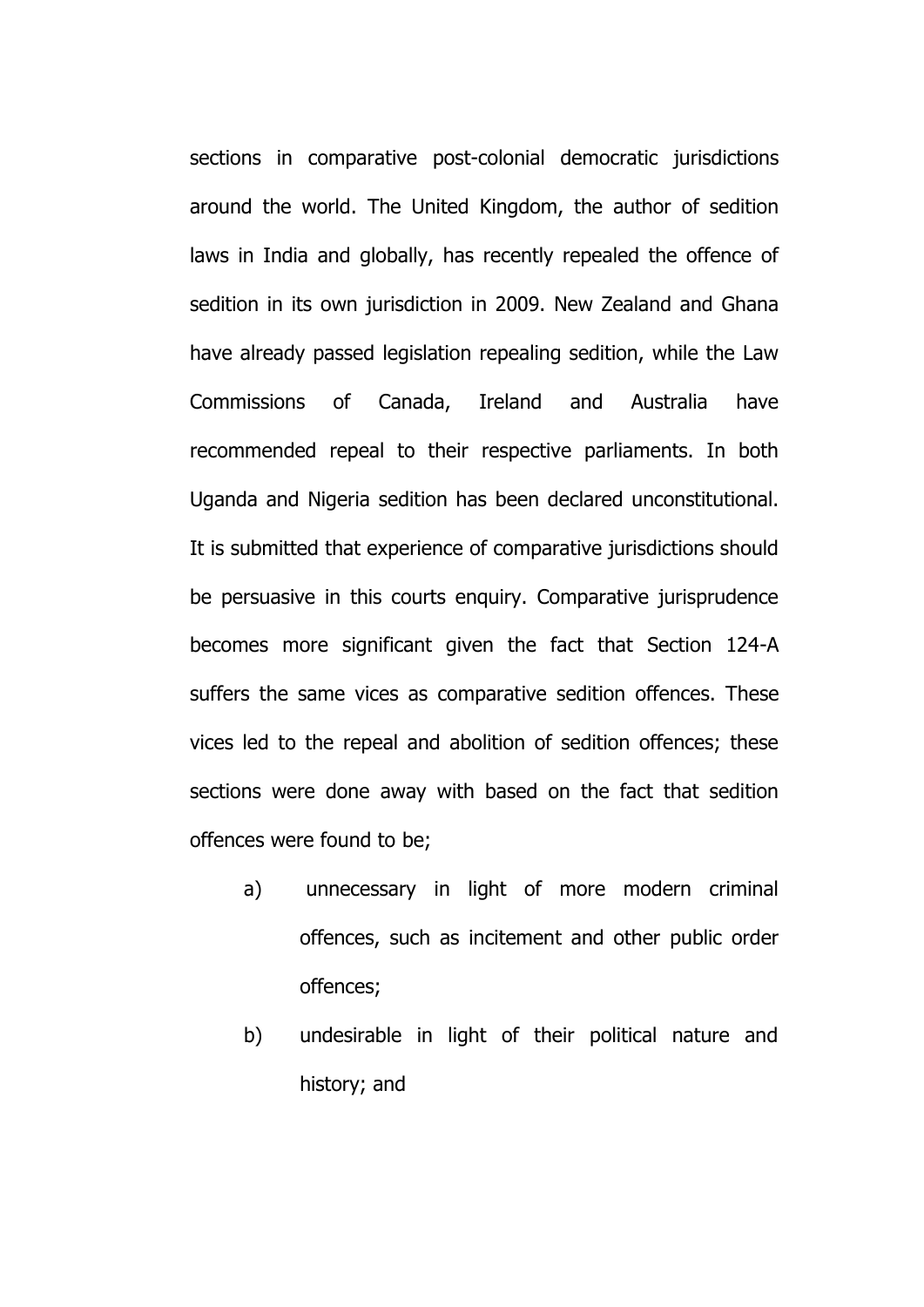- c) inappropriate in modern liberal democracies; where it is accepted that it is a fundamental right of citizens to criticize and challenge government structures and processes.
- 106. India has ratified and is thus bound by the International Covenant on Civil and Political Rights (ICCPR). Article 19 of which stipulates:
	- (1) Everyone shall have the right to hold opinions without interference.
	- (2) Everyone shall have the right to freedom of expression; this right shall include freedom to seek, receive and impart information and ideas of all kinds, regardless of frontiers, either orally, in writing or in print, in the form of art, or through any other media of his choice.
	- (3) The exercise of the rights provided for in paragraph 2 of this article carries with it special duties and responsibilities. It may therefore be subject to certain restrictions, but these shall only be such as are provided by law and are necessary: (a) For respect of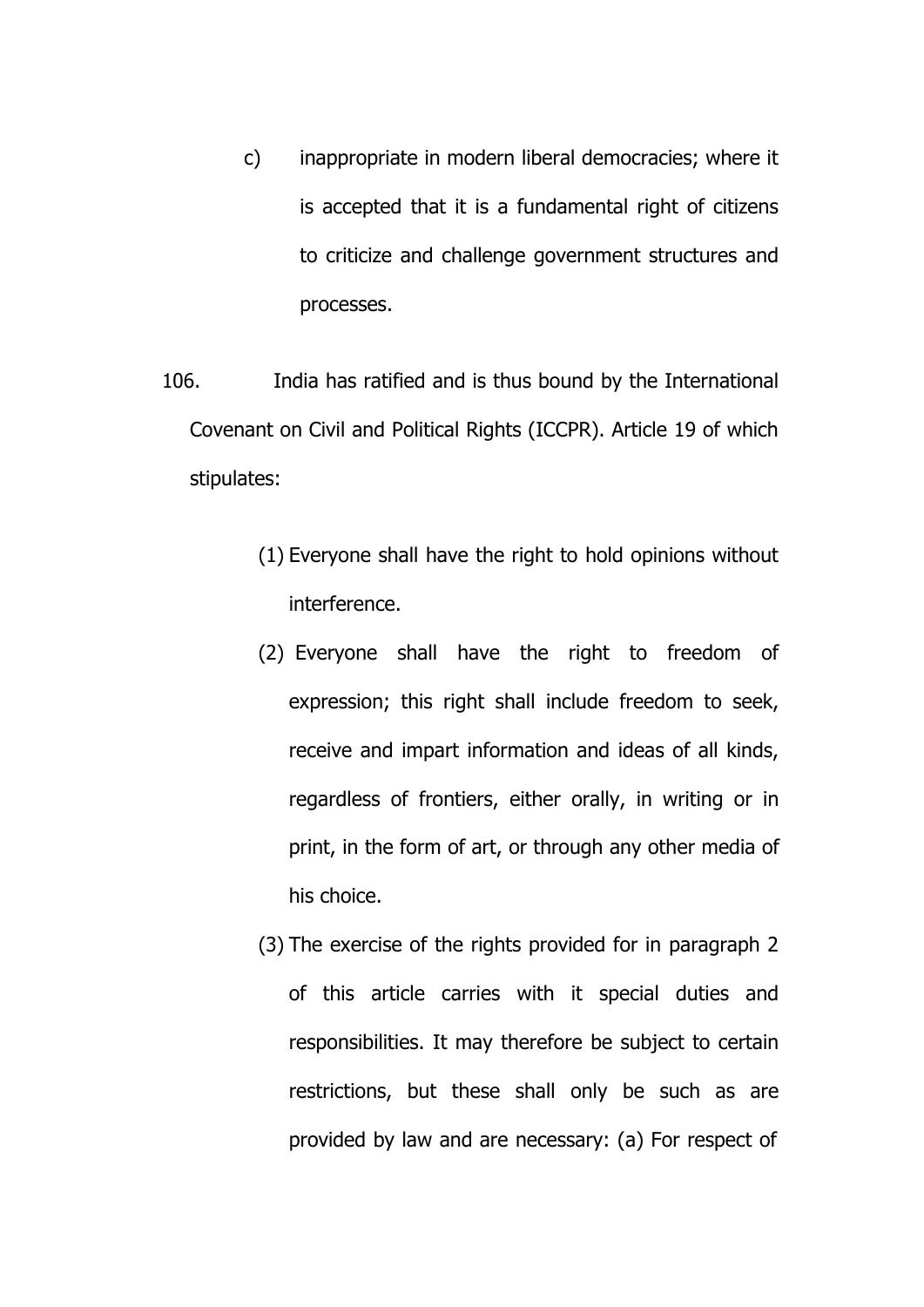the rights or reputations of others; (b) For the protection of national security or of public order (ordre public), or of public health or morals.

107. Similarly to in India, the right to freedom of expression is not absolute and may be restricted. There are three requirements that need to be met for restrictions are permissible;

(a) they must be 'provided for by law';

(b) they must be 'necessary'; and

© they must pursue one of the legitimate aims set forth in the article.

108. The General Assembly of the United Nations has emphasised that any restrictions must adhere strictly to this criteria. (CCPR General Comment No. 10: Article 19 (Freedom of Opinion) Adopted at the Nineteenth Session of the Human Rights Committee, on 29 June 1983, at para 4). True copy of CCPR General Comment No. 10 dated 29.6.1983 is attached herewith as **ANNEXURE P-11 at page no. \_1**56

109. To aid the interpretation of the ICCPR, various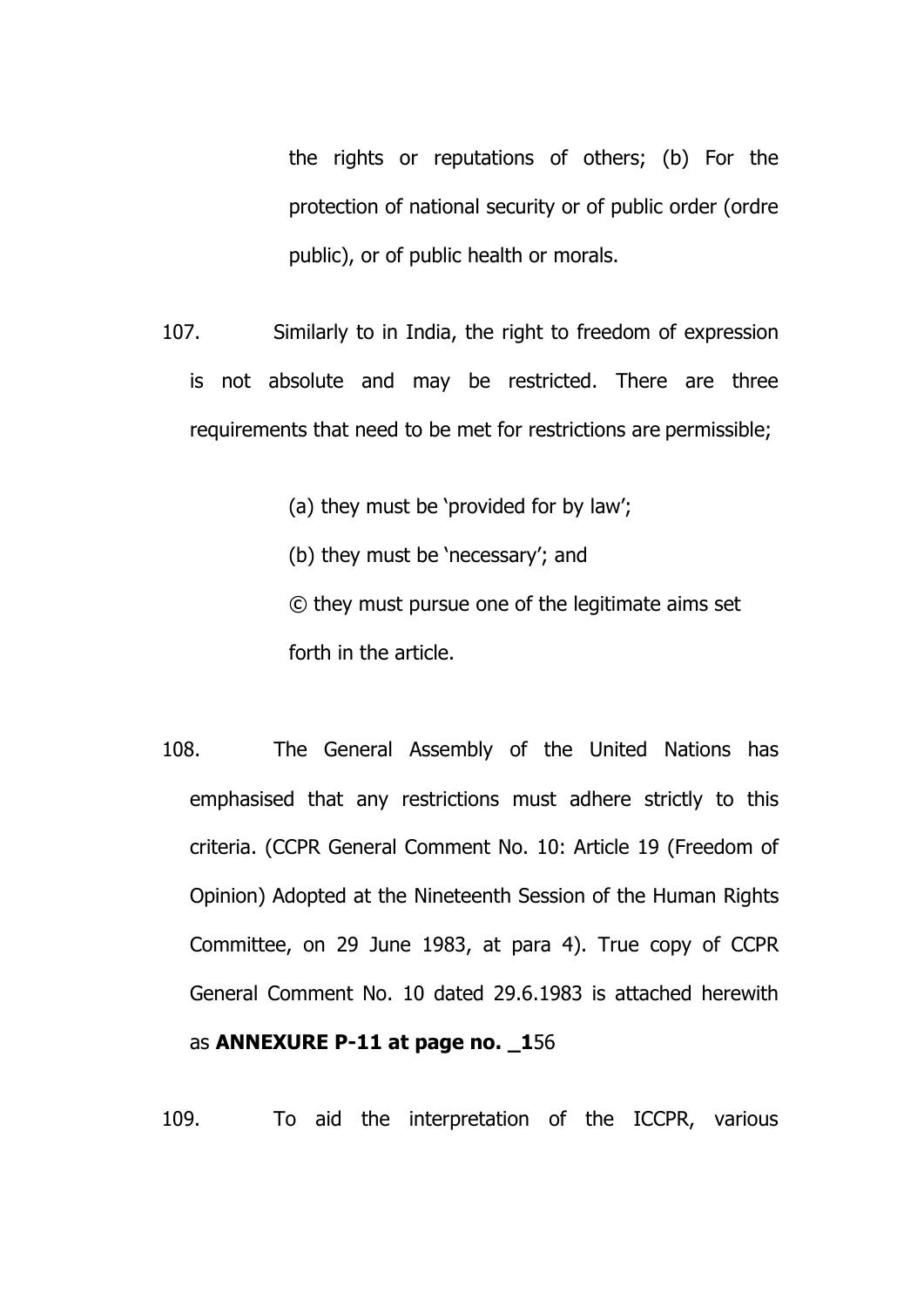international instruments set out guidelines and principles which state must adhere to in order to comply with their international obligations, of these the *Johannesburg Principles on National* Security, Freedom of Expression and Access to Information ; these were drafted and adopted by a group of experts in international law, and have been endorsed by the UNHRC and the UN Special Rapporteur on Freedom of Opinion and Expression. True copy of the Johannesburg Principles on National Security, Freedom of Expression and Access to Information dated November 1996 is attached herewith as **ANNEXURE P-12 at page no. 157-177.**

**110.** The established standards and principles of international law relating to the restrictions on freedom of expression have been set out for convenience and reiterated by the United Nations Special Rapporteur on Freedom of Opinion and Expression in his 2010 annual report, these standards and principles are of particular importance. True copy of the 2010 Annual report of the Special Reporter (A/HRC/14/23) is attached herewith as **ANNEXURE P-13 at page no. 178-197.** 

111. The UN Special Rapporteur, in his 2010 Annual report,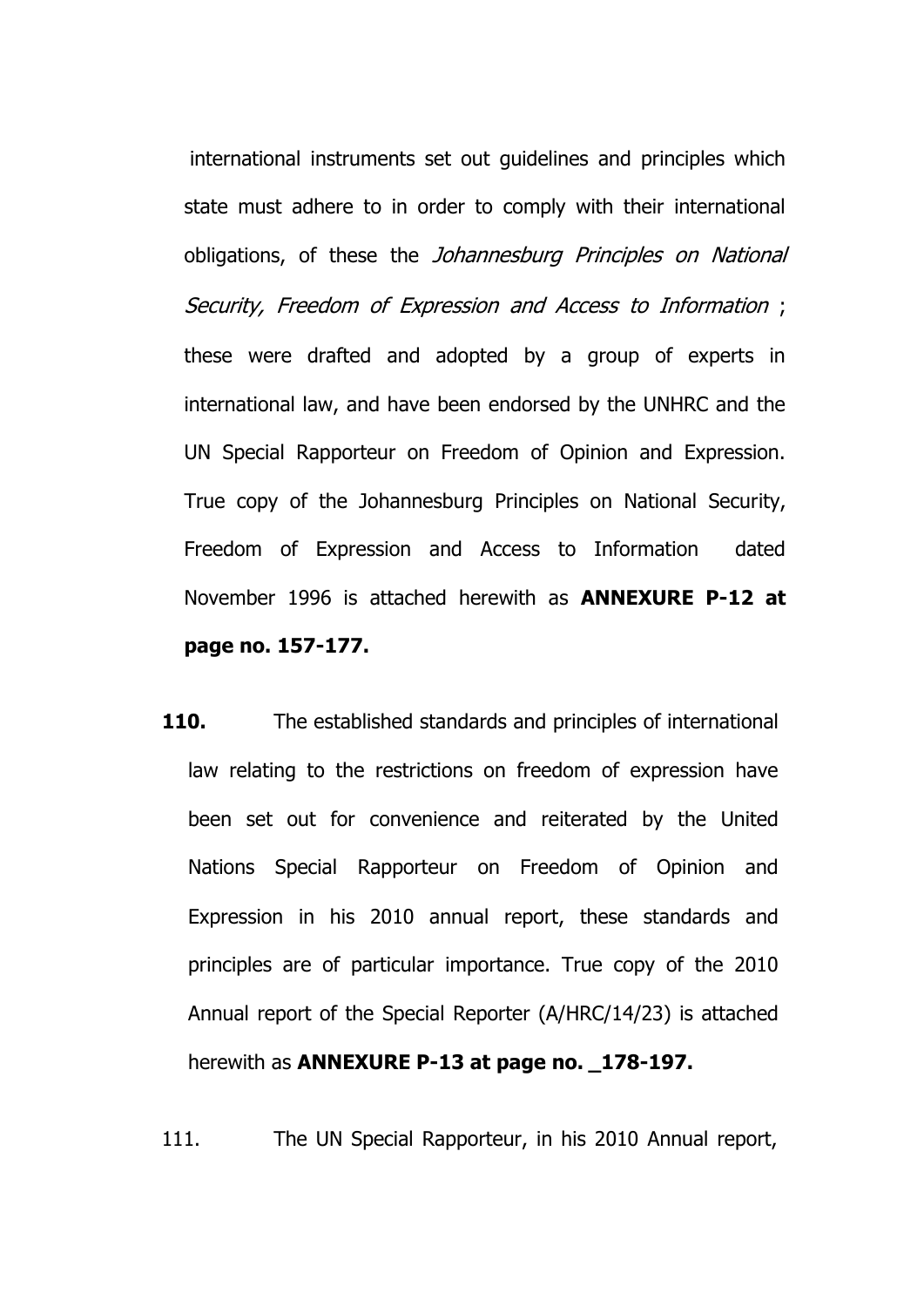stated that, despite the provisions of Article 19 0f the ICCPR, States frequently limit or restrict freedom of expression arbitrarily, sometimes by recourse to criminal legislation, in order to silence dissent or criticism.(A/HRC/14/23 at para 75.) In view of such practices, Special Reporter has set out, for convenience, the established standards and principles of International law for the determination of whether or not a limitation or restriction to the right of freedom of expression is legitimate. These established principles are reiterated the importance these is stressed; It is emphasized that these principles are of an exceptional nature; thus should be applied in a comprehensive manner. (A/HRC/14/23 at para 75-80).

- 112. It is submitted that these two sets of 'principles' are very important in the interpretation of international laws and should act as guidelines to India in adhering to its international obligations. It is submitted that if Section 124-A is to be a permissible restriction it must conform to these principles.
- 113. The general principle is that permissible limitations and restrictions must constitute an exception to the rule and must be kept to the minimum necessary. (A/HRC/14/23 at para 77).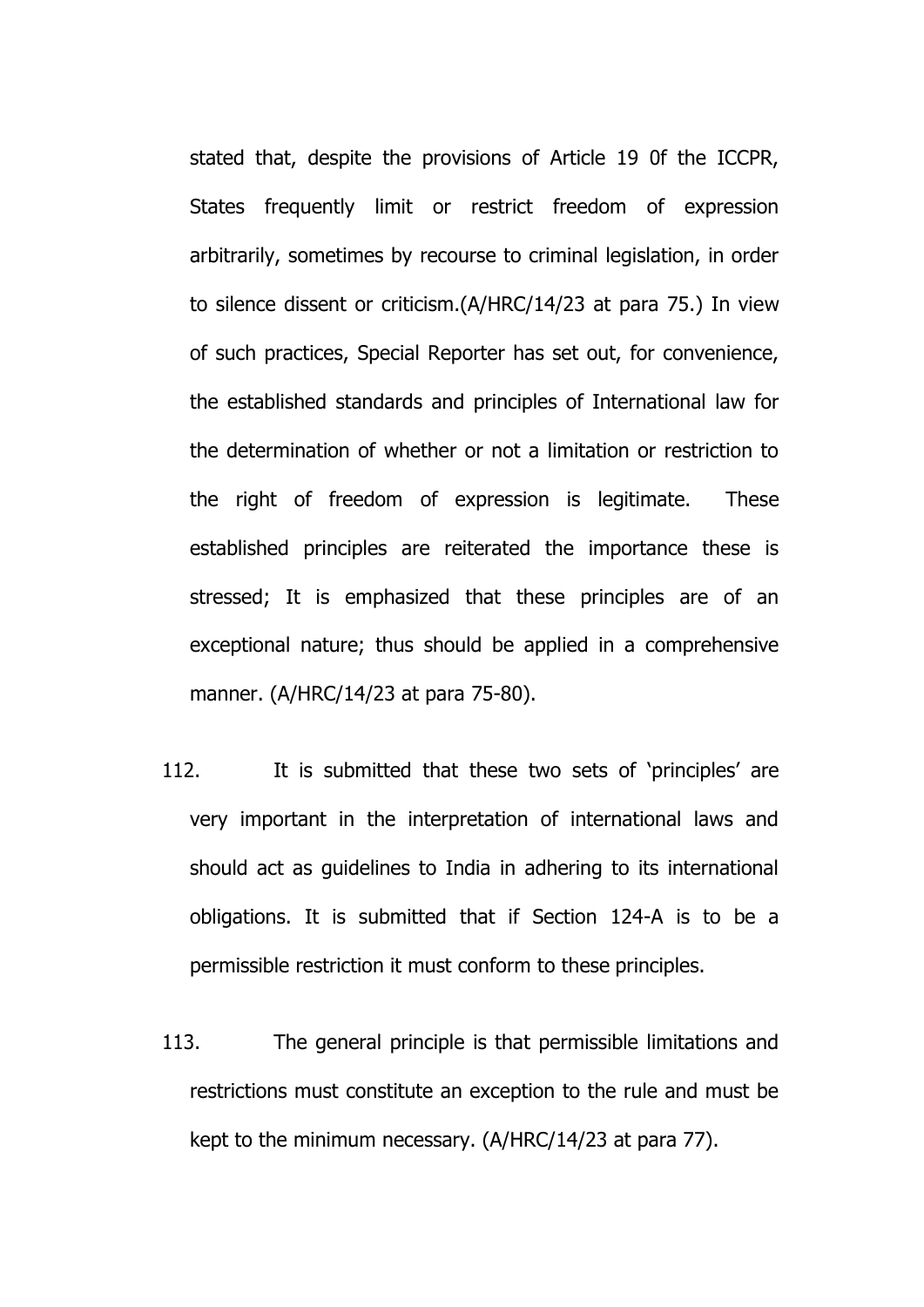# **'PROVIDED BY LAW' AS AN INTERNATIONAL LAW REQUIREMENT**

- 114. The requirement, "provided by law" means that, in addition to constituting national legislation, laws restricting freedom of expression must be "accessible, clear, concrete, unambiguous, drawn narrowly and with precision so as to enable individuals to foresee whether a particular action is unlawful". The law needs to be *understood by everyone* and applied to everyone. (Johannesburg Principles; 1(a))
- 115. Essentially section 124-A cannot be vague or uncertain is it is to pass this standard. It is submitted that it fails in this regard.
- 116. Sedition punishes not only those acts that actually lead to violence or public disorder, but also those which this 'tendency' or 'intention'. These are entirely subjective terms; different people may assess them differently, they provide no concrete standards that everyone similarly understands.
- 117. Vague provisions are susceptible to wide interpretation, by both authorities and those subject to the law. Vague law and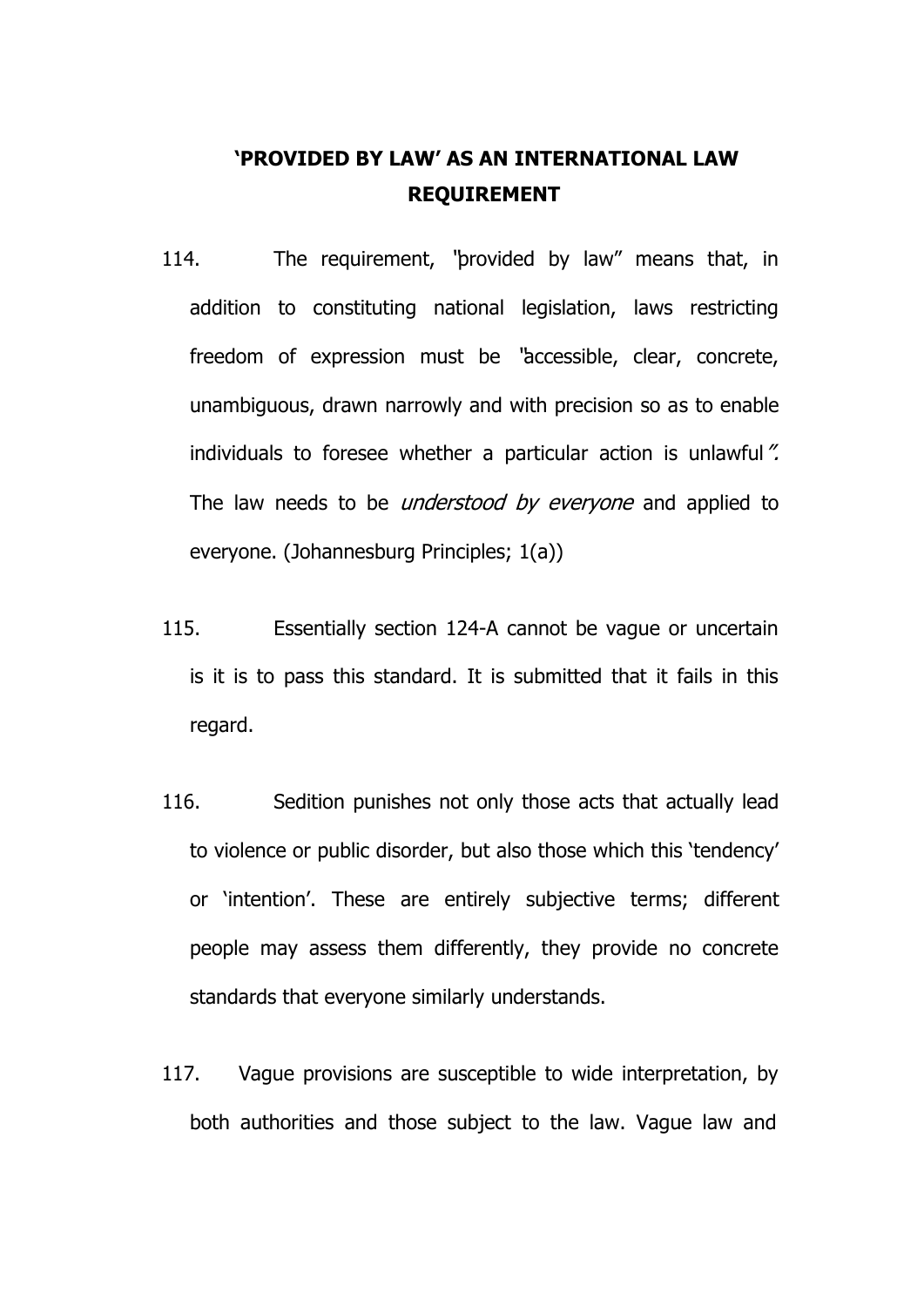subjective terms are an invitation to abuse by authorities. A person may speak at a rally or writes a controversial article, their words fail to excite any violence or disorder, yet the authorities have a wide measure of discretion in assessing whether their words had a 'seditious intention' or 'tendency'. Who can correct a policeman who claims that in their opinion certain actions had a 'tendency' to cause public disorder? Hence this law becomes the perfect tool for suppression or criticism. After the authority makes their subjective assessment of the situation, the consequence for the 'offender' is a potential life sentence in prison.

- 118. Vague and uncertain provisions also fail to provide sufficient notice to citizens of exactly what conduct is prohibited. As a result, they exert an unacceptable chilling effect on freedom of expression as citizens steer well clear of the potential zone of application to avoid censure.
- 119. As per the decision of the Hon'ble Supreme Court in Kartar Singh v. State of Punjab, (1994) 3 SCC 569, an enactment can be declared as void on the grounds of vagueness. The Court noted as under: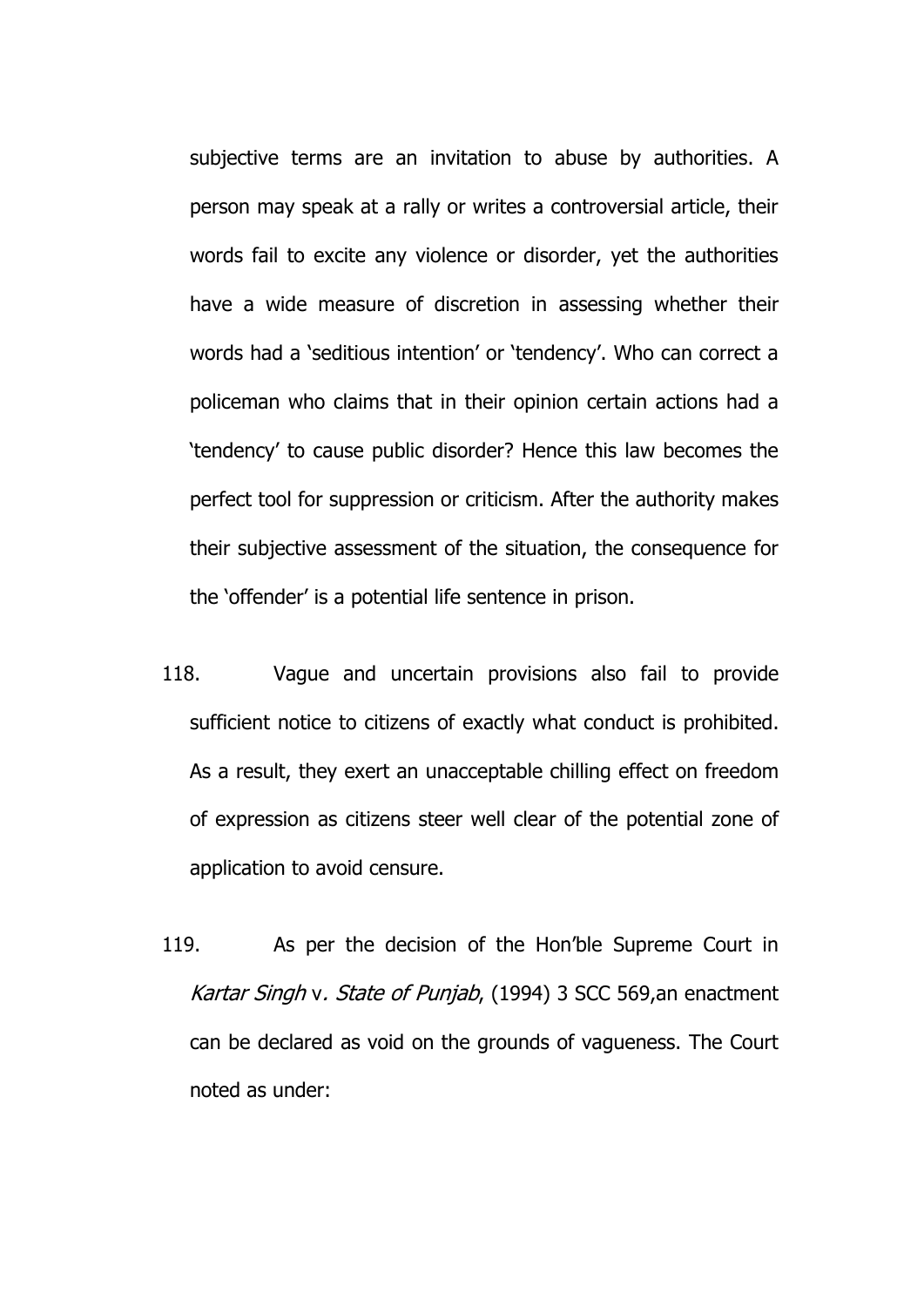"It is the basic principle of legal jurisprudence that an enactment is void for vagueness if its prohibitions are not clearly defined. Vague laws offend several important values. Laws should give the person of ordinary intelligence a reasonable opportunity to know what is prohibited, so that he may act accordingly. Vague laws may trap the innocent by not providing fair warning. Such a law impermissibly delegates basic policy matters to policemen and also judges for resolution on an ad hoc and subjective basis, with the attendant dangers of arbitrary and discriminatory application."

120. The Supreme Court further held in *Shreya Singhal* v. Union of India, (2015) 5 SCC 1, that:

> "Where no reasonable standards are laid down to define guilt in a Section which creates an offense, and where no clear guidance is given to either law abiding citizens or to authorities and courts, a Section which creates an offense and which is vague must be struck down as being arbitrary and unreasonable".

121. As observed by the Supreme Court of Sri Lanka, "laws that trench on the area of speech and expression must be narrowly and precisely drawn to deal with precise ends. Overbreadth in the area has a peculiar evil  $-$  the evil of creating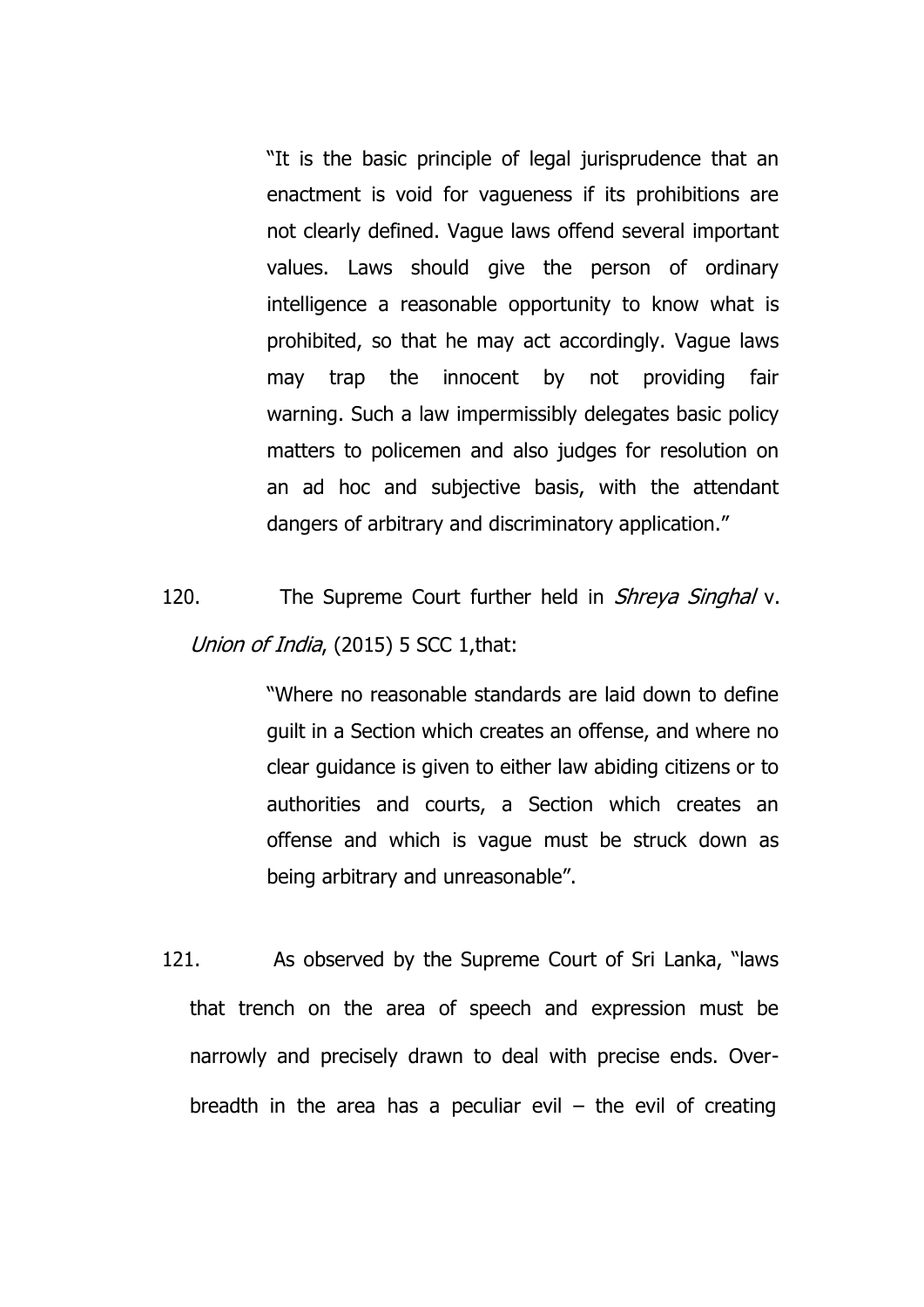chilling effects which deter the exercise of that freedom. The threat of sanctions may deter its exercise as patently as application of the sanctions. The State may regulate in that area only with narrow specificity." (Perera v. Attorney General & Ors, [1992] 1 Sri L.R. 199, pp. 215, pp. 228).

- 122. A person in India may therefore avoid releasing their film or publish their articles for fear of being arrested for sedition; they do not actually intend any violence or public disorder, but fears that the authorities may see the situation differently. Citizens are not provided with any ascertainable standard of what is unlawful and what will attract penal sanction; and are thus unable to guide their conduct in accordance with the law. This unreasonably deters democratic expression and debate.
- 123. A Constitution bench of the Supreme Court has held that:

"where the persons applying the law are in a boundless sea of uncertainty and the law prima facie takes away a guaranteed freedom, the law must be held to offend the Constitution" (K. A. Abbas v. Union of India, AIR 1971 SC 481 at pg 447).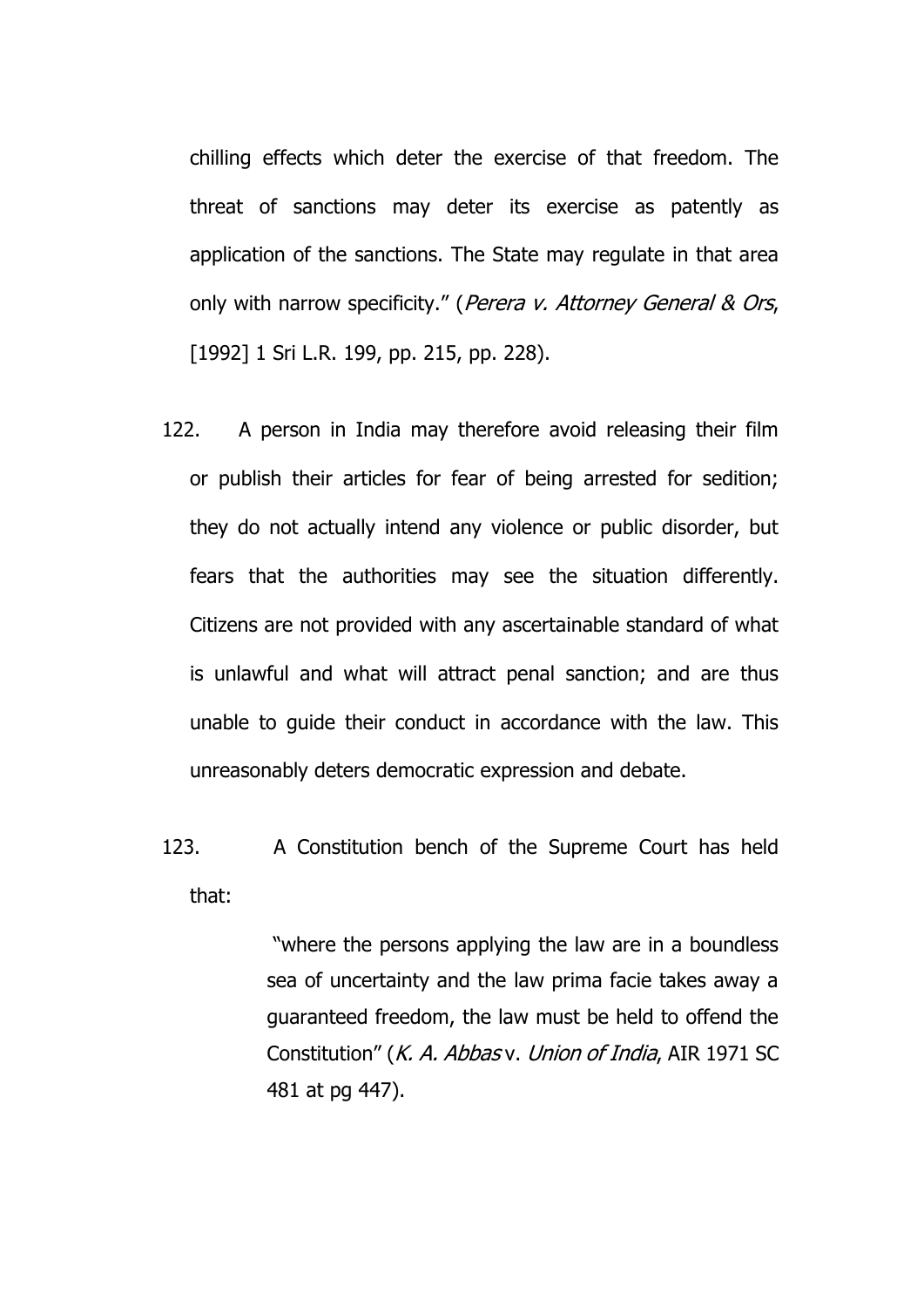It was also observed that the "invalidity arises from the probability of the misuse of the law to the detriment of the individual." (*K. A. Abbas v. Union of India*, AIR 1971 SC 481 at pg 447).

- 124. Section 124-A fails to define the scope of the offence sufficiently clearly and narrowly to prevent abuse by the authorities and the serious chilling effect that it currently exerts.
- 125. Given that Section 124-A does not meet the international requirement of legality, Sedition is not a legitimate restriction on the freedom of expression protected by the ICCPR. India thus falls foul of international standards in this regard.
- 126. A counter argument in this regard is that sedition not only applies to 'intentions' or 'tendencies' but also in the situation where actual violence of public disorder *actually transpires*, obviously this this does not suffer from the objection of vagueness or uncertainty; the requirements of actual violence and public disorder make it clear what is prohibited. However, it will be shown in the next section that, in this instance, section 124A fails to meet the international law requirement of 'necessity'.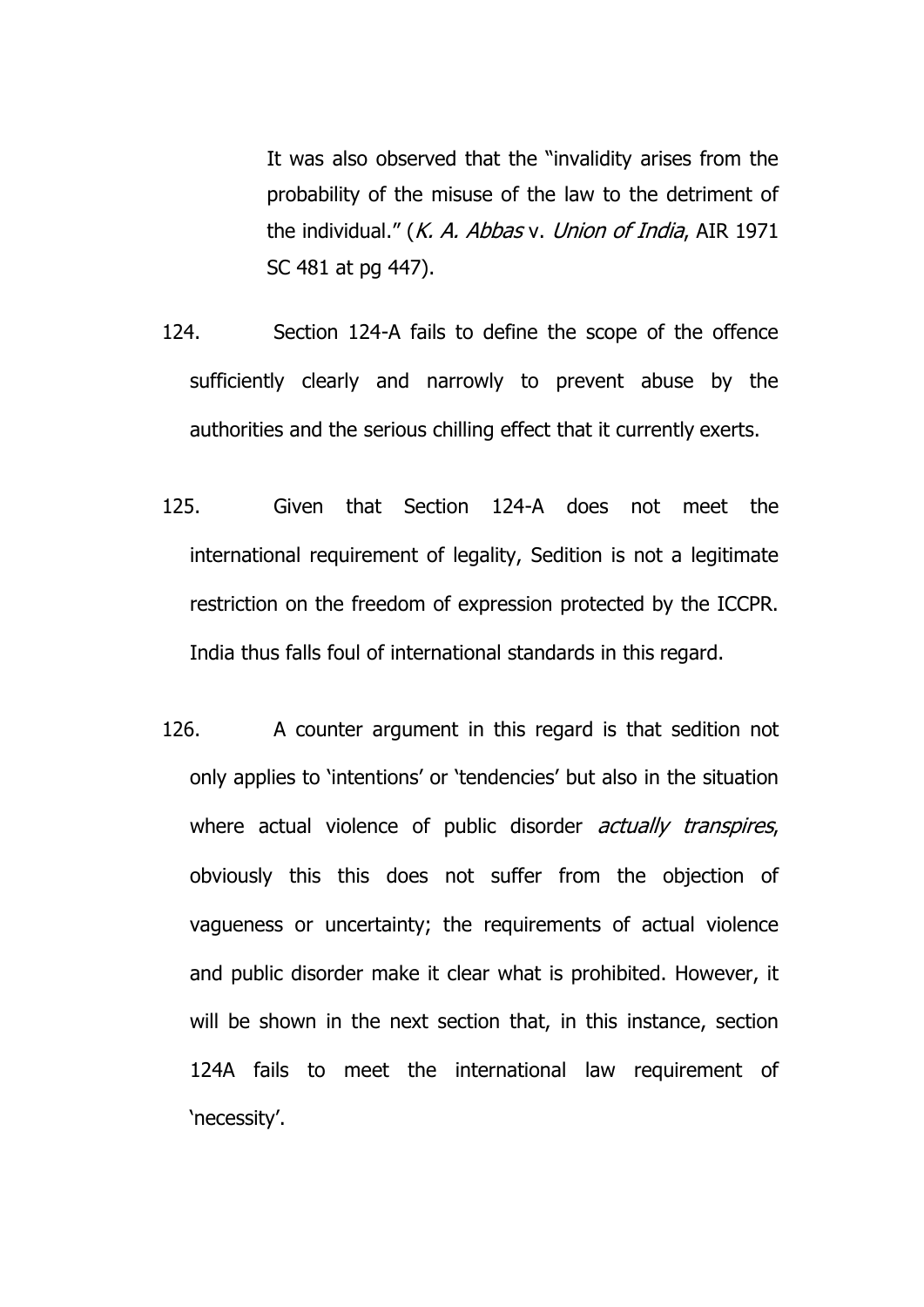## **'NECESSITY' AS AN INTERNATIONAL LAW REQUIREMENT**

- 127. International law requires that any restrictions imposed on the exercise freedom of expression must be "necessary". The various 'principles' set guidelines in this regard.
- 128. International law places onus on the state governments to prove the validity of the any restriction on freedom of expression, this emphasises the importance placed on protecting the freedom given to the individual in IICPR. (Johannesburg Principles, Para 79, Principle (g)).
- 129. To discharge this onus, a government must demonstrate that:
	- a) the expression or information at issue poses a serious threat to a legitimate national security interest;
	- b) the restriction imposed is the least restrictive means possible for protecting that interest; and
	- $c$ ) the restriction is compatible with democratic principles."

(Johannesburg Principles, Principle 1.3)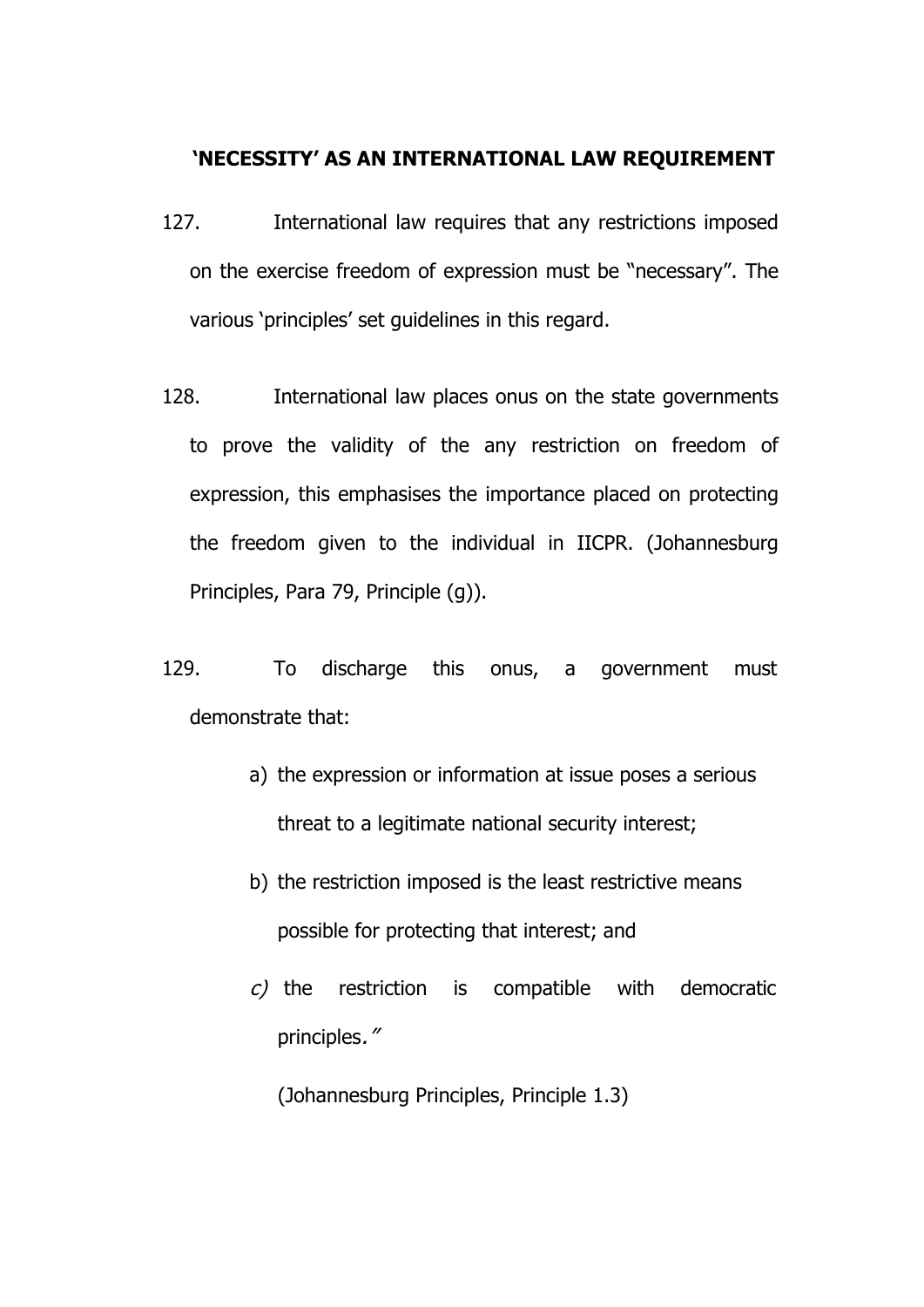- 130. The restriction needs to address a pressing public or social need which must be met in order to prevent the violation of a legal right that is protected to an even greater extent (here national security or public order), importantly, the restriction must be proportionate to that aim and be no more restrictive than is required for the achievement of the desired purpose. (Johannesburg Principles, Para 79, principle (g)).
- 131. If a restriction is 'necessary', it is entailed that *but for* the restriction the undesirable social or criminal conduct would not be prohibited or sufficiently punished. It is submitted that in India, section 124-A would not meet this "but for" test.
- 132. In India, if an individual causes violence and public disorder, they would simultaneously be liable for other offences under various other legislative provisions, including those in the legislation detailed above. India's criminal law sufficiently 'covers the field' when an action creates violence or public disorder. As well as the actual violence and public disorder, Indian law already criminalises incitement to violence and abetting an offence. If a person wages war, attempts to wage war or conspires to wage war against the government of India, she will punished under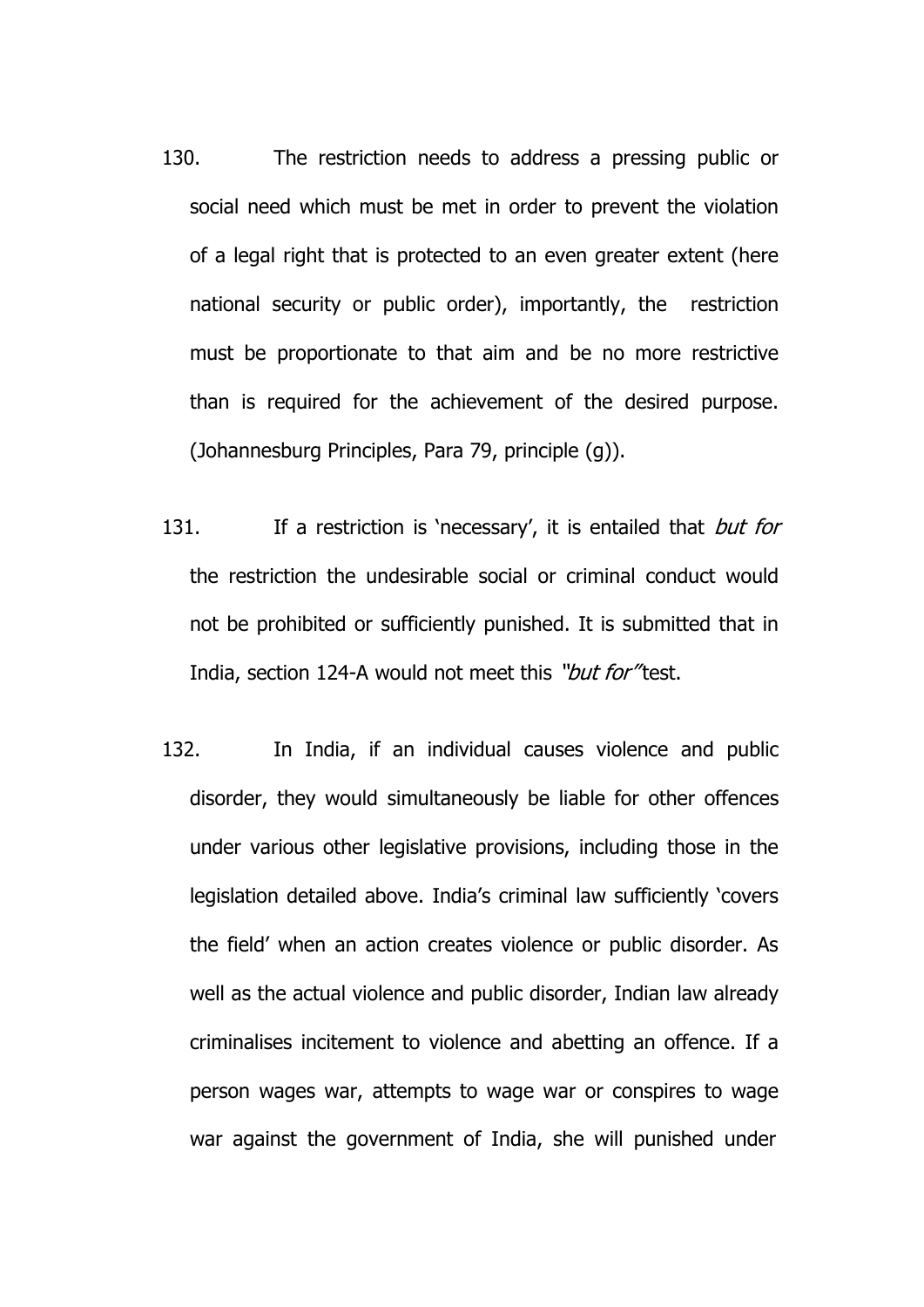sections 121, 121A and 122 of the IPC, respectively.

- 133. Therefore sedition is not necessary for the protection of national security or the public order. All the overt acts that Section 124-A it seeks to punish are covered by other penal sections. The protection of State security and public order are important, it is merely disputed that sedition is a necessary, or even appropriate, tool in this regard.
- 134. Necessity entails proportionality. Perhaps the most serious defect of Section 124 A is that it represents a disproportionately serious interference with democratic debate. Any benefits in terms of protecting public order (which is already protected) are far outweighed by the harm done to freedom of expression, the 'cornerstone of democracy'. Doubly punishing terrorists is done at the price of the democratic rights of those members of society who are not threats; ultimately this is to the detriment of Indian society as a whole as democracy is seriously undermined.
- 135. International law requires that laws imposing restrictions or limitations must not be arbitrary or unreasonable and must not be used as a means of political censorship or of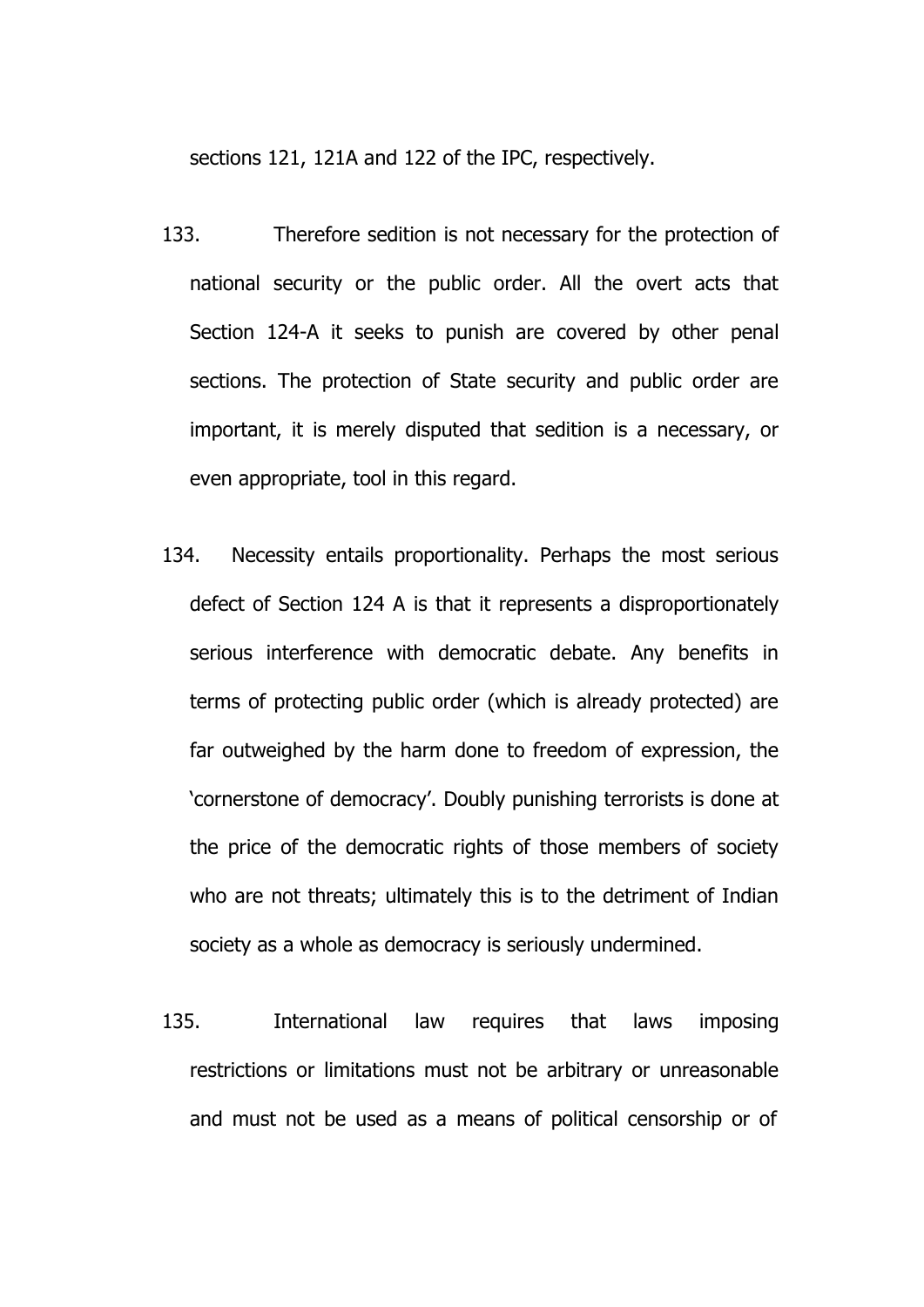silencing criticism of public officials or public policies. (A/HRC/14/23 at para 79(f)).

136. It is submitted that it is clear that Section 124-A fails to meet international standards, and cannot be said to constitute a valid restriction on the rights guaranteed by the ICCPR. India is has an international law obligations in this regard. It is submitted that, given the advent of international law in the determination of the constitutional enquiry, international law standards, specifically necessity, legality and proportionality should be read into 'reasonableness'. When this criterion is read in, it is submitted that Section 124-A no longer constitutes a reasonable restriction. On this basis section 124-A should be declared unconstitutional.

## **COMPARATIVE JURIRIDPRUDNECE –**

## **THE DEMOCRATIC TREND**

#### **REPEAL IN THE UNITED KINGDOM**

137. In *Kedar Nath's* case the Supreme Court stated that "the first and most fundamental duty of every Government is the preservation of order, since order is the condition precedent to all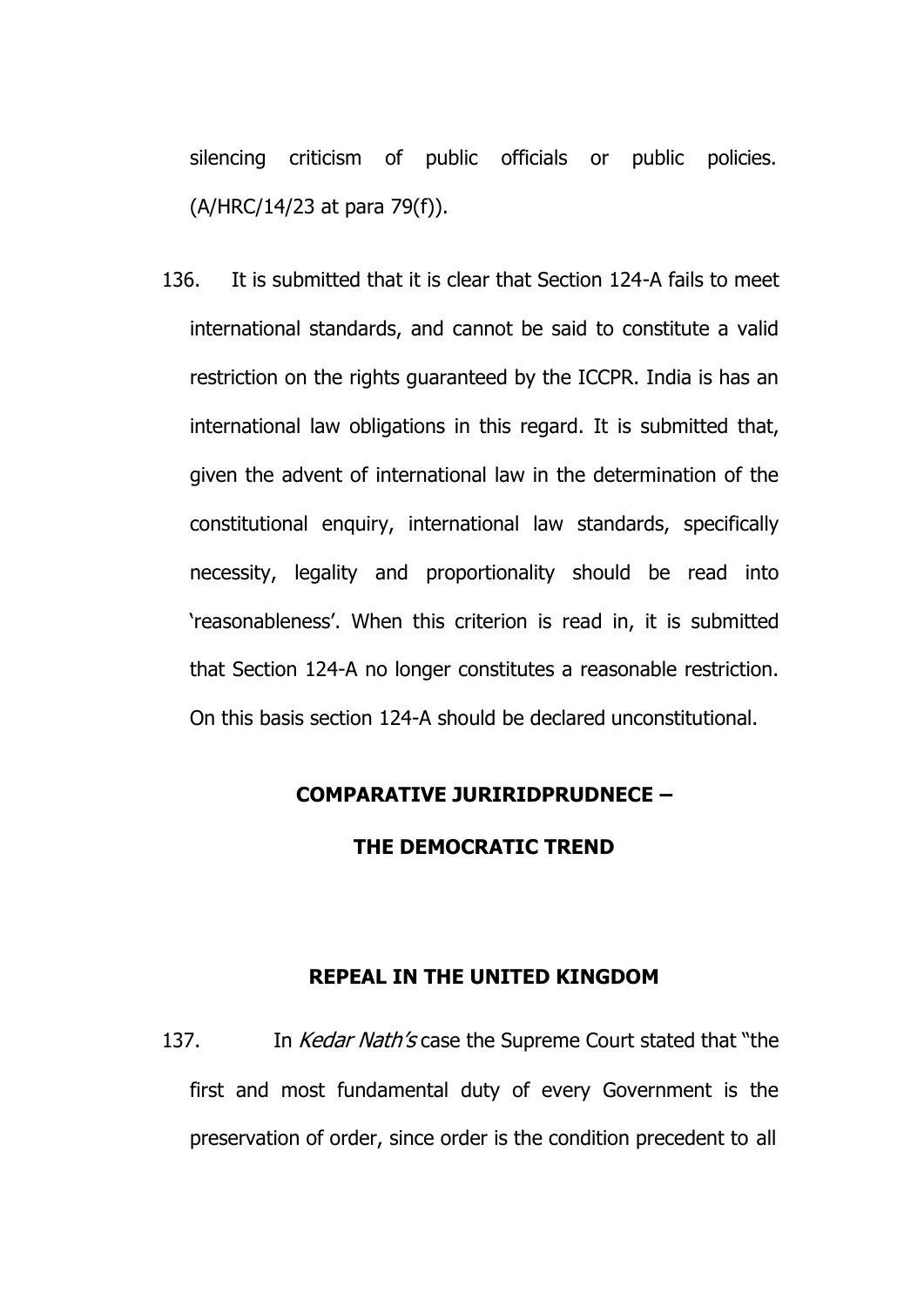civilisation and the advance of human happiness." The court, however, did not elaborate on why Section 124-A was a necessary or rational tool in this regard. This can be explained by the fact that at the time in England, as well as in numerous other countries penalising sedition, this was taken for granted. Hence, at the time, the court had no apparent cause to question the effectiveness or desirability of sedition in ensuring the stability of the state.

138. In 1962 the Supreme Court judgment depended upon the British use and experience of sedition laws to justify the continuation of the section in India. It claimed that this law was not merely a creation of the colonial state but that it was also in use in England itself, holding:

> "This species of offence against the State was not an invention of the British Government in India, but has been known in England for centuries. Every State, whatever its form of Government, has to be armed with the power to punish those who, by their conduct, jeopardise the safety and stability of the State, or disseminate such feelings of disloyalty as have the tendency to lead to the disruption of the State or to public disorder."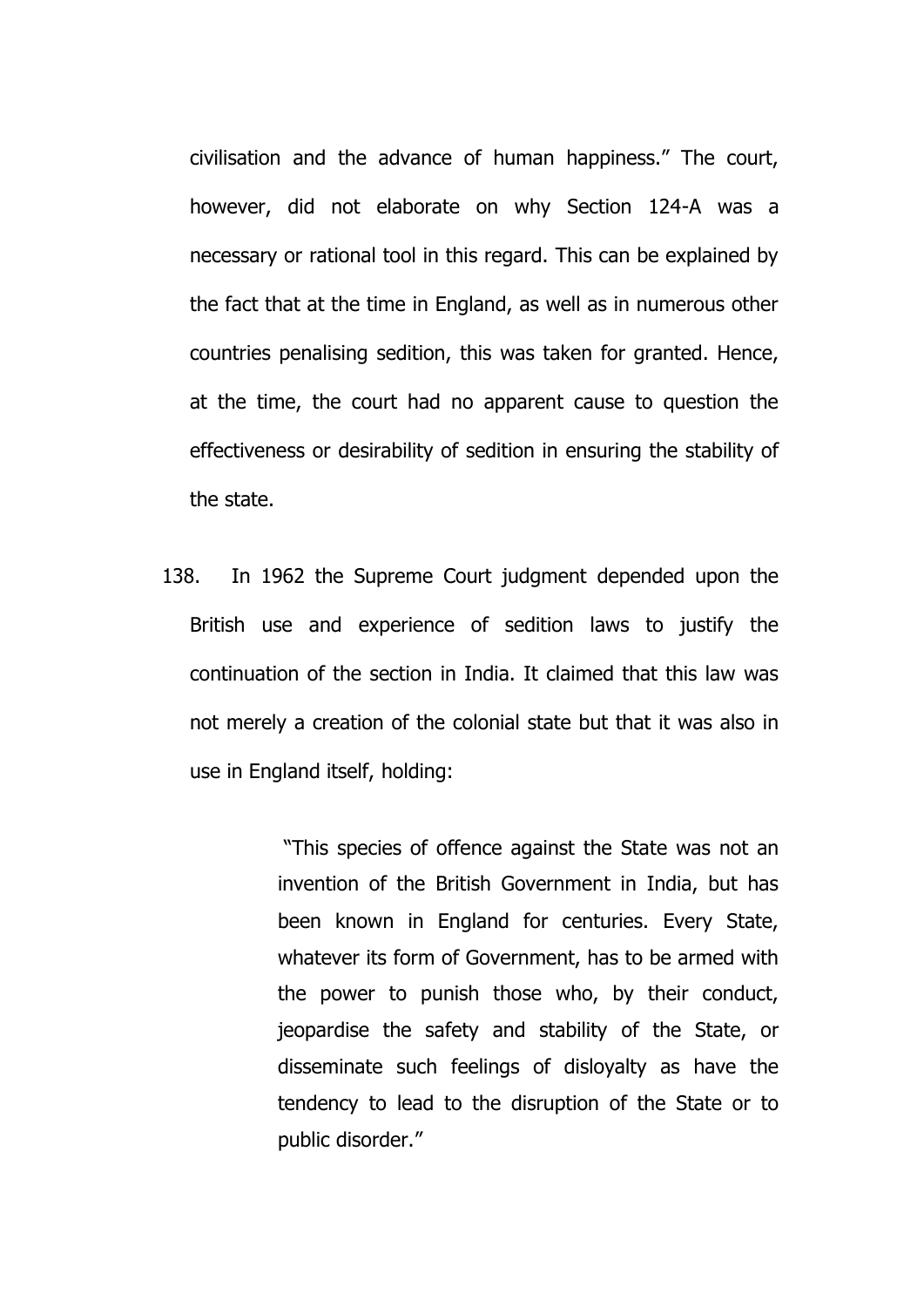- 139. This statement does not hold true today. The Coroners and Justice Act 2009 has been passed in the United Kingdom, this act repeals sedition laws in the UK. Sedition was repealed on the recommendations of the Law Commission, who cited various factors that made repeal necessary. A copy of working paper of the Law Commission will be made available and referred to by the Petitioners at time of argument.
- 140. Notably, sedition in the UK was even more narrowly drawn than the present law in India; nothing short of a direct incitement to disorder and violence was 'seditious libel'. Someone was only guilty of seditious libel if it is satisfied that the defendant; "meant that the people should make use of physical force as their own resource to obtain justice, and meant to excite the people to take the power in to their own hands, and meant to excite them to tumult and disorder." Clearly this is narrower than a mere subjective "tendency". (Littledale J. in the case of *Collin;* The Law Commission, 1977, Codification of the Criminal Law Treason, Sedition and Allied Offences Working Paper No. 72).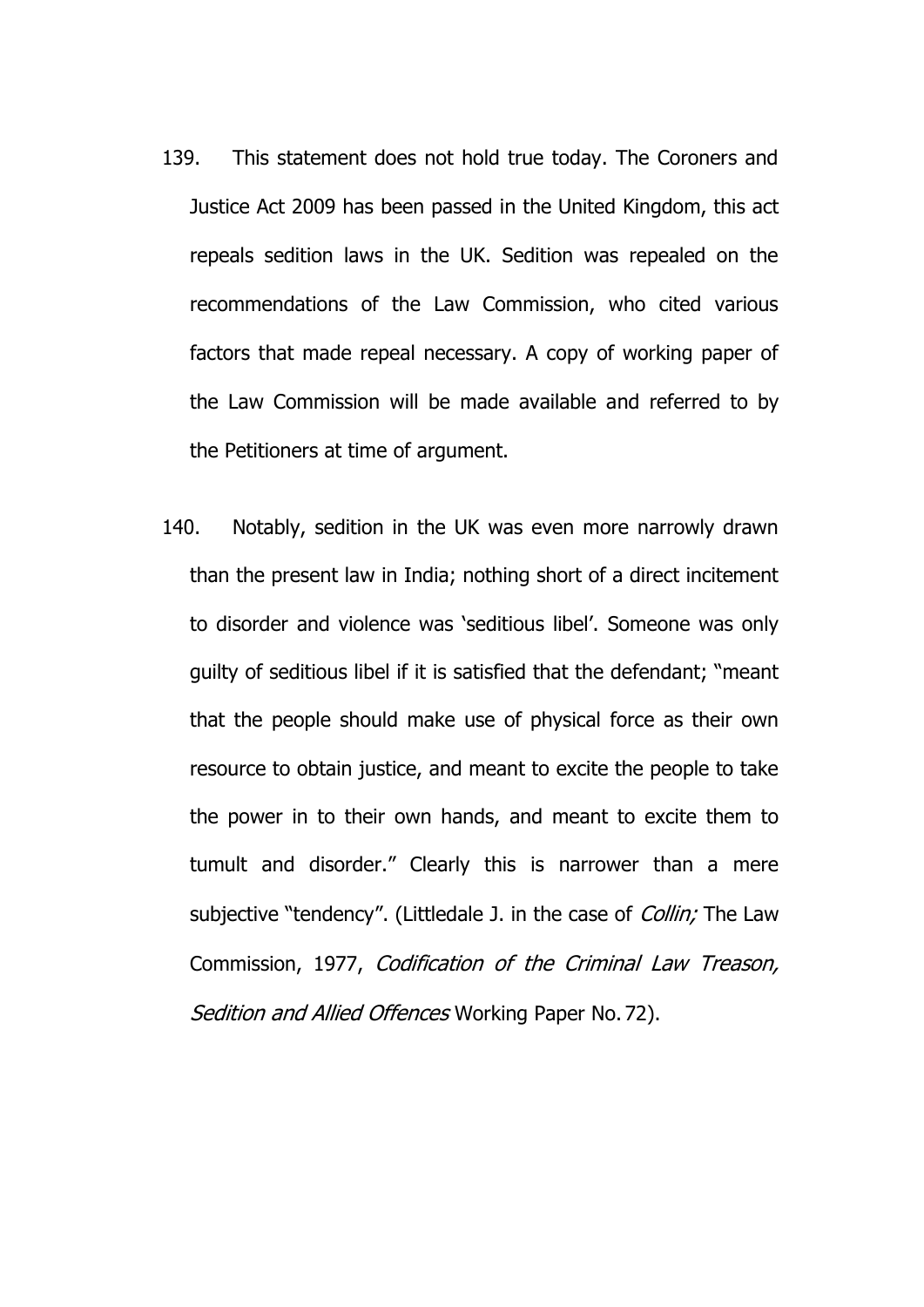- 141. Vagueness was cited as a fundamental flaw of sedition; the UK Law Commission endorsed the dicta of Kellock J in the Canadian case of Boucher v. E, holding that that "probably no crime has been left in such vagueness of definition as that with which we are here concerned [sedition], and its legal meaning has changed with the years." (Boucher v. E. [1951] 2 D.L.R. 369 at p.382; The Law Commission, 1977, Working Paper No. 72, at para 7).
- 142. The commission also cited Boucher v.  $E<sub>r</sub>$  regarding redundancy of sedition:

"Before a person can be convicted of publishing seditious words, or a seditious libel or of seditious conspiracy he must be shown to have intended to incite to violence, or to public disorder or disturbance, with the intention thereby of disturbing constituted authority. Importantly, in order to satisfy such a test it would, therefore, have to be shown that the defendant had incited or conspired to commit either offences against the person, or offences against property or urged others to riot or to assemble unlawfully. He would, therefore, be guilty, depending on the circumstances, of incitement or conspiracy to commit the appropriate offence or offences." (The Law Commission, 1977, Working Paper No. 72, at para 77).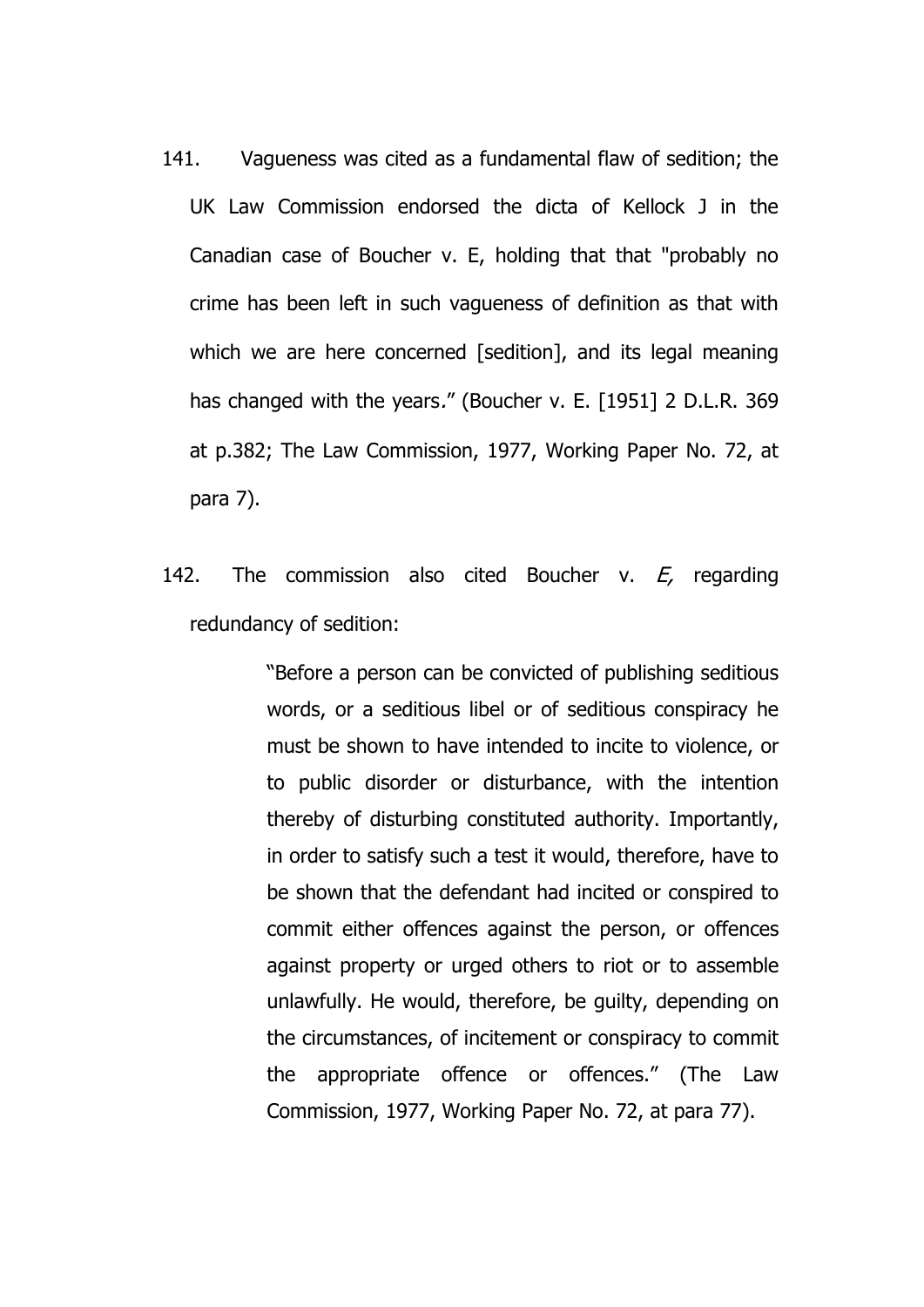- 143. This very importantly shows that when an individual meets the requirements for the charge of sedition, they will simultaneously be guilty of other offences, making the charge of sedition redundant and somewhat unnecessary.
- 144. Accepting that the UK had a "sufficient range of other offences covering conduct amounting to sedition already", the Commission emphasized that these ordinary statutory and common law offences should be preferred; sedition should not be relied on because of the fact that sedition carries with it the undesirable implication that the conduct in question is 'political'. (Law Commission, 1977, Working Paper No. 72, at para 78).
- 145. The Commission had highlighted the undesirable fact that, historically, in cases of sedition, "prosecutions were usually brought with overtly political motives." (Law Commission, 1977, Working Paper No. 72, at para 68).
- 146. As there was no need for an offence of sedition, it was recommended that it should be done away with. It is submitted that the same reasoning is applicable in India today given the myriad of other legislation covering the material undesirable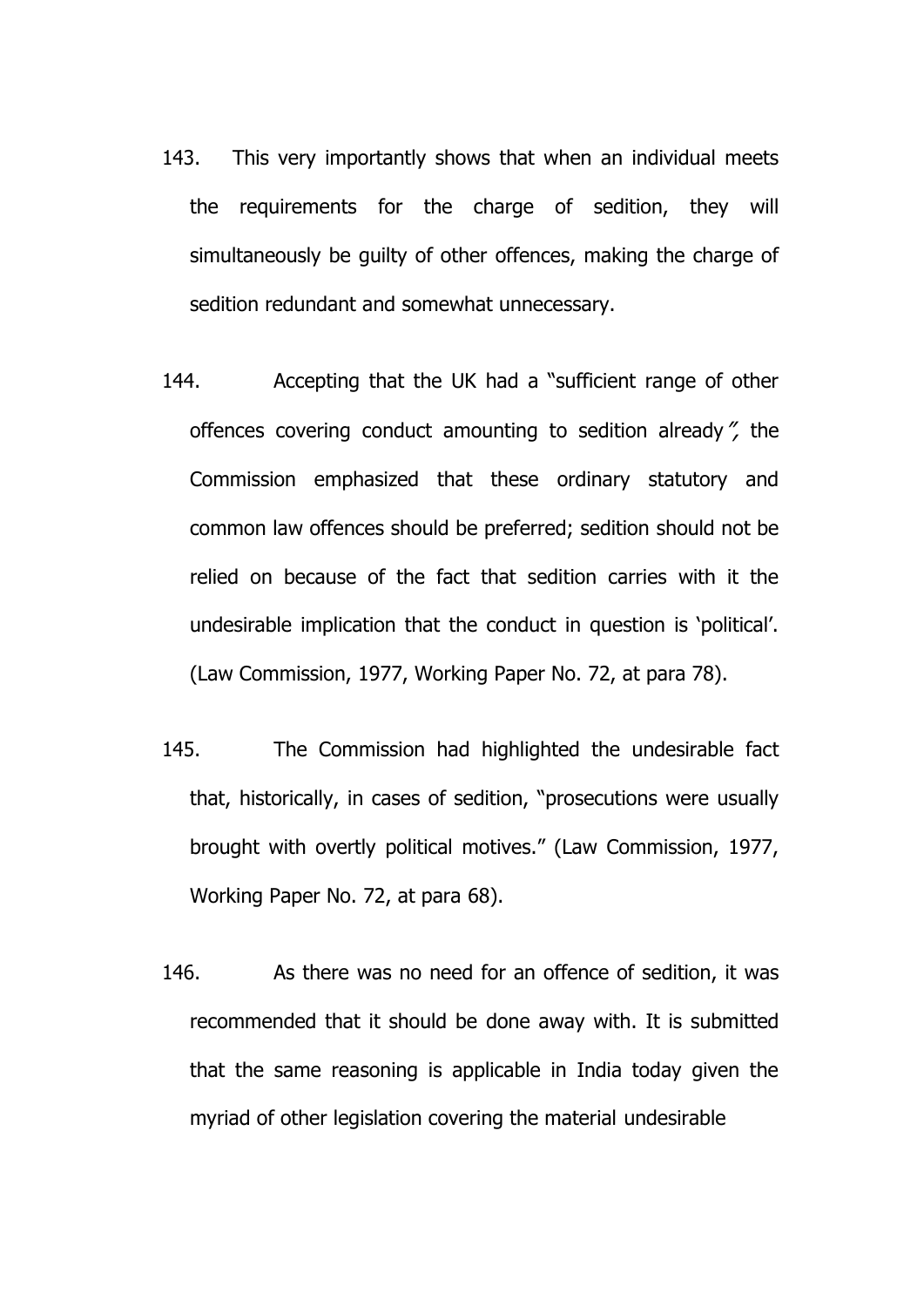conduct and adequately protecting national security, vagueness and political associations.

## **REPEAL IN NEW ZEALAND**

- 147. New Zealand, also a former British Colony, passed the Crimes (Repeal of Seditious Offences) Amendment Act in 2007, repealing sedition. This implemented the recommendations of the Law Commission (NZLC). The NZLC concluded that seditious offences were overly broad and uncertain. Similarly to in India, these suffered from the problem of vagueness. A copy of the report of the NZLC will be made available and referred to by the Petitioners at the time of argument.
- 148. According to the NZLC sedition infringed on the principle of freedom of expression, and had the potential for abuse  $-$  a potential that had been realised in some periods in New Zealand's history, as the offences were frequently being used to stifle or punish political speech. (The New Zealand Law Commission, 2007, Reforming the Law of Sedition, NZLC R96, Wellington, at para 3).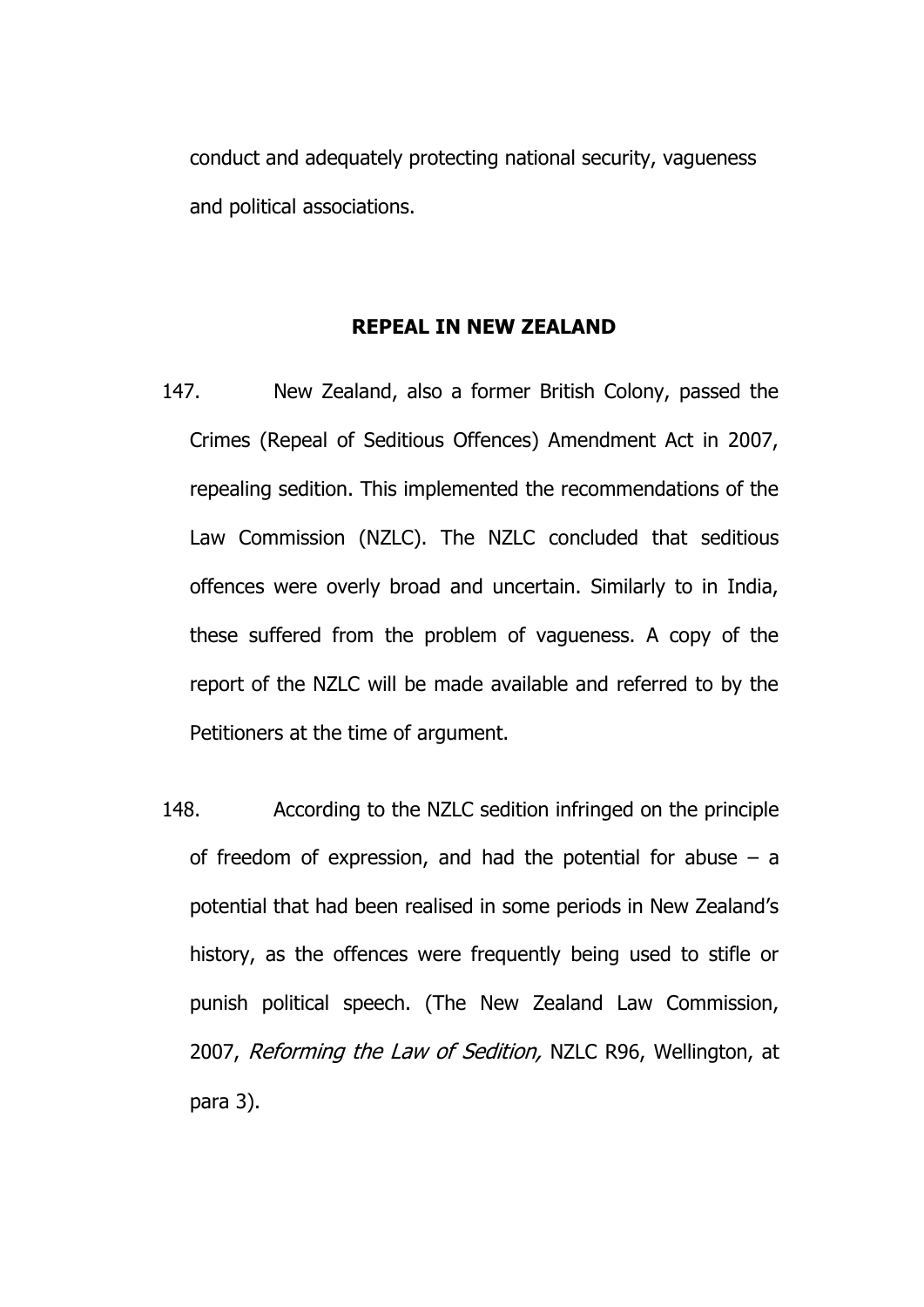- 149. 'Seditious intention' was the key requirement to the offence in New Zealand. An individual could be guilty of sedition even if their actions failed to incite violence or public disorder; as long as they had 'seditious intention'. The definition of 'seditious intention' was extremely wide, and was in breach of freedom of expression. The point was made that such provisions could have an "undesirable chilling effect on speech and writing, particularly if the material was critical of government policy." (NZLC 96. At para 160)
- 150. It was concluded that Sedition law in New Zealand flowed from words not actions. (NZLC R96 at para 5). It is submitted that this is true of India's current law.
- 151. The NZLC emphasized 'the ancient and unsatisfactory history' of sedition, government having employed it to silence any political dissent, as a "political muzzle". Sedition was misused, inappropriately being employed in New Zealand in times of political unrest and perceived threats to established authority. (NZLC R96 at para 4). It is submitted that this is the situation in India currently.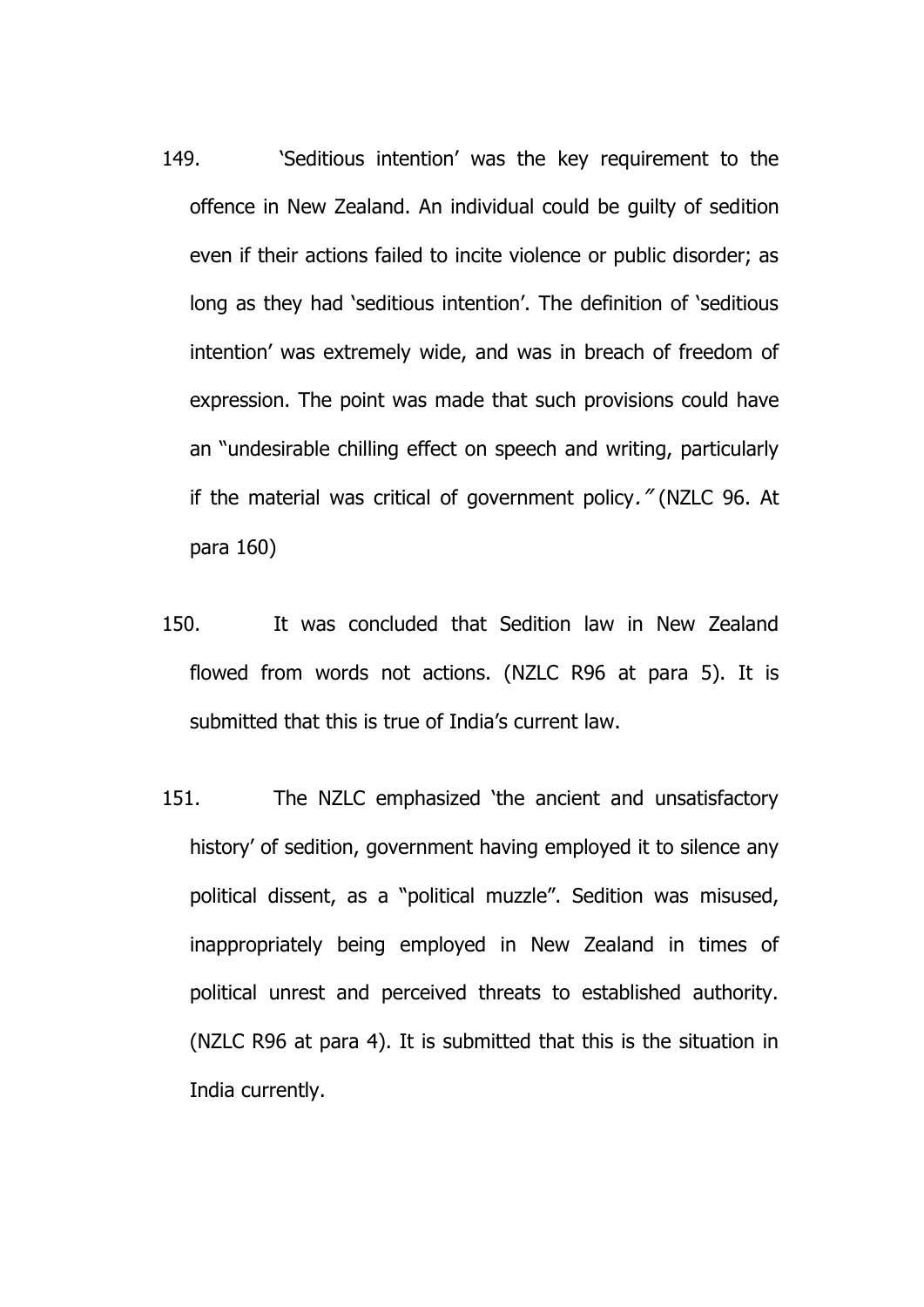- 152. Recommending the repeal of the seditious offences, the NZLC showed that inciting offences of public disorder and revolt against lawful authority were already sufficiently provided for by other offences. This was strongly emphasized that sedition was an inappropriate and undesirable tool to deal with terrorism and 'unnecessarily duplicated' other criminal offences. It is submitted that the same reasoning would apply in India.
- 153. The NZLC noted that in a free and democratic society, defaming the government is the right of every citizen. (NZLR 96 at page 6). Importantly this would apply in India.

## **REPEAL IN GHANA**

154. In 2001, Ghana's parliament unanimously repealed sedition laws, passing the Criminal Code (Repeal of the Criminal and Seditious Laws)(Amendment) Act 2001. The memorandum issued by Ghanaian Attorney-General and Minister for Justice explained that sedition laws were "meant to be weapons in the armory of British imperialism in its attempt to stifle and suppress the growth of Ghanaian nationalism"'. This memorandum will be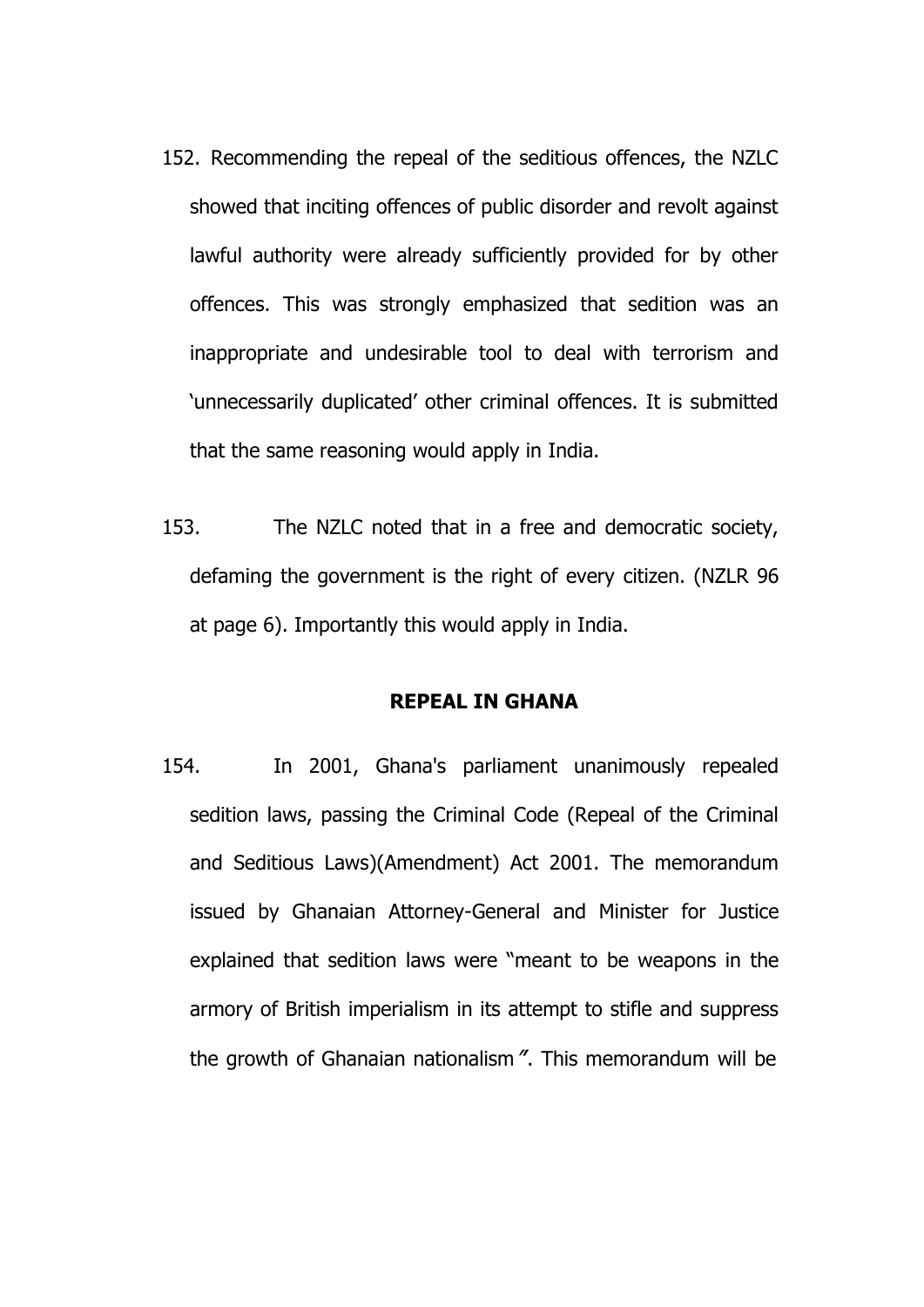made available and referred to by the Petitioners at the time of argument.

155. The memorandum explains that these laws, having been on the statute books since colonial times, had fallen largely into disuse, until recently when they had been systematically employed to harass and prosecute journalists. Repealing the laws, it was pointed out that laws are "unworthy of a society seeking to develop on democratic principles, on the basis of transparency and accountability in public life."

#### **REPEAL IN UGANDA**

- 156. In 2010 the Ugandan Constitutional Court declared the offence of sedition unconstitutional. (Andrew Mujuni Mwenda & Anor v Attorney General (Consolidated Constitutional Petitions No.12 of 2005 & No.3 of 2006) [2010] UGCC 5 (25 August 2010). This case will be made available and referred to by the Petitioners at the time of argument.
- 157. The sedition sections of the Penal Code were held to unduly restrict the constitutional right to freedom of expression. The state failed to discharge the onus of proving that this was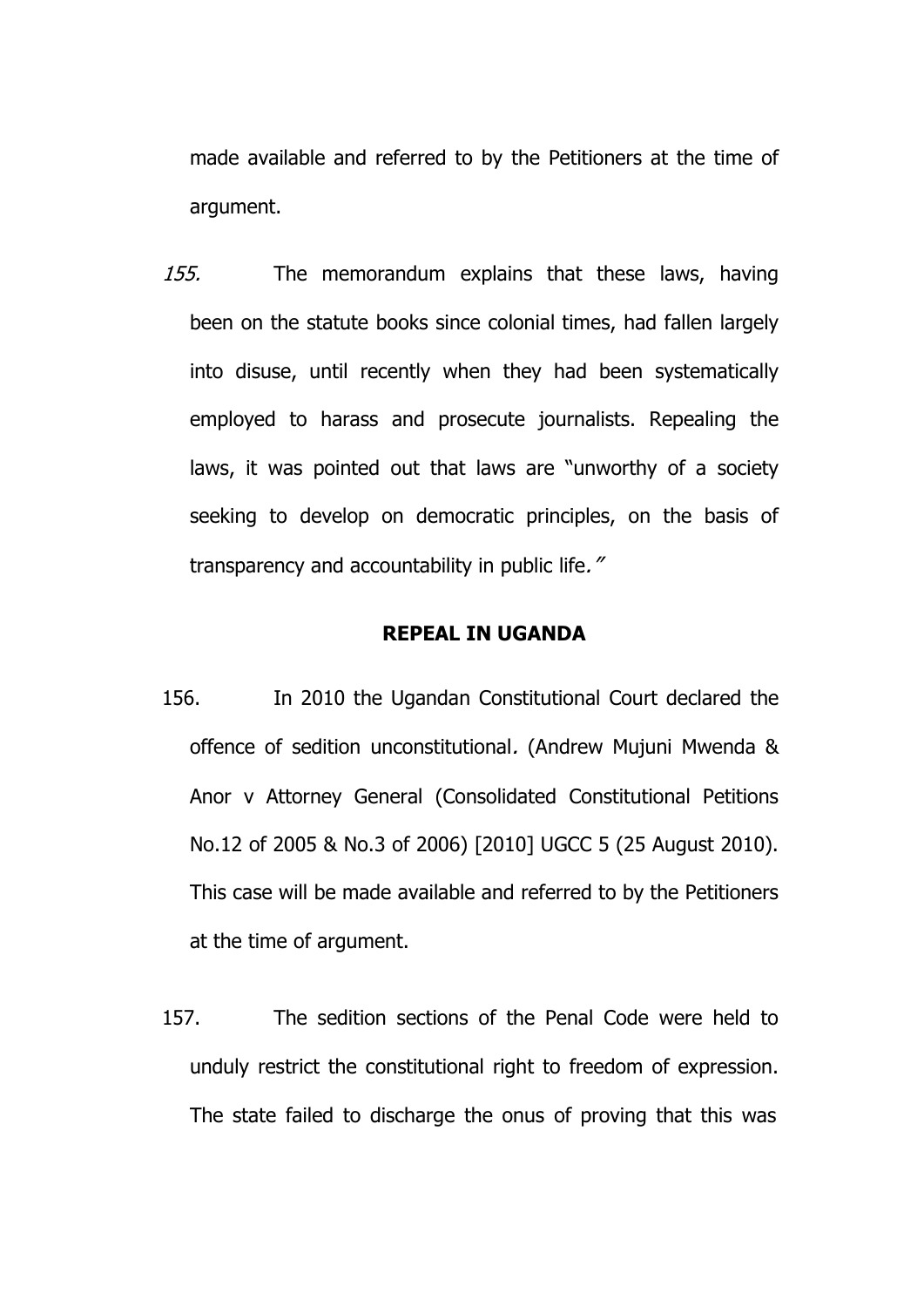justified on the basis of the public interest, and more specifically, national security.

- 158. The sections were also challenged on the basis of vagueness; accepting the submission that the law is vague and discretionally, the court held that a person may not be able to know whether an utterance may attract prosecution or not. The court held that "the section does not define what sedition is. It is so wide and it catches everybody to the extent that it incriminates a person in the enjoyment of one's right of expression of thought…We find that, the way impugned sections were worded have an endless catchment area". (Andrew Mujuni Mwenda & Anor v Attorney General at pp 23).
- 159. The Constitutional Court noted of the history of sedition, originating from England and Colonial rule; the section presumed wisdom of a ruler and mistakes of that ruler were not to be pointed out openly. The colonialists did not want to be criticized. This was contrasted with democracy, it was held that, In Uganda where the President is elected and not born, the actions of the President and activities of the State, administration and justice offices must undergo criticism of the citizens. It was held that a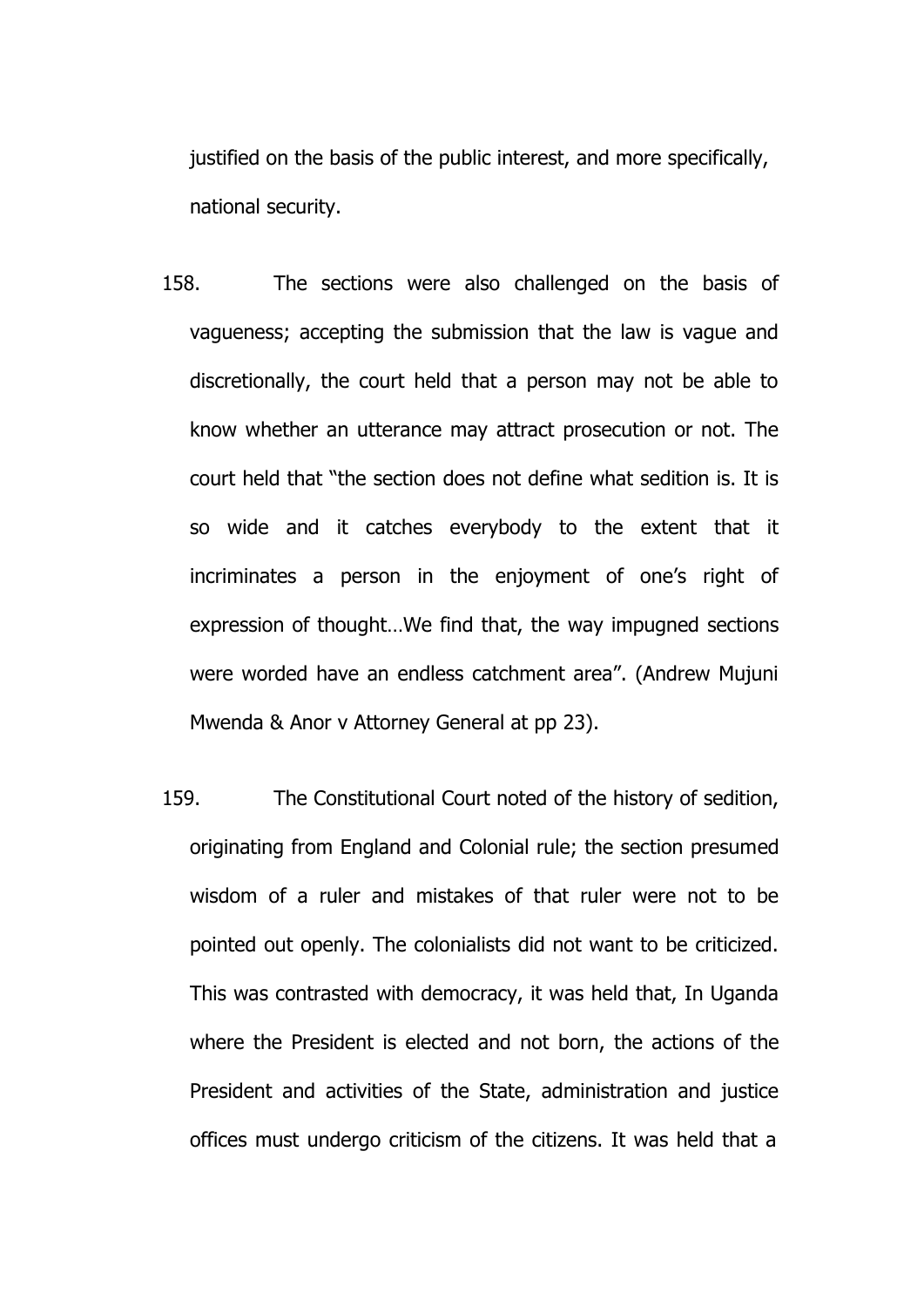leader should not cease to tolerate those who elect him, only because they have been elected. (Andrew Mujuni Mwenda & Anor v Attorney General.. at pp 11)

# **REPEAL IN NIGERIA**

- 160. In 1983 the Federal Court of Nigeria found that sedition laws were unconstitutional. Acquitting the appellant in the instant case, the Court went on to discuss the validity of the sedition laws in light of the 1979 Constitution. (Chief Arthur Nwankwo v. The State , 27 July 1983 (Federal Court of Appeal, Enugu, Nigeria)) This case will be made available and will be referred to by the Petitioners at the time of argument.
- 161. The court emphasized that sedition was a colonial law, inconsistent with modern democracy. Chief Justice Belgore commented that the "whole idea of sedition is the protection of the person of the sovereign.' Contrastingly, 'the present President is a politician and was elected after canvassing for universal votes of the electorate." (Chief Arthur Nwankwo v. The State at p.237).
- 162. In concurrence, Justice Olatawura went on to declare the law of sedition inconsistent with the 1979 Constitution. He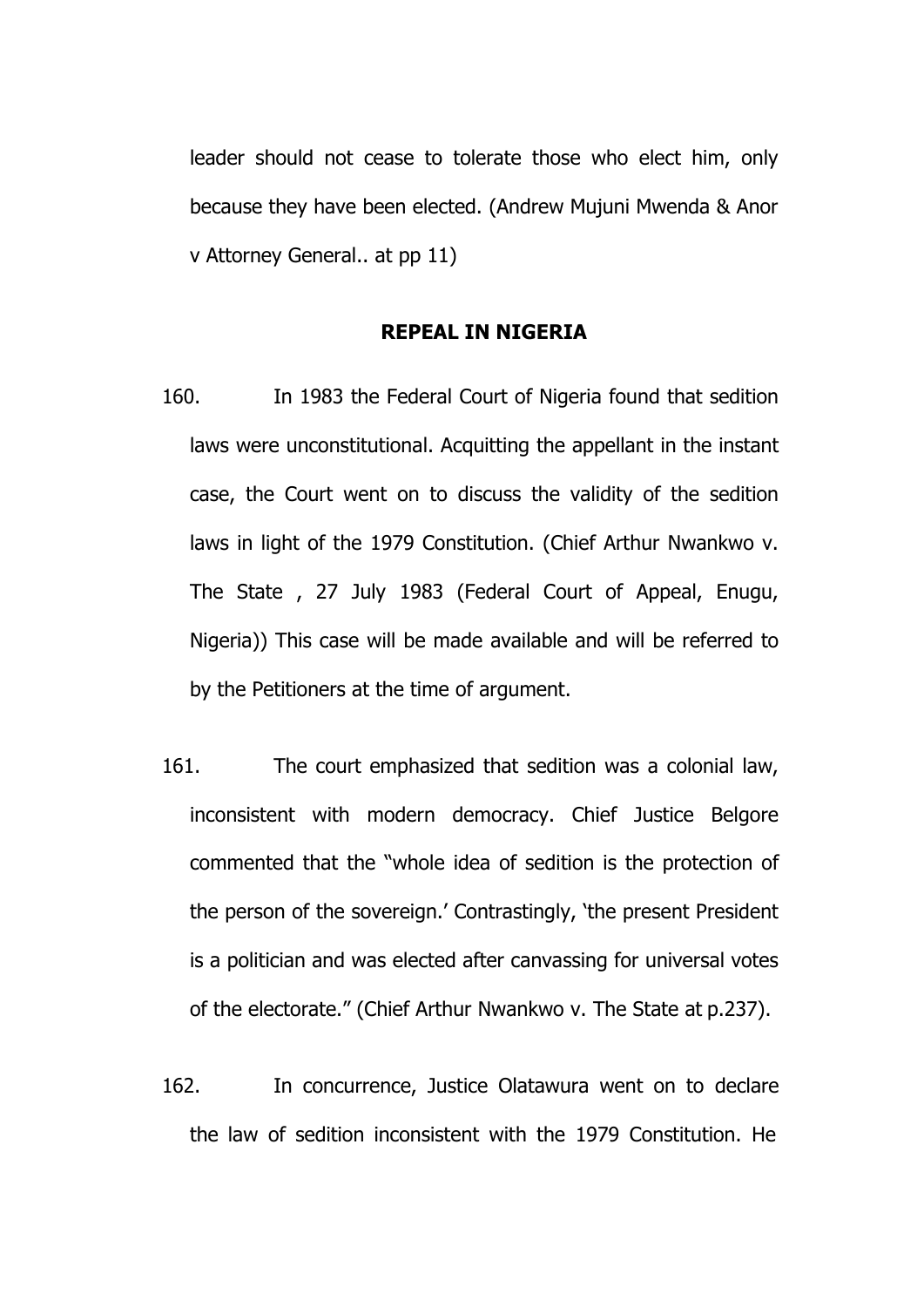commented that "we are no longer the illiterates or the mob society our colonial masters had in mind when the law was promulgated …Criticism is indispensable in a free society." (Chief Arthur Nwankwo v. The State at p.237).

# **AUSTRALIA, CANADA & IRELAND**

- 163. The Law reform commissions in Australia, Canada and Ireland have recommended the abolition of existing sedition offences on the basis that they were;
	- a) unnecessary in light of more modern criminal offences, such as incitement and other public order offences;
	- b) undesirable in light of their political nature and history; and
	- c) inappropriate in modern liberal democracies, where it is accepted that it is a fundamental right of citizens to criticise and challenge government structures and processes.
- 164. The Irish Law Reform Commission emphasised that seditious libel had "an unsavoury history of suppression of Government criticism and has been used as a political muzzle."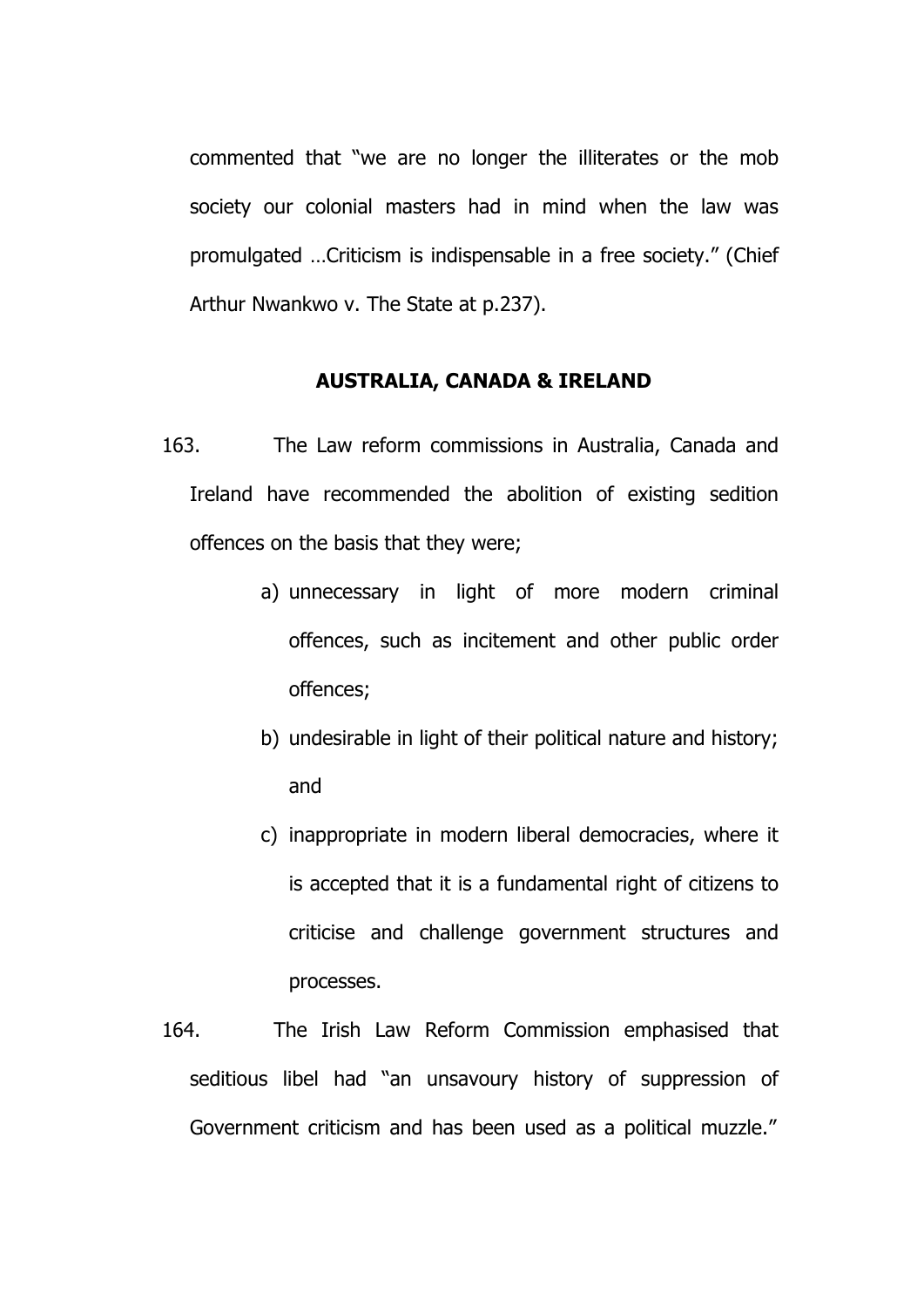(The Law Reform Commission, Ireland; *Report on the crime of libel*; (LRC 41-1991) At p. 9). A copy of this report will be made available and will be referred to by the Petitioners at the time of argument.

- 165. Questioning its constitutionality, it was concluded that the offence was unnecessary, as the subject of the offence is now punishable in accordance with provisions of Irish legislation. (LRC 41–1991 at p.165).
- 166. The Law Reform Commission of Canada concluded that the offences of sedition should be repealed on the basis that they were out-dated and unprincipled. The commission emphasised the role of freedom of expression in democracy. (Law Reform Commission of Canada Crimes Against the State (Working Paper 49, Ottawa, 1986) at p. 35.).
- 167. The Commission emphasized that material conduct of seditious offences were already covered by incitement to commit public order type offences. On this basis the commission recommended that the crime of sedition be repealed.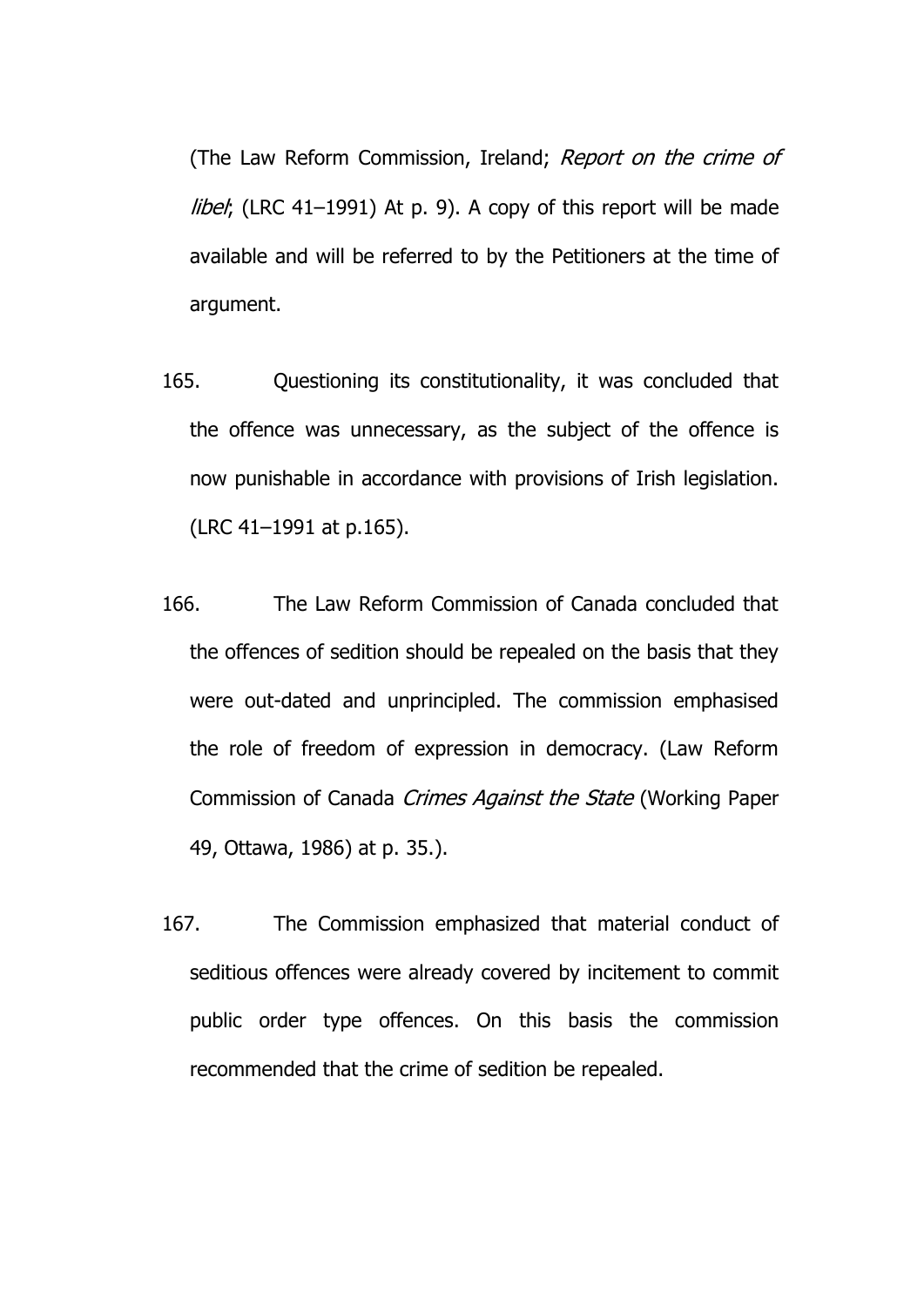- 168. Recommending repeal, The Australian Law Reform Commission said that "sedition is a quintessentially 'political' crime". The Commission highlighted that prosecutions in Australia in the 20th century revealed cases in which the law of sedition has been used to stifle political dissent in a manner that many would consider **"**incompatible with modern democratic processes". (ALRC, 2006, Fighting Words, A Review of Sedition Laws in Australia, Report 104, Para [2.7]) This report will be referred to by the Petitioners at the time of argument.
- 169. It is submitted that the trend in the democratic world, to repeal sedition laws, should bear on this court's mind as a prevailing circumstance of the time, in consideration of this petition.

#### **'POLITICAL NATURE' OF SEDITION IN INDIA**

170. In India, section 124A can be condemned for the same vices as sedition law in comparative jurisdiction; vagueness and uncertainty as well as being unnecessary. Similarly to in other jurisdictions, in India the 'political nature,' of sedition is something well established, both in the colonial period and today.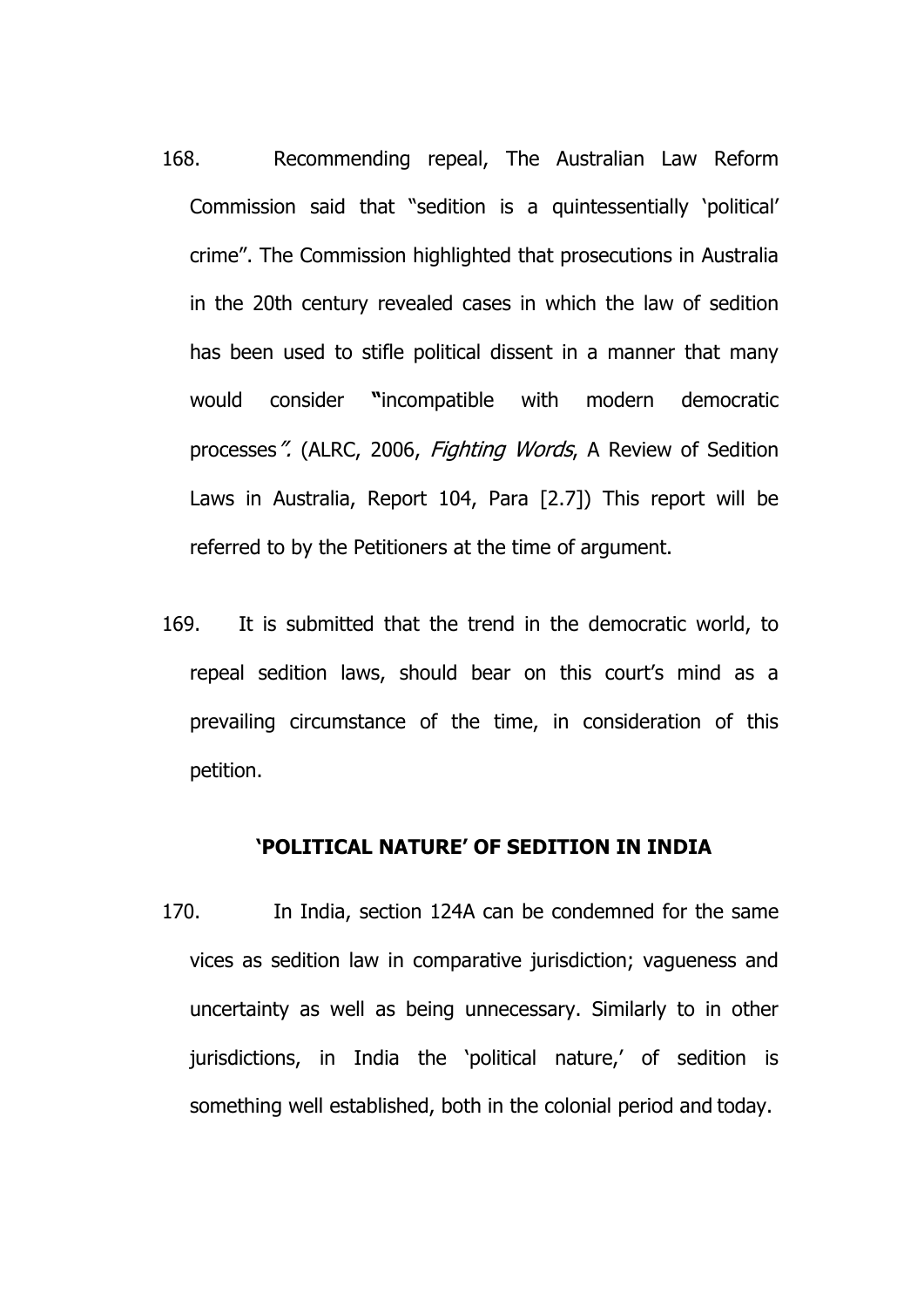- 171. The offence of sedition in colonial India was much broader. The British colonial power needed to protect itself from expressions of contempt, hatred or discontent; and liberally employed sedition to silent any dissent and suppress India Nationalist sentiments.
- 172. A famous case was that of *Queen-Empress* v. Bal Gangadhar Tilak (I.L.R. (1898) 22 Bom. 112). Mr Tilak, a famous figure in India's struggle for freedom, was arrested for sedition for his nationalist writings. In Talik's case sedition was very broadly defined by the court, leading to his conviction.
- 173. The colonial government then utilised a broad interpretation throughout the years to suppress nationalist sentiments. It is apt to recall what Mahatma Gandhi said during the famous Ahmedabad trial in 1922;

"Section 124 A under which I am happily charged is perhaps the prince among the political sections of the IPC designed to suppress the liberty of the citizen. Affection cannot be manufactured or regulated by the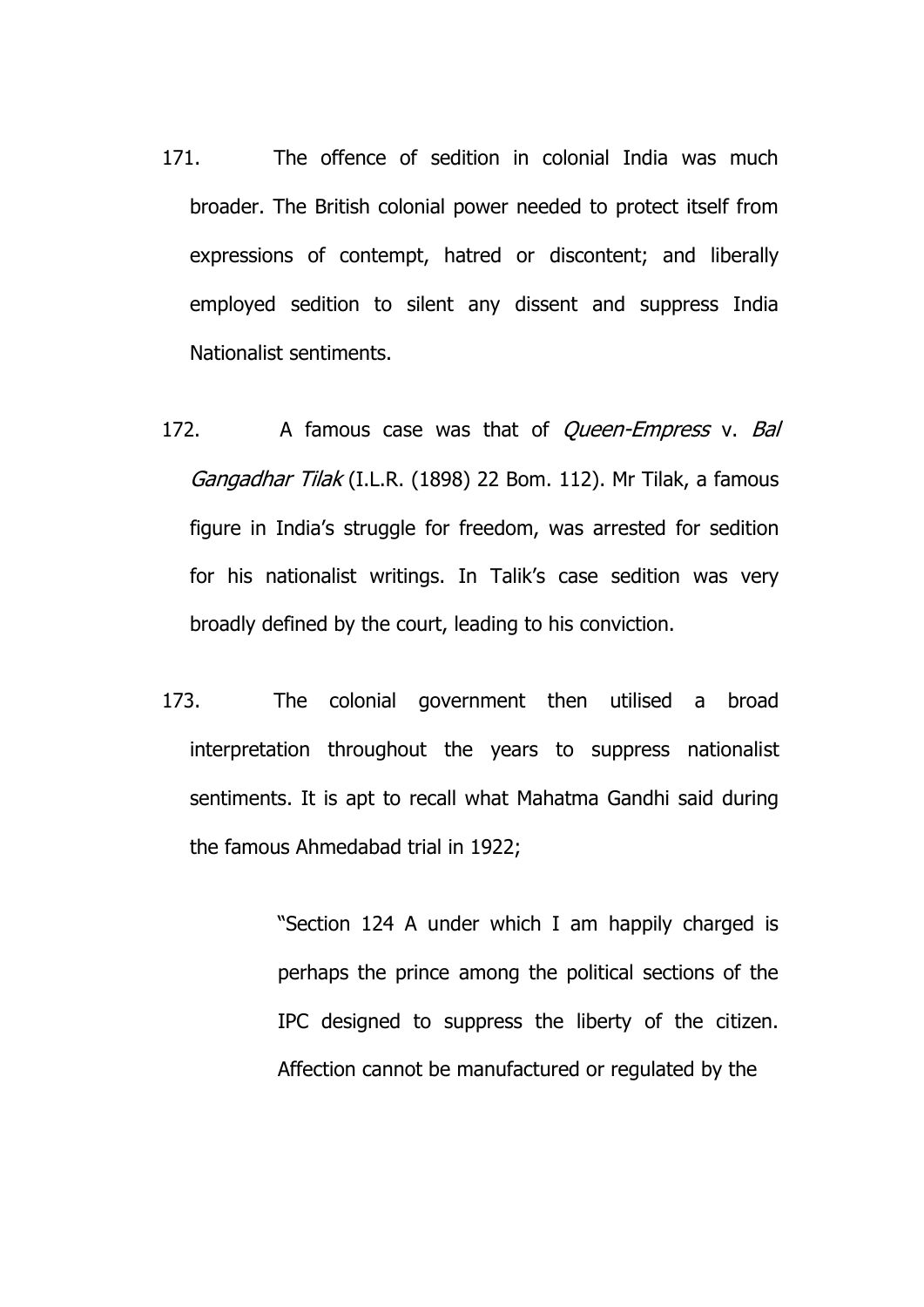law… What in law is a deliberate crime appears to me to be the highest duty of a citizen."

- 174. Despite the post-independence reading down of the section, it is undeniable that Section 124A retains this 'political' association; many recent cases highlight the frequent phenomenon of activists being arrested and charged with sedition.
- 175. It is submitted that this 'political history' should bear on this court's mind in consideration of this petition.

### **CONSTITUENT ASSEMBLY DEBATES**

176. It is further stated that a careful observation of the Constituent Assembly debars show that there had been a serious opposition for inclusion of sedition as a restriction on freedom of speech and expression under the then Article 13 of the Indian Constitution. Such a provision was termed as a shadow of colonial times that should not see the light of the day in free India. The Constituent Assembly was unanimous in having the word 'sedition' deleted from Article 13 of the draft Constitution. While speaking on the issue, Mr. Ayyangar opined: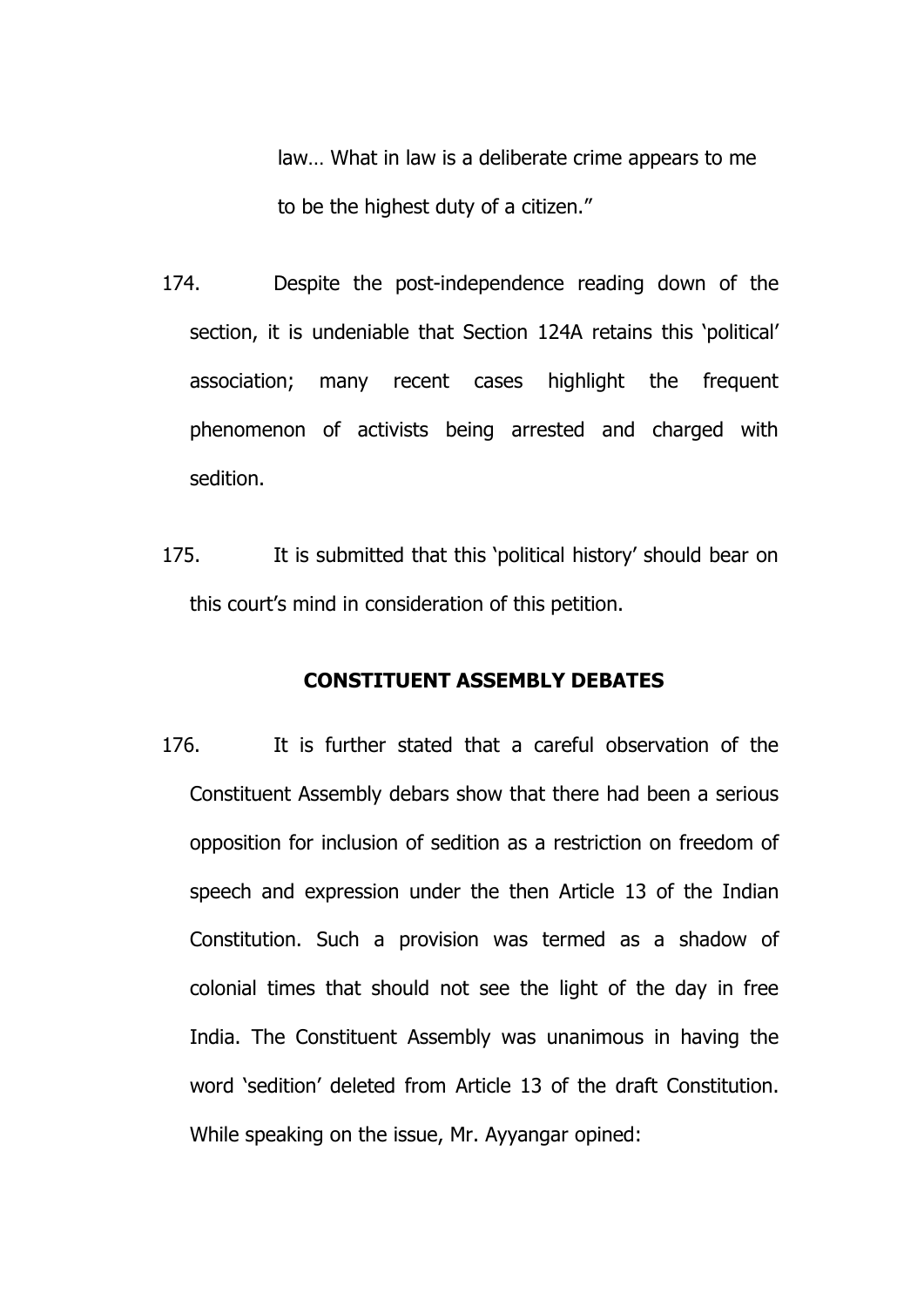"If we find that the government for the time being has a knack of entrenching itself, however bad its administration might be it must be the fundamental right of every citizen in the country to overthrow that government without violence, by persuading people, by exposing its faults in the administration, its method of working and so on. The word 'sedition' has been obnoxious in the previous regime. We had therefore approved of the amendment that the word 'sedition' ought to be removed, except in cases where the entire state itself is sought to be overthrown or undermined by force or otherwise, leading to public disorder, but any attack on the government itself ought not to be made an offence under the law. We have gained that freedom and we have ensured that no government could possibly entrench itself, unless the speeches lead to an overthrow of the State altogether."

177. Mr. K. M. Munshi, while speaking on his motion to delete the word 'sedition' from Article 13, quoted the following words of the then Chief Justice of India, in Niharendu Dutt Majumdar v. King wherein a distinction was made between "what 'sedition' meant when the Indian Penal Code was enacted and 'Sedition' as understood in 1942":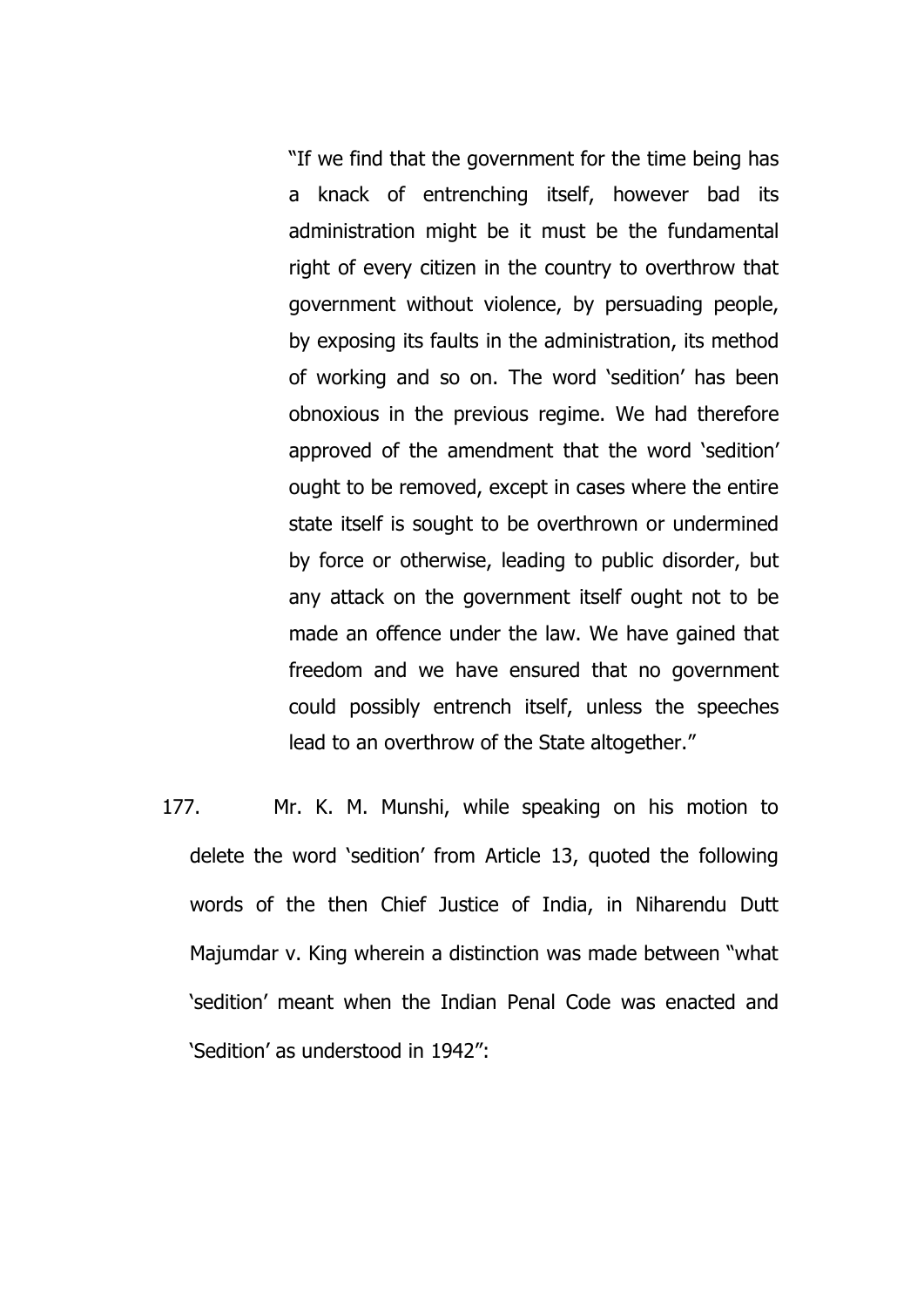"This sedition is not made an offence in order to minister to the wounded vanity of Governments but because where Government and the law ceases to be obeyed because no respect is felt any longer for them, only anarchy can follow. Public disorder, or the reasonable anticipation or likelihood of public disorder is thus the gist of the offence. The acts or words complained of must either incite to disorder or must be such as to satisfy reasonable men that that is their intention or tendency."

- 178. As a result of the vehement opposition in the Constituent assembly, the word 'sedition' does not find mention in Article 19 (2) of the Constitution of India, 1950.
- 179. In light of the above circumstances the Petitioners are filing the present Writ Petition on the following amoungst other grounds:

# **GROUNDS**

A. Because Section 124-A violates Article 19(1)(a) of the Indian Constitution, the fundamental, Constitutional and democratic right to freedom of speech and expression,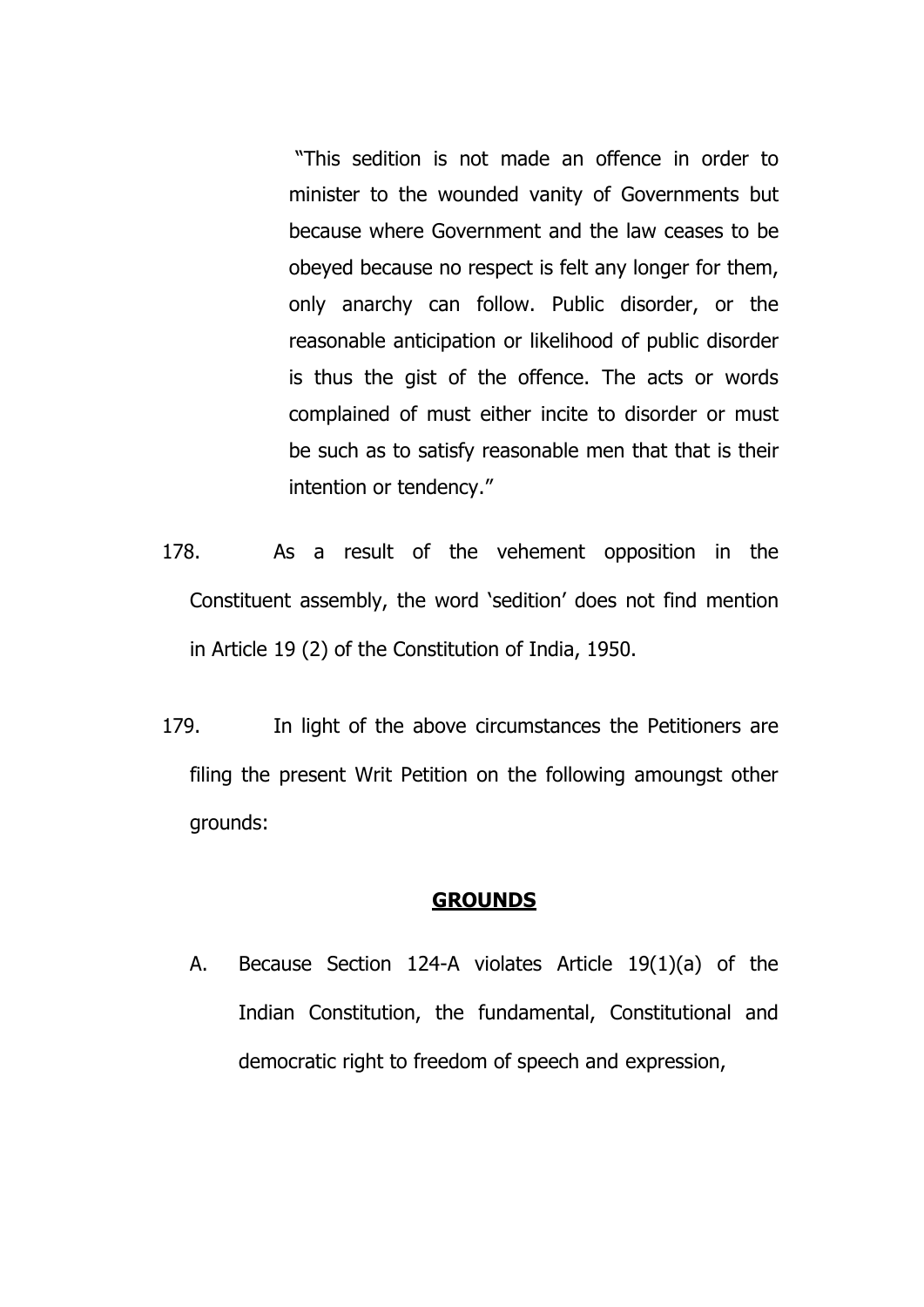which is the 'cornerstone' and the *sine quo non* of democracy;

- B. Because Section 124-A is unnecessary to protect the interests of state security and public disorder, and is duplicated by more recent legislation which directly and sufficiently prevents and deals with the mischief of public disorder and public violence;
- C. Because there exists no urgency justifying the employment of Section 124-A, given that the interests of state security and the public order are sufficiently protected elsewhere in Indian law;
- D. Because Section 124-A is a disproportionate imposition on the freedom of expression, and fails to constitute the least restrictive means to protect state security and public disorder in this regard;
- E. Because Section 124-A fails to meet the international standard of 'necessity' which India is under the obligation meet as a party to the ICCPR;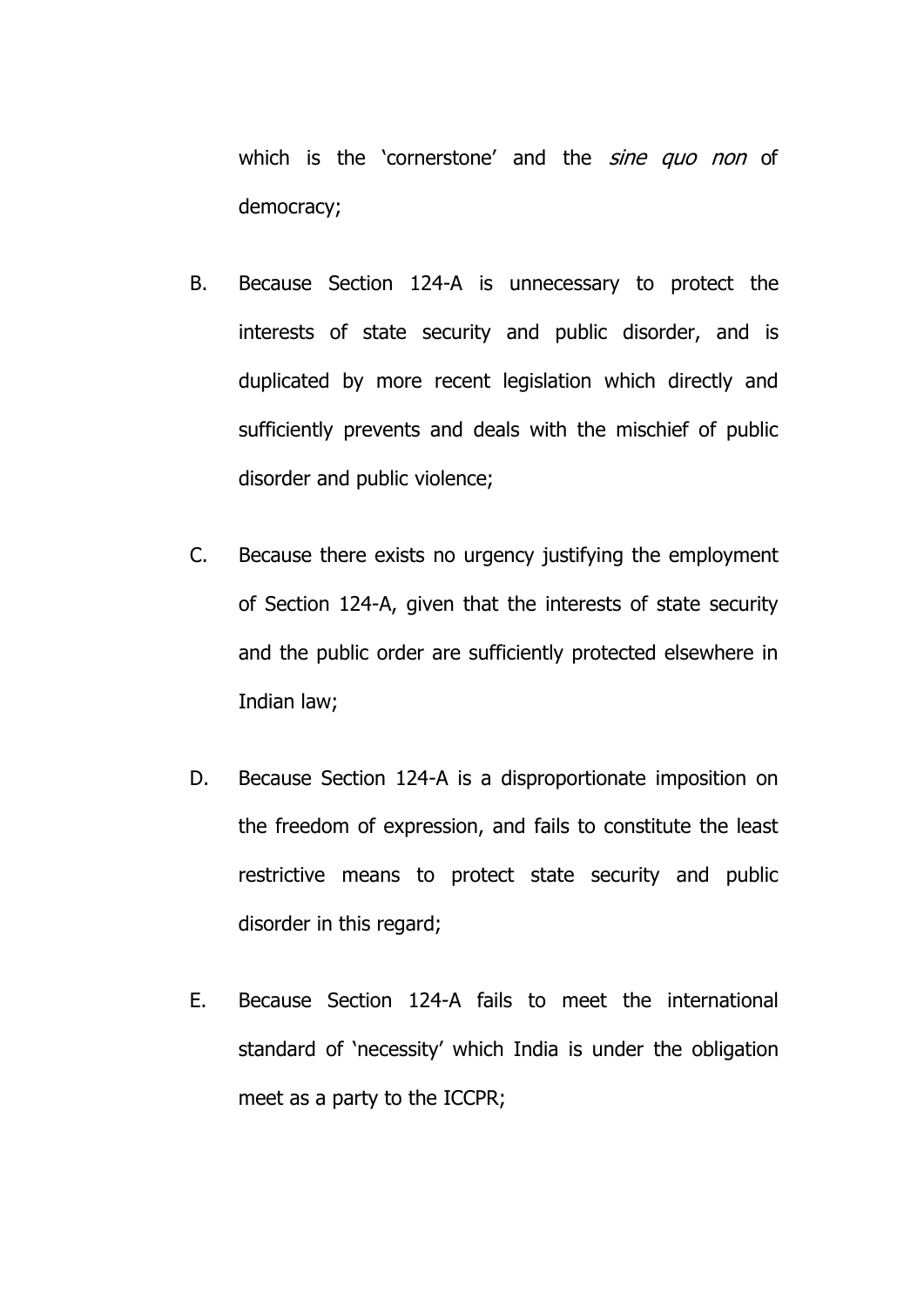- F. Because Section 124-A fails to meet the international standard of 'legality' which India is under the obligation meet as a party to the ICCPR;
- G. Because the terms 'intention' and 'tendency' in the interpretation of Section 124-A are so subjective that the law is uncertain and unascertainable and are an invitation to abuse by authorities;
- H. Because the vagueness of Section 124-A exerts an unacceptable chilling effect on the democratic freedoms of individuals who cannot enjoy there legitimate democratic rights and freedoms for fear of life imprisonment;
- I. Because Section 124-A is frequently abused and misapplied in India;
- J. Because India calls itself a 'democracy', and throughout the democratic world; in the United Kingdom, Ireland, Australia, Canada, Ghana, Nigeria and Uganda, the offence of sedition has been condemned as undemocratic, undesirable and unnecessary;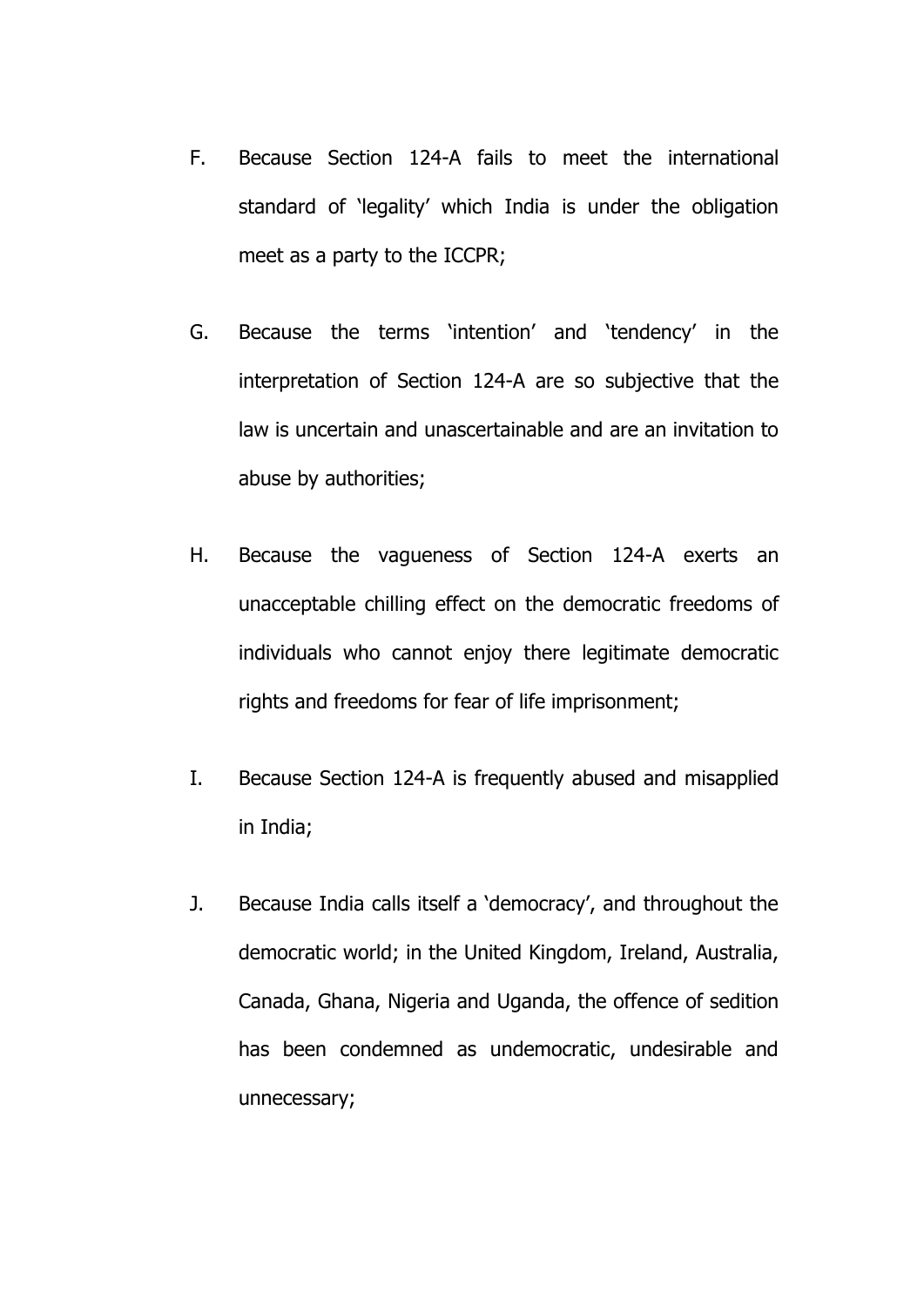- K. Because Section 124-A unreasonably restricts Article 19(1)(a) of the Indian Constitution and Article 19(2) of the ICCPR;
- 180. The Petitioners crave leave of this Hon'ble Court to add, alter or amend any of the above grounds and to file additional affidavits at a later stage if so advised.
- 181. It is submitted that the Petitioners have filed no other petition of a similar nature in this Hon'ble Court or any High Court.

# **PRAYER**

- 182. In the abovementioned facts and circumstances, it is most respectfully prayed that this Hon'ble Court may be pleased to:
	- a) Issue a writ of mandamus or any other appropriate writ, order or direction declaring section 124-A of the Indian Penal Code 1860 to be unconstitutional and void.
	- b) And to pass such other order/s as this Hon'ble Court may deem fit.